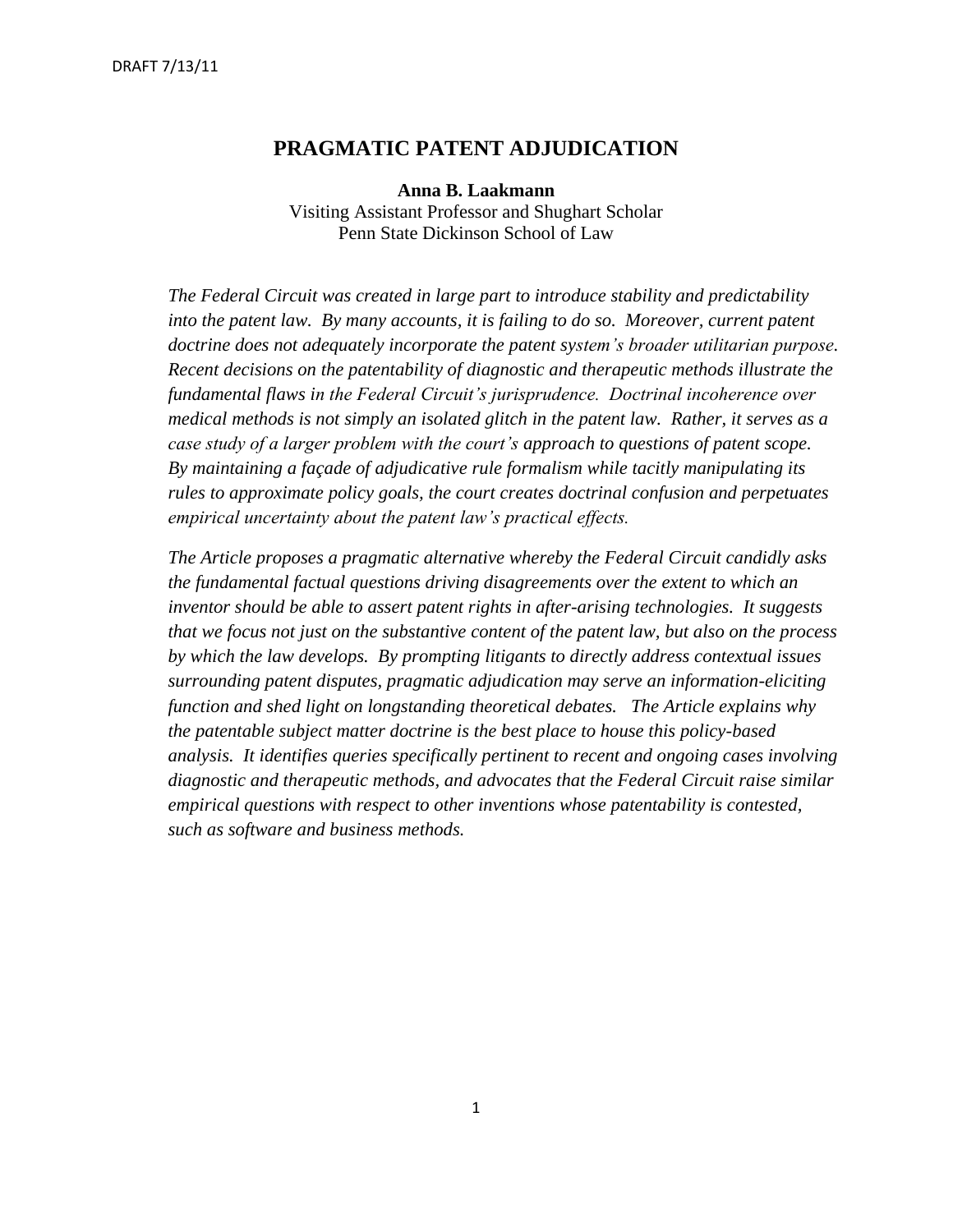| I.        |  |
|-----------|--|
| П.        |  |
| A.        |  |
| <b>B.</b> |  |
| III.      |  |
| A.        |  |
| <b>B.</b> |  |
| IV.       |  |
| A.        |  |
| <b>B.</b> |  |
| C.        |  |
|           |  |

"What is new in juristic thought today is chiefly the candor of its processes. Much that was once unavowed and kept beneath the surface is now avowed and open. From time immemorial lawyers have felt the impulse to pare down the old rules when in conflict with the present needs. The difference is that even when they yielded to the impulse, it was their habit in greater measure than today to disguise what they were doing, to disguise the innovation even from themselves, and to announce in all sincerity that it was all as it had been before."<sup>1</sup>

"If you don't know where you are going, any road will get you there."<sup>2</sup>

### <span id="page-1-0"></span>**I. Introduction**

This Article addresses two separate but related puzzles in the patent law. First, why, despite widespread consensus on the patent system's utilitarian goals, is there such disagreement among patent scholars over how best to allocate proprietary rights to

<sup>1</sup> Benjamin Cardozo, *Jurisprudence*, *in* SELECTED WRITINGS OF BENJAMIN CARDOZO: THE CHOICE OF TYCO BRAHE 7, 37 (1947).

 $<sup>2</sup>$  Lewis Carroll (1832-1898).</sup>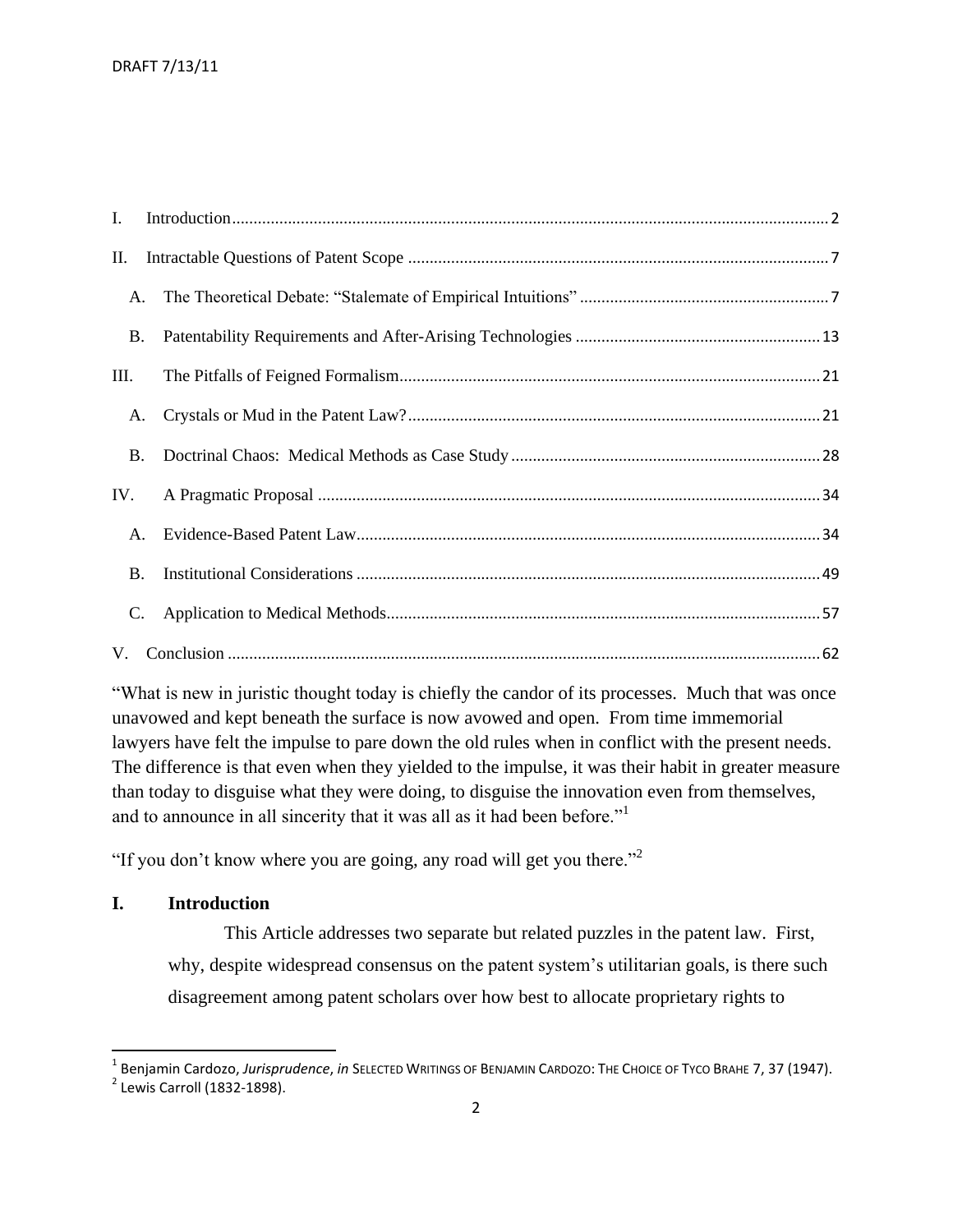DRAFT 7/13/11

achieve those ends? Second, why is the Federal Circuit so reluctant to openly mold the patent law to meet the needs of innovation policy?<sup>3</sup> At first blush, these puzzles may seem unrelated. One puzzle occupies the theoretical patent literature while the other manifests itself in the practice of patent adjudication. Yet the Article asserts that the two puzzles are very much connected, as they both stem from a lack of empirical data about the patent system's specific practical effects. Rather than ignoring this problem, the Federal Circuit should directly confront it. In so doing, the court could help both to rationalize the patent doctrine and to inform longstanding scholarly debates.

There is near universal agreement among courts and commentators that the purpose of the patent law is to further technological innovation.<sup>4</sup> The patent law is a government creation with a clear constitutional objective to "promote the Progress of Science and useful Arts."<sup>5</sup> Despite general accord on the patent system's utilitarian purpose, patent scholars differ sharply over how best to fashion the law to achieve this goal.<sup>6</sup> A number of insightful, well-reasoned, and markedly divergent patent theories have been advanced. Some commentators advocate granting broad patent rights to upstream inventors, whereas others favor allocating a larger portion of proprietary rights to subsequent innovators who develop and market commercial end products.<sup>7</sup> One camp argues that patent exclusivity best encourages research and development ("R&D"), while another asserts that competition, not monopoly, best drives innovation.<sup>8</sup> Some postulate that broad upstream patent rights discourage licensing transactions by creating "hold up" problems, while others suggest that they encourage transactions by mitigating the risks of misappropriation and spillovers.<sup>9</sup> Which of these theories are correct? Probably each of

 $3$  This is perplexing given the fact that the Federal Circuit is a specialist court with the authority to shape the patent system, and the patent law is an unequivocally instrumentalist legal regime. *See* Parts I & II, *infra*.

<sup>4</sup> Dan L. Burk & Mark A. Lemley, *Policy Levers in Patent Law*, 89 VA. L. REV. 1575, 597-99 (2002); *see also* Part IIA, *infra*.

<sup>5</sup> U.S. Const., Art. I, §8, cl. 8; Stuart Minor Benjamin & Arti K. Rai, *Fixing Innovation Policy: A Structural Perspective*, GEO. WASH. L. REV. 1, 3 (2008) ("Article I, Section 8, Clause 8 is unique among the Constitution's grants of power in articulating a purpose, and that purpose sounds in innovation.").

<sup>6</sup> *See* Part IIA, *infra*.

<sup>7</sup> *Id.*

<sup>8</sup> *Id*.

<sup>9</sup> *Id.*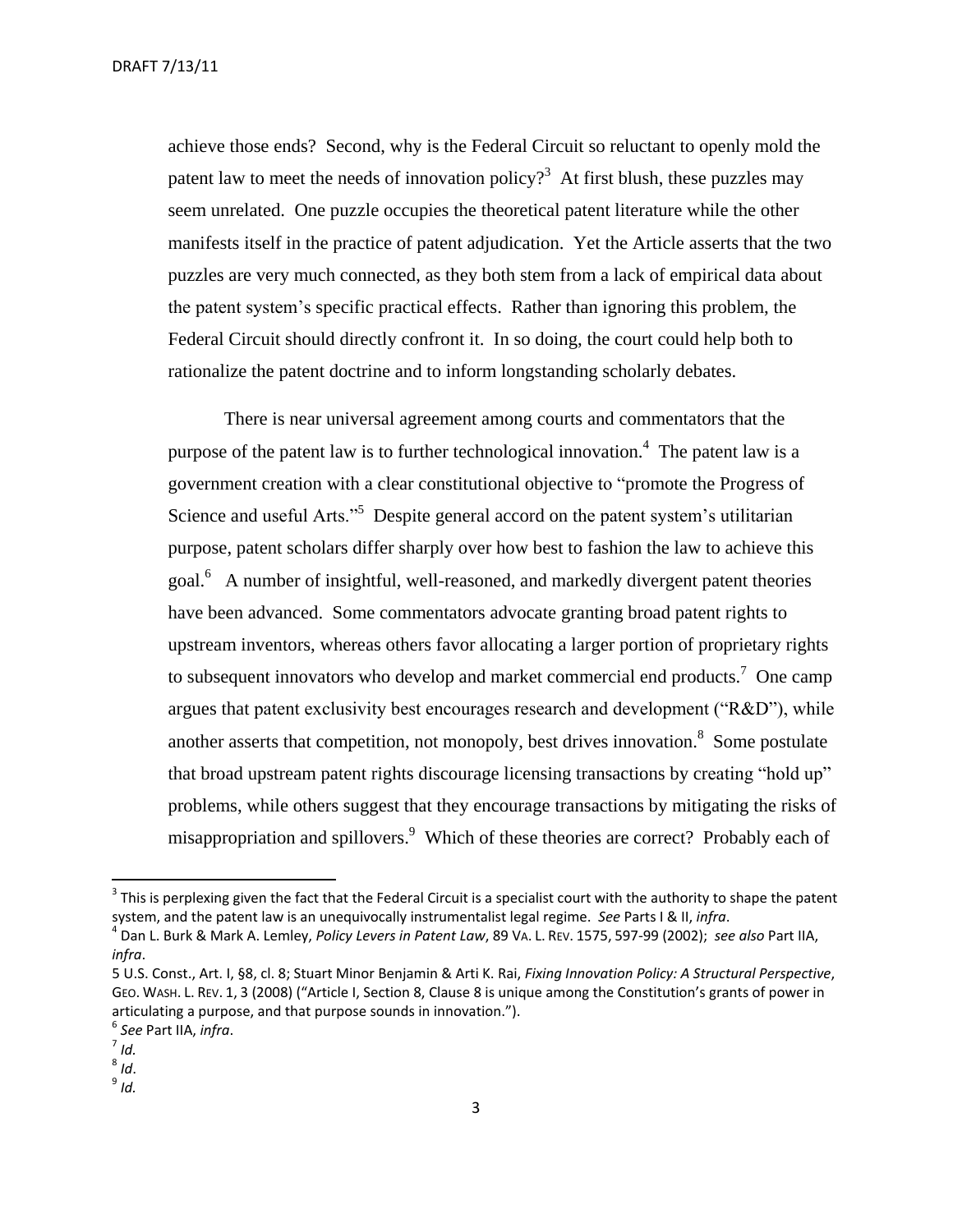them accurately depicts how patents operate with respect to particular industries and technologies. What is missing in the theoretical literature is a comprehensive understanding of which theory prevails in specific contexts. Academic patent scholarship may be experiencing what Adrian Vermeule has generally observed as a "stalemate of empirical intuitions."<sup>10</sup>

Notably absent from this theoretical debate is the Federal Circuit, the specialist court with exclusive jurisdiction over patent appeals.<sup>11</sup> The Federal Circuit was created by Congress in 1982 in response to a perceived need to bring consistency to patent law and to restore incentives for technological innovation.<sup>12</sup> Since its inception, the Federal Circuit has framed its primary objective as maintaining predictability and stability in the patent law. In furtherance of this goal, it has adopted an approach to patent adjudication which favors acontextual rules-based line drawing. $13$  The court has repeatedly eschewed taking a prominent role in patent policy engineering.<sup>14</sup> Although the patent bar is generally pleased with the Federal Circuit's performance, "legal scholars, economists, the Federal Trade Commission, the National Academies, and even some in the patent industries have expressed concern that there are now too many patents, that they cover too much economic activity, that patent quality is declining, and that the high cost of patent litigation is chilling innovation."<sup>15</sup> Doctrinal confusion suggests that the Federal

 $^{\rm 10}$  Adrian Vermuele, Judging under Uncertainty: An Institutional Theory of Legal Interpretation 153 (2006) ("[I]n academic discussion the discovery that disagreements are empirical is often taken to end the conversation. Thus academics must frequently rest content with what we may call *the stalemate of empirical intuitions*.").

<sup>11</sup> Alan Devlin & Neel Sukhateme, *Self-Realizing Inventions and the Utilitarian Foundation of Patent Law*, 51 WM. AND MARY L. REV. 897, 901 (2009) **(**"A remarkable asymmetry exists between the economic foundation of patent law and the doctrine that animates this theoretical underpinning.").

<sup>&</sup>lt;sup>12</sup> The United States Court of Appeals for the Federal Circuit: A History 1982-1990 12 (Marion T. Bennett ed., 2002); Rochelle Cooper Dreyfuss, *The Federal Circuit as an Institution: What Ought We Expect?*, 43 LOY. L.A. L. REV. 827 (2010) (noting that the Federal Circuit was established for two main reasons: (1) to clear overcrowded dockets of the regional circuits by siphoning off patent appeals; and (2) to introduce uniformity and stability into the patent law); S. REP. NO. 275-97, at 5 (1981) ("The creation of the Court of Appeals for the Federal Circuit will produce desirable uniformity in [patent] law.").

<sup>13</sup> *See* Part IIIA, *infra*.

<sup>14</sup> *See* p. \_, Part IIIA*, infra*.

<sup>&</sup>lt;sup>15</sup> Rochelle Cooper Dreyfuss, *What the Federal Circuit Can Learn From the Supreme Court – and Vice Versa*, 59 Am. U. L. REV. 787, 796 (2010).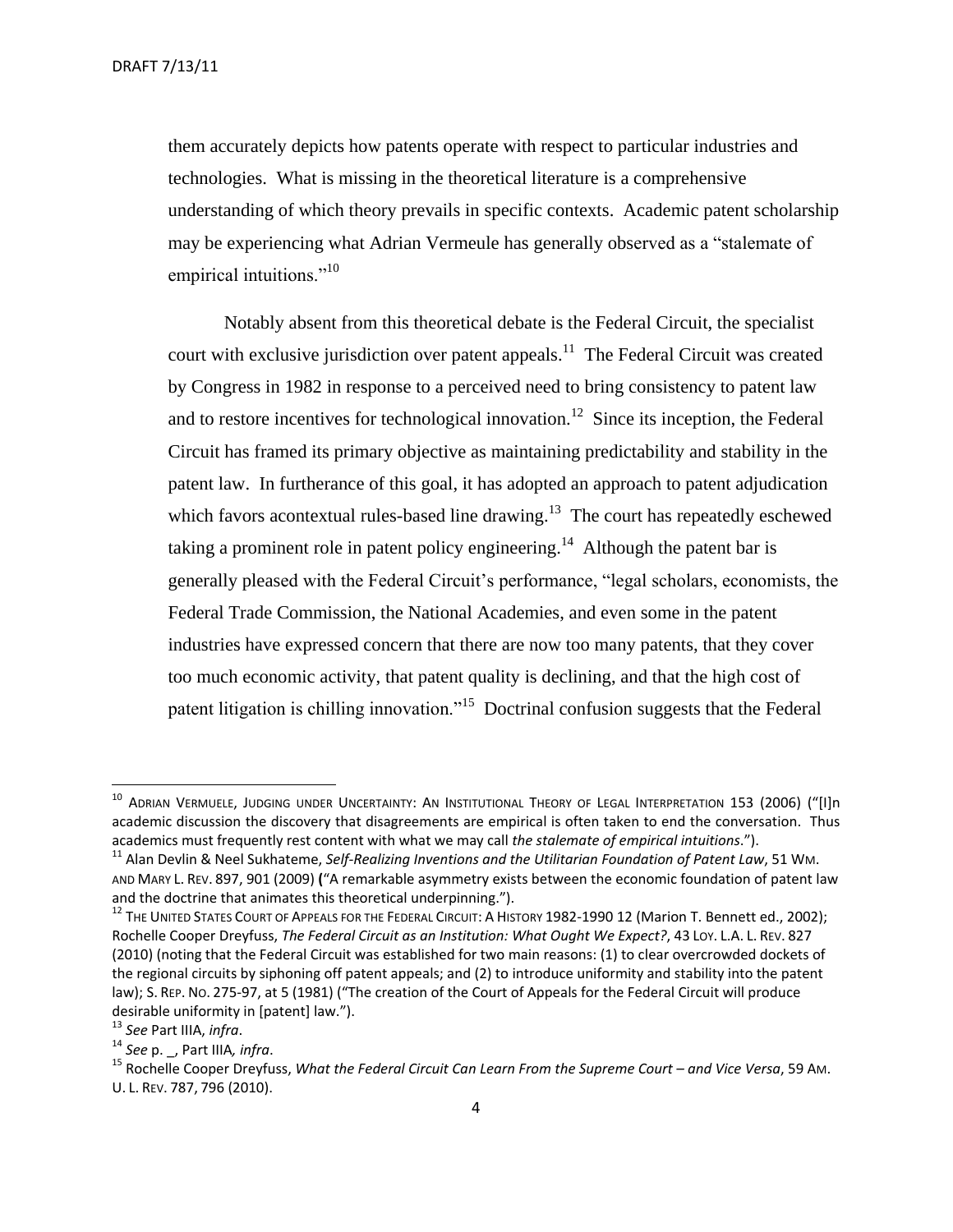Circuit has failed to produce the legal stability and uniformity that it intended to create.<sup>16</sup> Moreover, the court has allowed the patent doctrine to become unmoored from the law's overarching social purpose. In the last decade, the Supreme Court has granted certiorari to hear an unprecedented number of Federal Circuit decisions.<sup>17</sup> The Supreme Court's uncharacteristic involvement in patent matters suggests that it too is dissatisfied with the Federal Circuit's performance.<sup>18</sup>

The Article proceeds as follows. Part II reviews the theoretical debate on the optimal scope of patent protection for upstream discoveries that pave the way for followon innovation. It shows how application of the patentable subject matter ("PSM") doctrine and the enablement and written description requirements (collectively, "the disclosure requirements") determines the extent to which an upstream inventor may assert patent rights in after-arising technologies. This Part explains why these forwardlooking doctrines unavoidably implicate the theoretical debate over patent scope and

<sup>16</sup> *See, e.g.*, Craig Allen Nard & John F. Duffy, *Rethinking Patent Law's Uniformity Principle*, 101 NW. U. L. REV. 1619,1621 (2007) (remarking that [t]he court's high rate of reversal of district courts demonstrates that, despite the circuit's uniform national jurisdiction, 'the promises of pre-trial predictability and expedient patent litigation seem to remain a tantalizing dream'"(citing Christian A. Chu, *Empirical Analysis of the Federal Circuit's Claim Construction Trends*, 16 BERKELEY TECH. L.J. 1075, 1100 (2001)); Jeffrey A. Lefstin, *The Measure of the Doubt: Dissent, Indeterminacy, and Interpretation at the Federal Circuit*, 58 HASTINGS L.J. 1025, 1026 (2007) (observing that "commentators, practitioners, trial judges, and even some judges of the Federal Circuit themselves seem united in their view that uncertainty and unpredictability are the order of the day"); Glynn S. Lunney, Jr., *Patent Law, the Federal Circuit, and the Supreme Court: A Quiet Revolution*, 11 SUP. CT. ECON. REV. 1, 76 (2003) (asserting that empirical data "suggests that the Federal Circuit and its doctrinal changes have brought less certainty and predictability to patent enforcement"); Gideon Parchomovsky & R. Polk Wagner, *Patent Portfolios*, 154 U. PA. L. REV. 1, 40-41 (2005) (noting "key areas of uncertainty" in Federal Circuit doctrine, including claim construction, the doctrine of equivalents, and the written description requirement); *see also* Part IIIB, *infra*.

<sup>17</sup> Dreyfuss, *supra* note \_, at 829-30. Examples include *In re Bilski*, 130 S. Ct. 3218 (2010) (patentable subject matter); *Medimmune, Inc. v. Genentech, Inc.*, 549 U.S. 118 (2007) (standing to challenge a patent); *KSR International Co. v. Teleflex Inc.*, 550 U.S. 398 (2007) (nonobviousness); *eBay Inc. v. MercExchange*, 547 U.S. 388 (2006) (injunctive relief); *Merck KGaA v. Integra Lifesciences I, Ltd.*, 545 U.S. 193 (2005) (statutory research exemption); and *Festo Corp. v. Shoketsu Kinzoku Kogyo Kabushiki Co.*, 535 U.S. 722 (2002) (prosecution history estoppel).

<sup>18</sup> Rochelle Cooper Dreyfuss, *In Search of Institutional Identity: The Federal Circuit Comes of Age*, 23 BERKELEY TECH. L.J. 787 (2008); Rebecca S. Eisenberg, Commentary, *The Supreme Court and the Federal Circuit: Visitation and Custody of Patent Law*, 106 MICH. L. REV. FIRST IMPRESSIONS 28, 28 (2007), http://www.michiganlawreview.org/firstimpressions/vol106/eisenberg.pdf ("The increasing propensity of the Supreme Court to grant review in patent cases suggests that it is concerned about how good a job the Federal Circuit is doing.").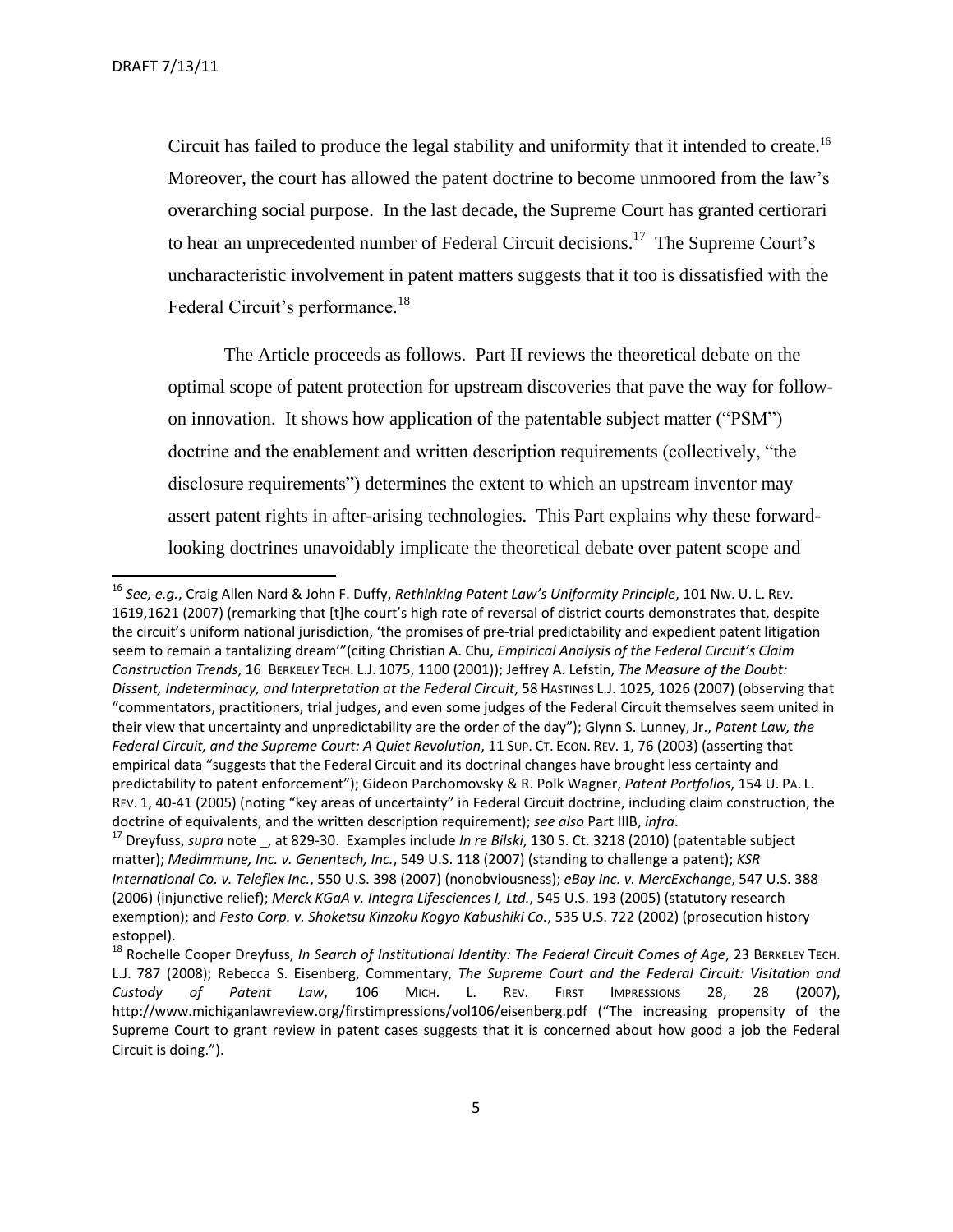timing. It demonstrates why such issues are crucial when assessing the permissible bounds of method claims not circumscribed by a particular embodiment. Part III summarizes and critiques the Federal Circuit's approach to questions of patent scope. It argues that the core problem with the Federal Circuit's jurisprudence is its failure to openly acknowledge the limitations of ex ante rules as applied to varied, complex, and shifting scientific and economic conditions. The court formulates seemingly bright-line rules but then contorts them to reach intuitively desirable outcomes in specific cases. By adopting this strategy of "feigned formalism", the court creates doctrinal confusion and perpetuates uncertainty about the patent law's impact on incentives to create, develop, and commercialize innovative technologies. This Part uses recent Federal Circuit opinions on the patentability of medical methods as an illustrative case study of the pitfalls of feigned formalism.

Part IV proposes a pragmatic adjudicative approach whereby the Federal Circuit candidly acknowledges the fundamental empirical questions underlying patent scope disputes. By prompting litigants to directly address the market and regulatory context in which patenting takes place, pragmatic adjudication may serve an information-eliciting function, and consequently better inform both the court and scholars about the patent law's practical effects. This Part explains why the PSM doctrine is the best tool to tailor patent scope. It considers questions of political economy and relative institutional competence to support the argument that the Federal Circuit is better able than either Congress or the Patent and Trademark Office ("PTO") to take the lead in patent tailoring. Finally, it applies the proposed adjudicative model to recent and ongoing cases involving diagnostic and therapeutic methods. Part V concludes with an inquiry into whether a radical change in judicial structure is necessary to actualize pragmatic patent adjudication.

6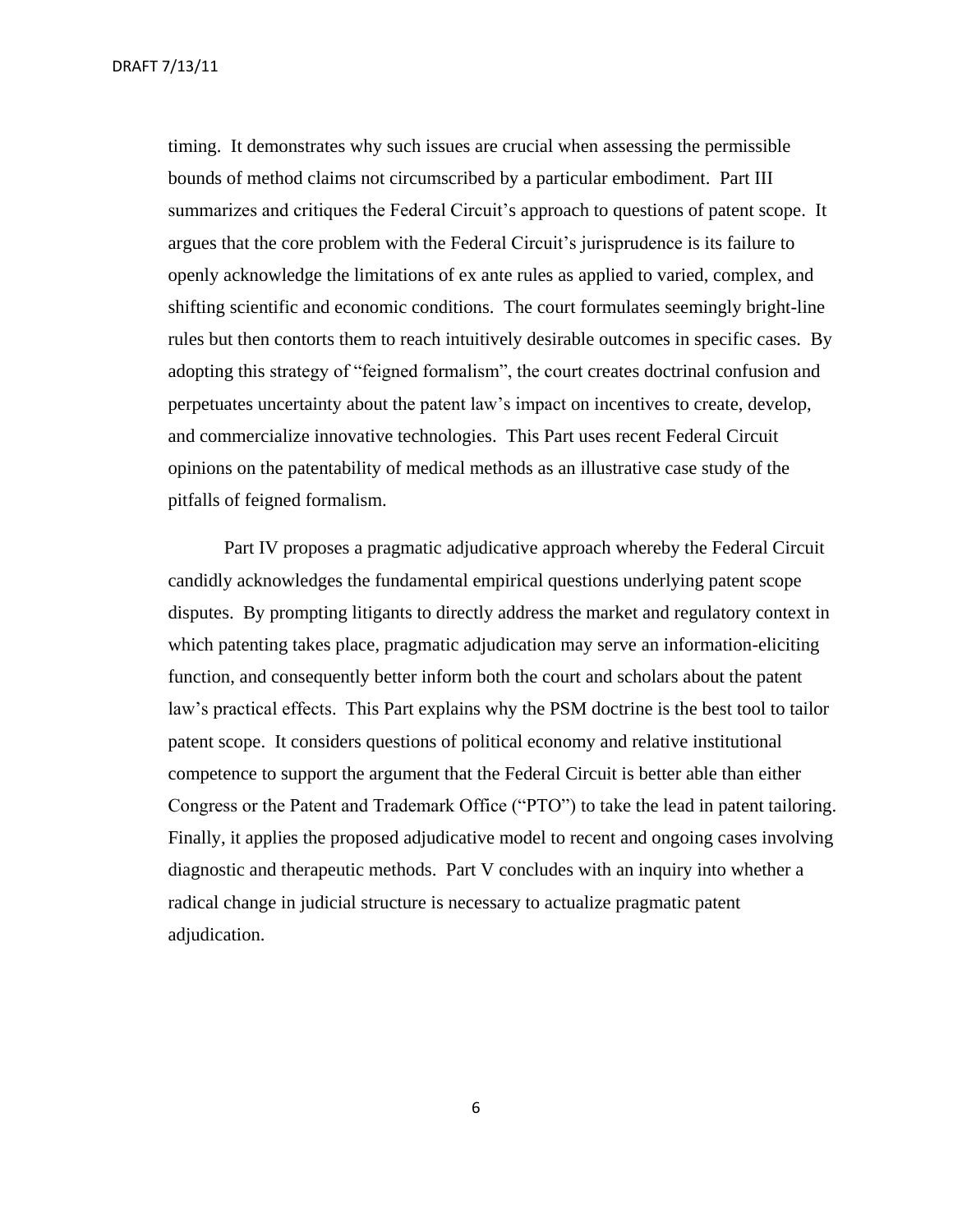### <span id="page-6-1"></span><span id="page-6-0"></span>**II. Intractable Questions of Patent Scope**

# *A. The Theoretical Debate: "Stalemate of Empirical Intuitions"*

Information possesses the classic characteristics of a public good. It is both nonexcludable (once the information is made publicly available, its creator cannot prevent others from using it) and nonrivalrous (one person's use of the information does not reduce the ability of others to use it).<sup>19</sup> Absent patent protection, an inventor's inability to profit from her work might discourage her from expending the time, money, and effort to create and disseminate the invention. Intellectual property rights solve the public goods problem by permitting prices to rise above marginal costs.<sup>20</sup> Proprietary rights provide both ex ante incentives to invent and ex post incentives to develop and commercialize patented inventions.<sup>21</sup>

There is virtually unanimous consensus in the academic literature that the patent law exists to further utilitarian goals.<sup>22</sup> The Supreme Court has repeatedly confirmed the

<sup>19</sup> Mark A. Lemley, *The Economics of Improvement in Intellectual Property Law*, 75 TEX. L. REV. 989, 994 (1997) (stating that information is a quintessential public good, because it can be consumed by many people without depletion, and it is difficult to exclude those who use it without compensating the creator). <sup>20</sup> *Id*. at 996.

<sup>21</sup> Mark A. Lemley, *Ex Ante versus Ex Post Justifications for Intellectual Property*, 71 U. CHI. L. REV. 129, 131-32 (2004). For the argument that patent law's grant of property rights facilitates commercialization, *see* F. Scott Kieff, *Property Rights and Property Rules for Commercializing Inventions*, 85 MINN. L. REV. 697, 710 (2001) (arguing that property rights prevent others from free riding on the patentee's investments in commercial testing, manufacturing, advertising, and distribution); *see also* F. Scott Kieff, *Coordination, Property, and Intellectual Property: An Unconventional Approach to Anticompetitive Effects and Downstream Access*, 56 EMORY L.J. 327, 333- 34 (2006) (arguing that property rights enforced by strong property rules produce two beneficial effects: a "beacon" effect (multiple complementary users are drawn together) and a "bargain" effect (such users are able to bargain more efficiently)). The late Federal Circuit Judge Giles Rich advocated the commercialization theory of patents. *See* Giles S. Rich, The Relation Between Patent Practice and the Anti-Monopoly Laws, 24 J. Pat. Off. Soc'y 159, 177-81 (1942)(arguing that promoting the commercialization of inventions is the most important function of patent law).

<sup>22</sup> *See, e.g.*, ROBERT P. MERGES & JANE C. GINSBURG, FOUNDATIONS OF INTELLECTUAL PROPERTY 21 (2004) (noting that the "'utilitarian' view of intellectual property is widely held to be the intellectual foundation for U.S. intellectual property law"); Dan L. Burk & Mark A. Lemley, *Policy Levers in Patent Law*, 89 VA. L. REV. 1575, 1597 (2002) ("While there have been a few theories of patent law based in moral right, reward, or distributive justice, they are hard to take seriously as explanations for the actual scope of patent law"); Alan Devlin & Neel Sukhateme, *Self-Realizing Inventions and the Utilitarian Foundation of Patent Law*, 51 WM. AND MARY L. REV. 897, 912 (2009) (concluding that the utilitarian case for patent has proved "compelling"); Jonathan S. Masur, *Regulating Patents*, Sup. Ct. Rev. 6 (forthcoming 2011), *available at* http://ssrn.com/abstract=1709222 ("[T]he case for an economic approach is as strong for patent law as it is in nearly any other legal domain.").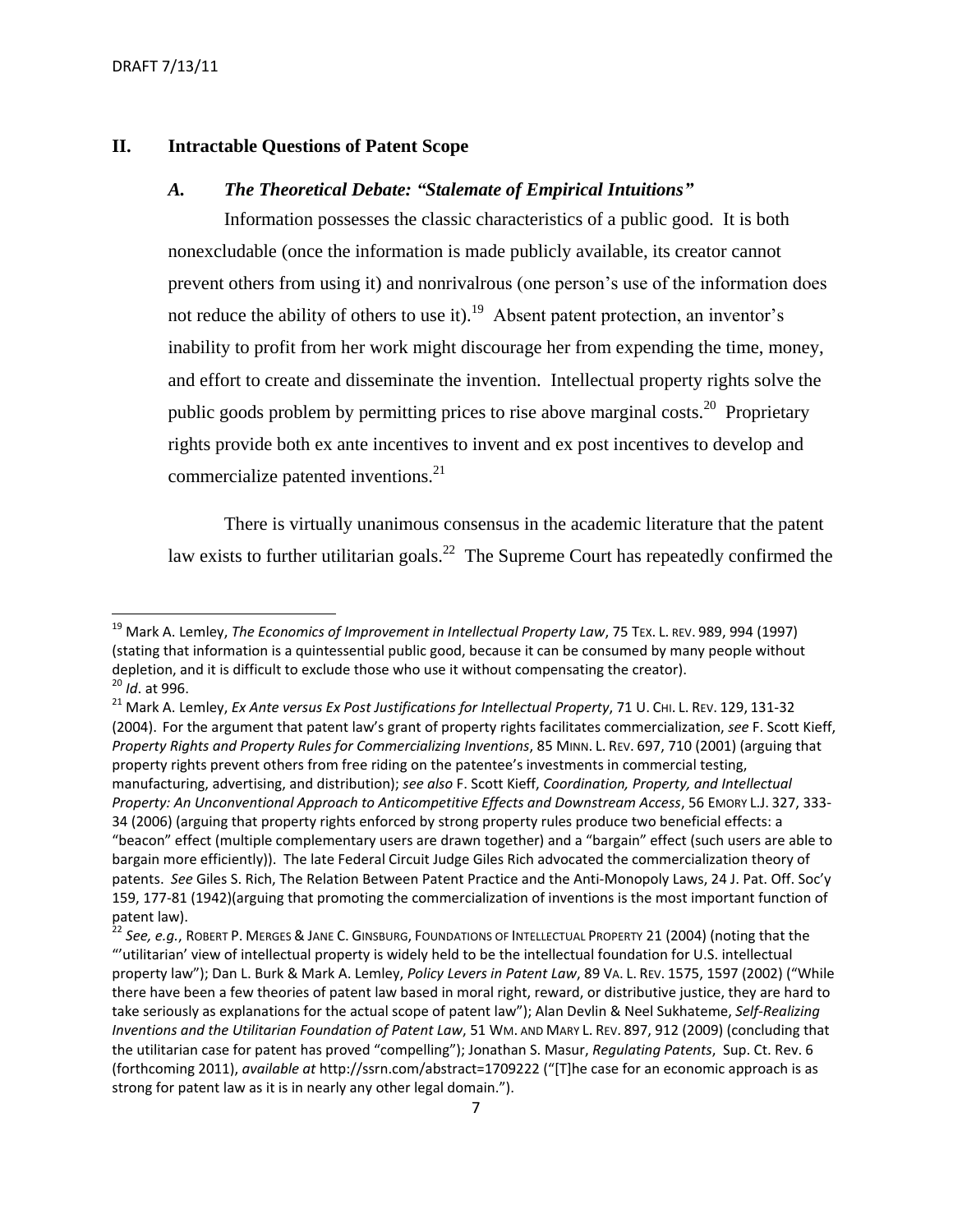patent system's utilitarian foundation.<sup>23</sup> Ideally, exclusive rights should only be granted if their social costs – restricted output, higher prices, and dynamic inefficiencies – are outweighed by the benefits that accrue from encouraging innovation, such that the patent grant results in a net increase in social welfare.<sup>24</sup> The desirability of patent protection is a function of both the cost of R&D and the extent to which the inventor can appropriate returns from her invention through means other than the patent system.<sup>25</sup> A key determinative factor is the ease with which the commercial product(s) covered by the patent can be imitated by competitors.<sup>26</sup> In some cases, trademark and trade secret protection may be sufficient to promote investment in innovation in the absence of a patent.<sup>27</sup> The need for patent protection also depends on the existence of alternative incentives to invent, including both ex ante incentives such as federal research grants and ex post incentives such as prestige, promotion, and tenure.<sup>28</sup> Ex post incentives to make fundamental discoveries may also include opportunities to patent inventions further downstream in the product development pipeline. Additionally, market-specific features

 $\overline{a}$ 

<sup>23</sup> *See, e.g.*, Diamond v. Chakrabarty, 447 U.S. 303, 307 (1980) (referring to the constitutional command that Congress promote the progress of science and the useful arts and stating that "[t]he patent laws promote this progress by offering inventors exclusive rights for a limited period as an incentive for their inventiveness and research efforts" (quoting Kewanee Oil Co. v. Bicron Corp., 416 U.S. 470, 480-81 (1974)); *see also* Graham v. John Deere Co., 383 U.S. 1, 8-9 (1966) (noting that Thomas Jefferson rejected a "natural-rights theory in intellectual property rights" and recognized that a patent monopoly "was a reward, and inducement, to bring forth new knowledge"); Aronson v. Quick Point Pencil Co., 440 U.S. 257, 262 (1979) (citing Kewanee Oil Co. v. Bicron Corp., 416 U.S. 470, 480-81 (1974)) (stating that the purposes of the patent system are (1) to foster and reward invention; (2) to promote disclosure in order to stimulate new innovation and to enable the public to practice the invention upon patent expiration; and (3) to assure that the public can freely use ideas in the public domain). <sup>24</sup> Alan Devlin & Neel Sukhateme, *supra* note \_, at 901 (noting that a patent can only be justified on utilitarian grounds when it is necessary to incentivize the creation and dissemination of inventions whose social value is greater than the associated deadweight loss).

<sup>25</sup> Burk & Lemley, *supra* note \_, at 1586-87.

<sup>26</sup> *Id*.

<sup>27</sup> Michael W. Carroll, *One Size Does Not Fit All: A Framework for Tailoring Intellectual Property Rights*, 70 OHIO ST. L. J. 1361, 1417 (2009).

<sup>&</sup>lt;sup>28</sup> See Burk & Lemley, *Policy Levers*, *supra* note \_, at 1586-87 (delineating non-patent incentives to innovate); Henry E. Smith, *Institutions and Indirectness in Intellectual Property*, 157 U. PA. L. REV. 2083(2008-2009) ("[T]he nonrival nature of information is a count against intellectual property in comparison with rewards, kudos, lead times, and other alternatives to appropriating the returns from inventive and other creative activity."); Michael W. Carroll, *supra* note, at 1409 (noting that in some cases nonpecuniary rewards such as prestige and tenure may spur inventive efforts even in the absence of proprietary rights).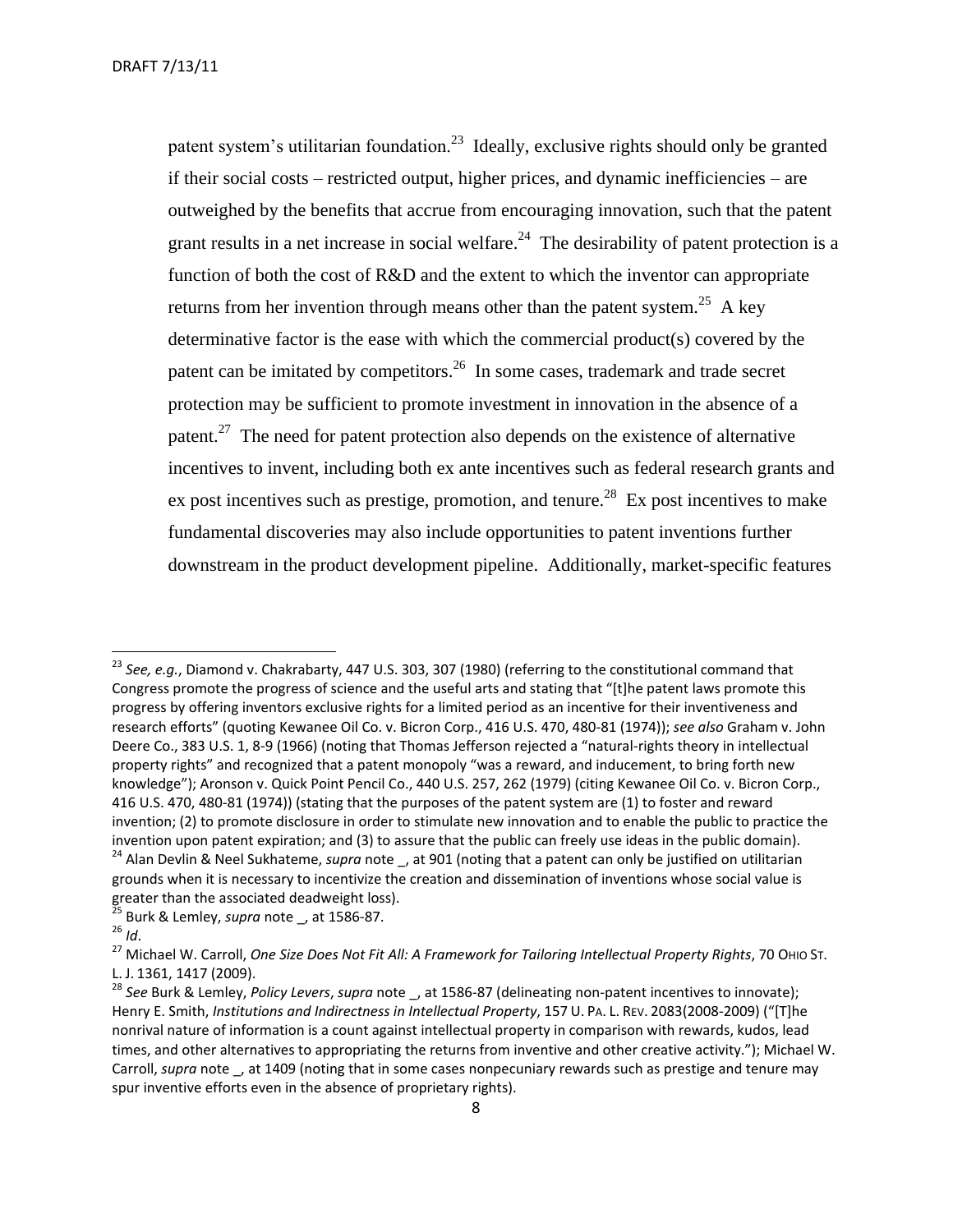such as first-mover advantage and network effects may operate independently from the patent system to shape innovation incentives.<sup>29</sup>

Edmund Kitch's prospect theory of intellectual property posits that foundational discoveries should receive expansive patent protection.<sup>30</sup> Prospect theory is premised on two putative advantages of broad upstream patents: (1) they will induce owners to invest in development without fear that competitors will appropriate their work;<sup>31</sup> and (2) they will allow owners to coordinate development and avoid wasteful duplicative efforts. $32$ Kitch's second premise – that inventors and developers will engage in efficient licensing transactions to bring innovative products to market – rests on Coasean assumptions of perfect information, perfect rationality, and minimal transaction costs.<sup>33</sup> John Duffy has expanded upon Kitch's theory, noting that the earlier a patent is filed, the earlier the claimed invention enters the public domain.<sup>34</sup>

Kenneth Arrow's theory of competitive innovation argues against prospect theory in asserting that competition, not monopoly, best spurs innovation.<sup>35</sup> On this view, patent rights should be narrowly confined to specific embodiments of an invention and should not give the patentee monopoly control over the relevant market.<sup>36</sup> Robert Merges and Richard Nelson build upon this principle and offer a model which focuses on cumulative innovation, in which a final product is derived from a series of sequential steps. Merges and Nelson challenge the notion that coordinated, centralized development by a single rights holder will give rise to a socially optimal level of innovation. They contend that a

 $\overline{a}$ 

<sup>29</sup> Michael W. Carroll, *supra* note \_, at 1414.

<sup>30</sup> *See* Edmund W. Kitch, *The Nature and Function of the Patent System*, 20 J.L. & ECON. 265 (1977). Kitch's theory builds upon the work of economist Joseph Schumpter, who argued that monopolists are best able to coordinate innovation. *See JOSEPH SCHUMPTER, CAPITALISM, SOCIALISM, AND DEMOCRACY* 106 (6<sup>th</sup> ed. 1987).

<sup>31</sup> *Id*. at 276-77.

<sup>32</sup> I*d.* at 279.

<sup>&</sup>lt;sup>33</sup> Lemley, *supra* note \_, at 133.

<sup>&</sup>lt;sup>34</sup> John F. Duffy, Rethinking the Prospect Theory of Patents, 71 U. CHI. L. REV. 439, 444, 475-80 (2004). Michael Abramowicz critiqued Duffy's theory by noting that early filing increases the likelihood that the patented technology will be underdeveloped. Michael Abramowicz, *The Danger of Undeveloped Patent Prospects*, 92 CORNELL L. REV. 1065, 1089 (2007).

<sup>35</sup> *See* Kenneth J. Arrow, Economic Welfare and the Allocation of Resources for Invention, in The Rate and Direction of Inventive Activity 609, 619-20 (Nat'l Bureau of Econ. Research ed., 1962).

<sup>&</sup>lt;sup>36</sup> Burk & Lemley, *supra* note, at 1604-05.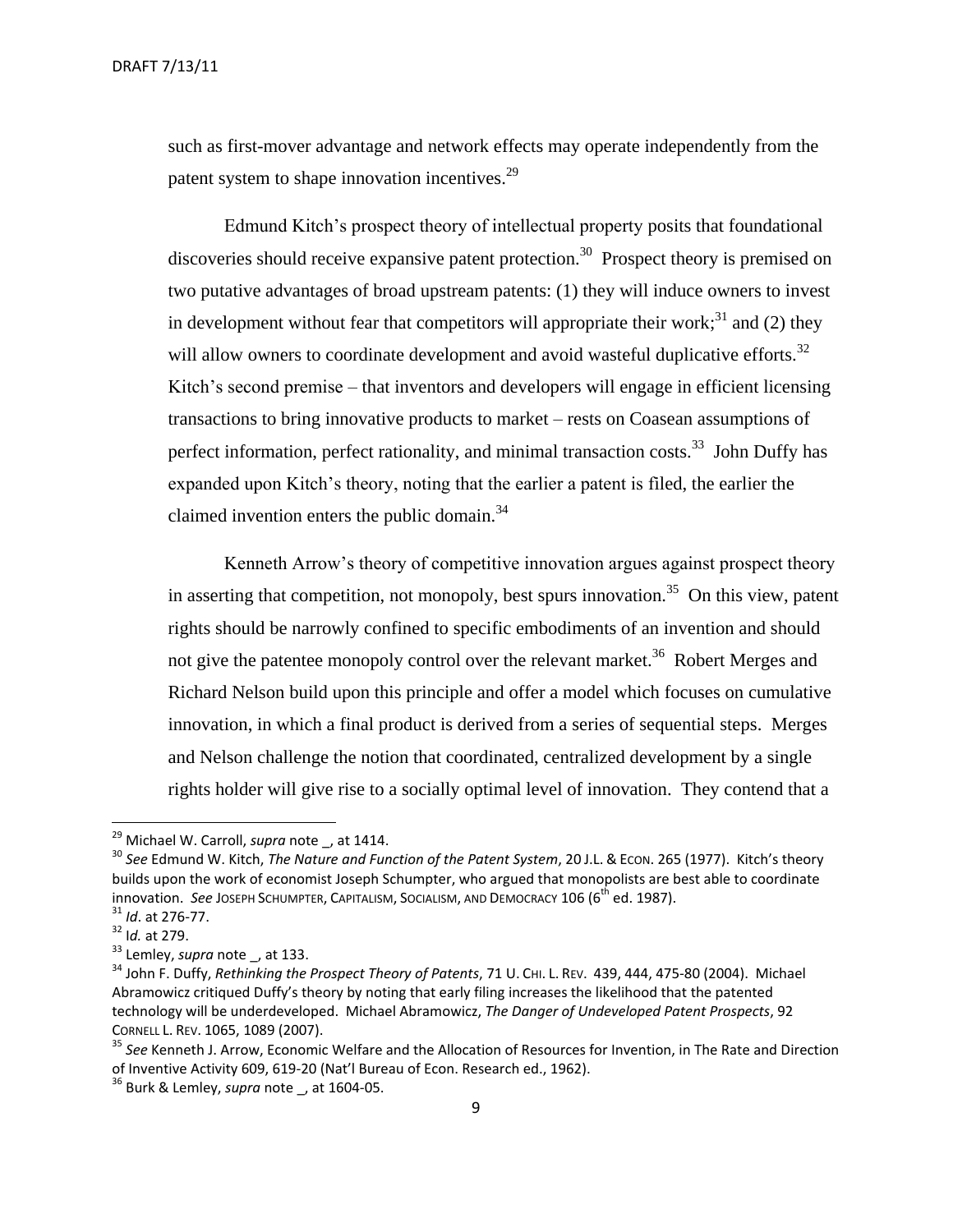rational owner of a broad upstream patent will typically underdevelop many of the potential improvements subsumed by that right. Moreover, coordinated development may not be feasible in light of the steep transaction costs associated with technology licensing.<sup>37</sup> Their theory disputes prospect theorists' presumption that rivalry is wastefully duplicative and posits that rights should be allocated between initial inventors and subsequent improvers.<sup>38</sup>

Other patent scholars have noted that such divided entitlements may give rise to an "anticommons" whereby high transaction costs and strategic behavior prevent the aggregation of the necessary rights to develop and commercialize new products.<sup>39</sup> Upstream inventors holding powerful property rights may discourage or "holdup" efforts by others to bring socially valuable technologies to market.<sup>40</sup> Holdup problems may be significant where the improver contributes greatly and the initial inventor contributes comparatively little to the value of the resulting end product.<sup>41</sup> If the parties cannot expect to complete efficient transactions, the availability of broad upstream rights may produce socially undesirable rent-dissipating patent races, as rational actors will overinvest in pioneering discoveries and underinvest in follow-on development.<sup>42</sup> Holdup concerns have prompted some scholars to advocate using alternatives to

<sup>37</sup>*See* Robert P. Merges & Richard R. Nelson, *On the Complex Economics of Patent Scope*, 90 COLUM. L. REV. 839, 872-75 (1990).

<sup>38</sup> *Id*. at 876-79.

<sup>39</sup> *See* Michael A. Heller & Rebecca S. Eisenberg, *Can Patents Deter Innovation? The Anticommons in Biomedical Research*, 280 SCI. 698 (1998) (identifying anticommons problems in genomic research); Arti K. Rai, *The Information Revolution Reaches Pharmaceuticals: Balancing Innovation Incentives, Cost, and Access in the Post-Genomics Era*, 2001 U. ILL. L. REV. 173*,* 192-94 (2001)(asserting that upstream biotechnology patents could trigger bargaining breakdown and impede innovation). *See also* Burk & Lemley, *supra* note\_, at 1613 (noting that there are two possible ways to solve anticommons problems: (1) grant fewer upstream patents or (2) consolidate patent property ownership via vertical integration).

<sup>40</sup> *See* Lemley, *supra* note \_, at 1055-58 (noting that uncertainty over the value of an upstream discovery and the threat of strategic behavior may prevent the inventor and developer from agreeing to an efficient licensing transaction); Clarisa Long, *Proprietary Rights and Why Initial Allocations Matter*, 49 EMORY L.J. 823, 831-36 (2000) (arguing that uncertainty in valuation of patents on basic research tools is likely to thwart efficient licensing); James Bessen, *Holdup and Licensing of Cumulative Innovations with Private Information*, 82 Economics Letters 321- 26 (2004) (showing that ex ante licensing does not eliminate the holdup problem in cumulative innovation when development costs of follow-on innovators are private information).

<sup>41</sup> Merges & Nelson, *supra* note \_, at 865-66. *See also* Cooter, Marks & Mnookin, *Bargaining in the Shadow of the Law: A Testable Model of Strategic Behavior*, 11 J. LEGAL STUD. 225, 226 (1982).

<sup>&</sup>lt;sup>42</sup> Lemley, *supra* note, at 1064.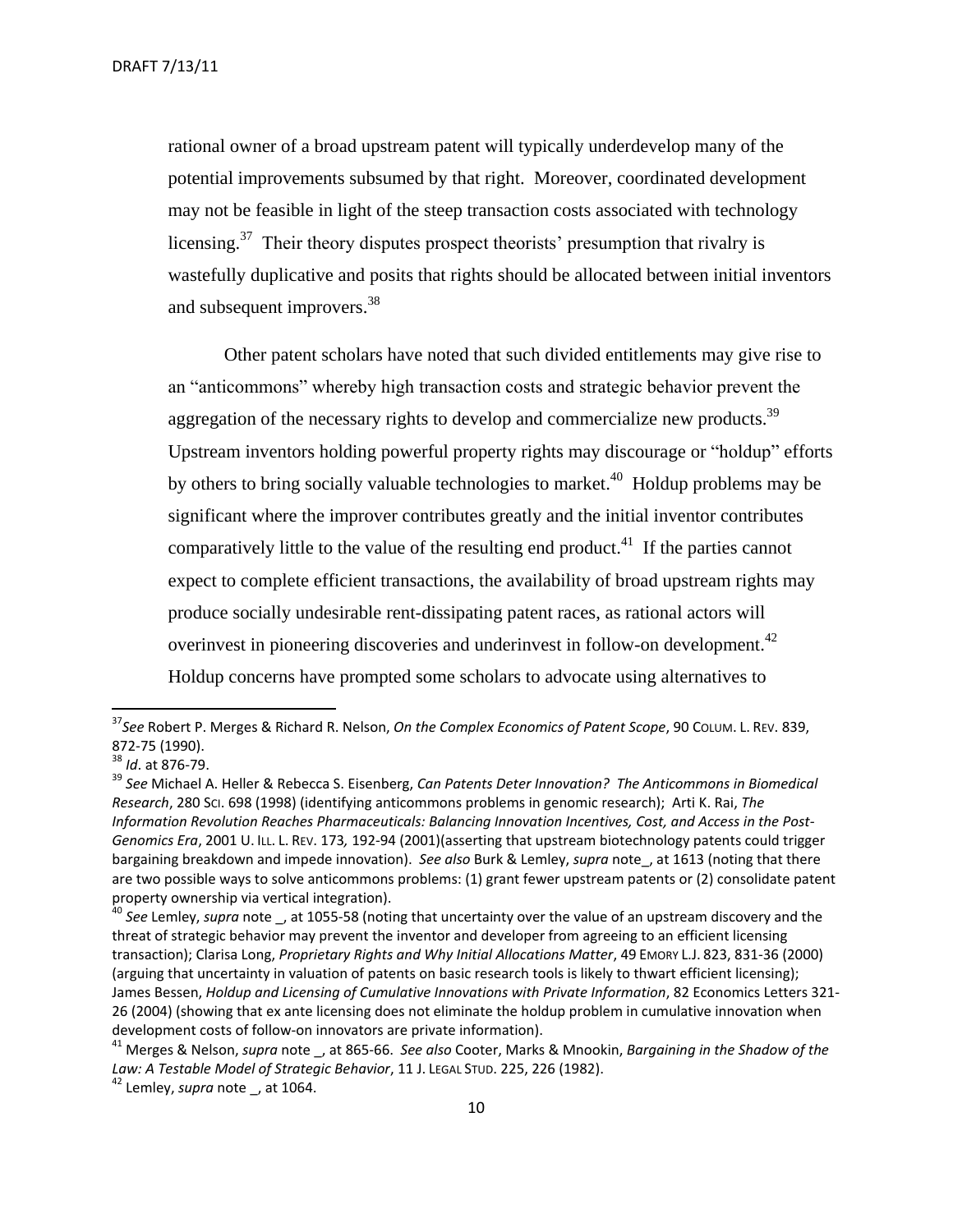intellectual property, such as rewards and prizes, to encourage innovation.<sup>43</sup> A related theory posits the problem of "patent thickets", in which multiple broad patents are awarded to various parties laying claim to the same technological ground.<sup>44</sup> If transaction costs are too high to "clear" the thicket via cross-licensing of the overlapping rights, innovation may be impeded. The patent thicket concept suggests that patent rights ought to be sufficiently narrow to avoid the creation of overlapping rights.<sup>45</sup>

An emerging area of scholarship goes beyond incentive theories<sup>46</sup> in recognizing the value of patents as contractual bargaining chips. Academic writings incorporating a transaction cost economics (TCE) framework add a new dimension to the ongoing debate over the proper scope of patent protection for upstream inventions. Paul Heald asserts that, in addition to creating ex ante and ex post incentives to innovate, patent rights may add value by facilitating technology transfer transactions that may not otherwise occur. $47$ He notes the fact that property rights – unlike contracts – can be asserted against third parties, which makes financing, long-term planning, and collaboration easier.<sup>48</sup> Robert Merges observes that patent rights can facilitate contracting by resolving the Arrow Information Paradox.<sup>49</sup> He also theorizes that property rights can mitigate problems of asset specificity and opportunism associated with contractual interactions.<sup>50</sup> Henry Smith explains that the benefits of modularity accruing from intellectual property rights must be

<sup>43</sup> *See, e.g.*, Michael Abramowicz, *Perfecting Patent Prizes*, 56 VAND. L. REV. 115 (2003). For application of the argument to the drug discovery context, *see* Joseph Stiglitz, *Scrooge and Intellectual Property Rights: A Medical Prize Fund Could Improve the Financing of Drug Innovations*, 333 BRIT. MED. J. 1279 (2006); James Love & Tim Hubbard, *The Big Idea: Prizes to Stimulate R&D for New Medicines*, 82 CHI.-KENT L. REV. 1519, 1528-34 (2007). <sup>44</sup> *See* Carl Shapiro, *Navigating the Patent Thick: Cross Licensing, Patent Pools, and Standard Setting*, in INNOVATION POLICY AND THE ECONOMY 199, 121 (Adam B. Jaffe et al. eds., 2001).

<sup>45</sup> Burk & Lemley, *supra* note \_, at 1614.

<sup>&</sup>lt;sup>46</sup> For a review of the patent literature on incentive theories and a collection of sources, see DonaLD S. CHISUM, CRAIG ALLEN NARD, HERBERT F. SCHWARTZ, PAULINE NEWMAN & F. SCOTT KIEFF, PRINCIPLES OF PATENT LAW 58-90 (2d. ed. 2001). <sup>47</sup> *See* Paul J. Heald, *A Transaction Costs Theory of Patent Law*, 66 Ohio St. L. J. 473 (2005) (arguing that a patent regime lowers transaction costs relative to a trade secrecy regime).

<sup>48</sup> *Id*.

<sup>49</sup> Robert P. Merges, *A Transactional View of Property Rights* (2005), *available at*

http://escholarship.org/uc/item/178400jf. Kenneth Arrow famously observed that the "fundamental paradox" of information is that "its value for the purchaser is not known until he has the information, but then he has in effect acquired it without cost." KENNETH J. ARROW, ESSAYS IN THE THEORY OF RISK-BEARING 152 (1971).

<sup>50</sup> Merges, *A Transactional View of Property Rights*, *supra* note \_.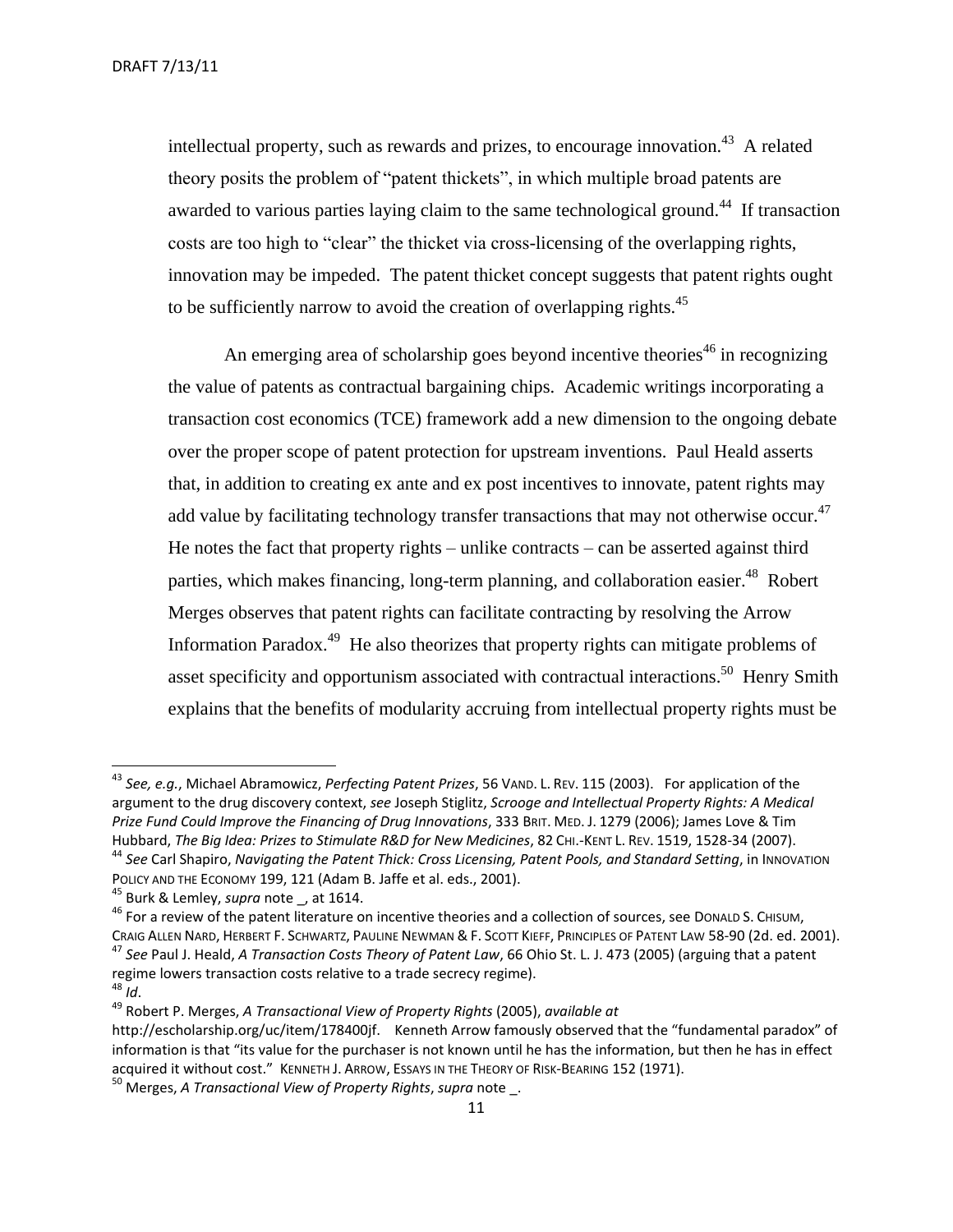balanced with the costs of foreclosing socially beneficial interactions when assessing the optimal scope of patent protection in any given context.<sup>51</sup>

Despite substantial discussion and debate among practitioners and scholars over optimal patent scope, evidence to confirm or refute the various patent theories remains elusive. Few commentators contest the notion that there is a causal link between patent rights, investment in R&D, and market productivity. Yet there is scant empirical support for this fundamental assumption.<sup>52</sup> Rigorous testing of alternative patent theories is hampered by a lack of comprehensive data on patents' economic effects in specific contexts. This information gap has created uncertainty with respect to the patent system's optimal form and operation.<sup>53</sup> Both advocates and critics of strong patent rights tend to rely on anecdotal evidence to support their positions. For example, skeptics of prospect theory point to evidence of innovative stagnation in the incandescent lighting field following the grant of an exceptionally broad patent to Thomas Edison for his light bulb.<sup>54</sup> Several scholars have acknowledged this problem, and candidly admit that the principles that they elucidate and espouse await verification.<sup>55</sup> Without a clear idea about how well competing theories accurately describe and predict the patent law's impact in

l

<sup>51</sup> Smith, *supra* note \_, at 2111-16.

<sup>52</sup> Liza Vertinsky, *Comparing Alternative Institutional Paths to Patent Reform*, 61 ALA. L. REV. 501, 511 (2010).

<sup>53</sup> *See, e.g.*, Matthew Sag & Kurt Rohde, *Patent Reform and Differential Impact*, 8 MINN. J. L. SCI. & TECH. 1, 50 (2007) (noting the "empirical uncertainty surrounding optimal patent scope"); Adam Jaffe, *The U.S. Patent System in Transition: Policy Innovation and the Innovation Process* ii (Nat'l Bureau of Econ. Research, Working Paper No. 7280, 1999) ("[D]espite...the wide availability of detailed data relating to patenting, robust conclusions regarding the empirical consequences for technological innovation of changes in patent policy are few."). *See also* David McGowan, *Copyright Nonconsequentialism*, 69 MO. L. REV. 1, 67-68 (2004) (delineating the argument, with respect to copyright law, that scholars lack the necessary data to empirically measure the marginal effects of different policies).

<sup>&</sup>lt;sup>54</sup> Tim Wu, Intellectual Property, Innovation, and Decentralized Decisions, 92 VA. L. REv. 123, 125-26 (2006). <sup>55</sup> *See, e.g.*, F. Scott Kieff, *supra* note \_, at 411 (fn. 291) ("Elimination of IP may not even be bad; in fact, the commercialization theory would embrace the decision if it turned out the commercialization benefits were outweighed by the costs of the system. The analysis offered here suggests reasons why that is not expected to be the case. *The ultimate question, however, is an empirical one and is not answered here* (emphasis added)); Brett M. Frischmann & Mark A. Lemley, *Spillovers*, 107 COLUM. L. REV. 257, 301 (2007) ("Spillovers aren't always bad, and more property rights aren't always good. Only if we understand when and why each can enhance social welfare can we hope to design legal rules that do more good than harm."); Henry E. Smith, *Intellectual Property As Property: Delineating Entitlements in Information*, 116 YALE L.J. 1742, 1818 (2007) ("The *central empirical question* in both property and intellectual property is when – and how easily – to overcome the basic presumption in favor of exclusion").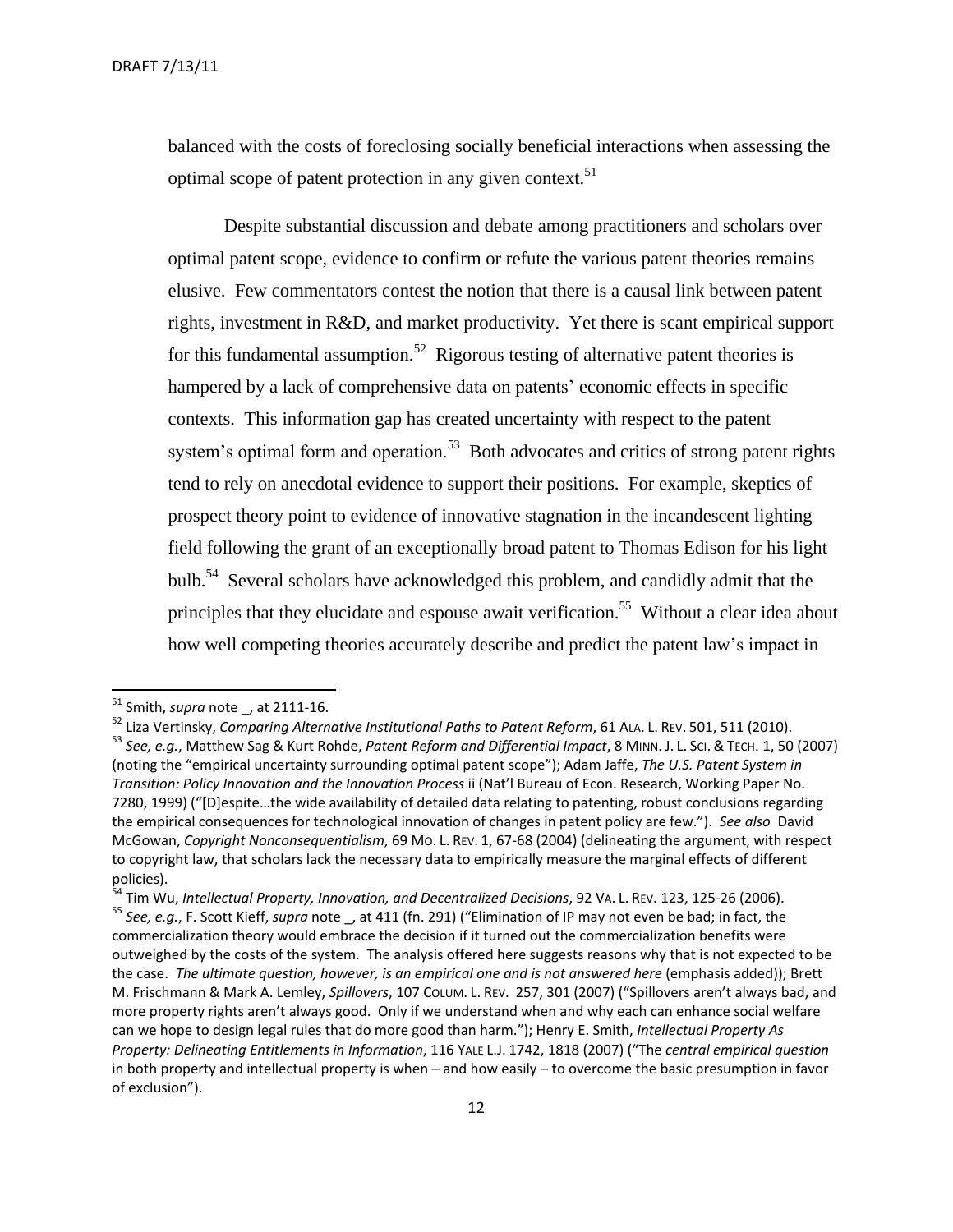the world, the academic debate seems to have reached what Adrian Vermeule has coined a "stalemate of empirical intuitions."<sup>56</sup>

# <span id="page-12-0"></span>*B. Patentability Requirements and After-Arising Technologies*

Inventors need not actually reduce their inventions to practice in order to obtain patent protection. Constructive reduction to practice by filing an application containing prophetic examples is sufficient if the description of the invention enables the person having ordinary skill in the art ("PHOSITA") to practice the invention.<sup>57</sup> A patentee may claim a broad idea that goes beyond the specific embodiment(s) taught in the specification.<sup>58</sup> Each patented invention has a "footprint" which delineates the extent to which it reaches back into inventions that existed before and reaches forward to claim inventions yet to be created.<sup>59</sup> A patent may be objectionable because it seeks to cover too much of the existing technological landscape, too many subsequent technologies, or both. In other words, patentability must be assessed by reference both to a claim's breadth (i.e., what is the range of currently foreseeable commercial products that the patentee seeks to claim?) and its depth (i.e., how far out into the unforeseeable future does patent coverage extend?). $^{60}$ 

The Patent Act delineates five main patentability requirements: the claimed invention must constitute patentable subject matter ("PSM")<sup>61</sup>; possess utility<sup>62</sup>,

<sup>56</sup> *See supra* note \_. *See also* Cass R. Sunstein, *Must Formalism Be Defended Empirically?*, 66 U. CHI. L. REV. 636, 669 (1999) ("The broadest lesson has to do with the relevance of empirical claims to many topics in legal theory, and the great difficulty of doing the latter without attending to the former.").

<sup>57</sup> Sean B. Seymore, *Heightened Enablement in the Unpredictable Arts*, 56 UCLA L. REV. 127, 143-44 (2008).

<sup>58</sup> Robin C. Feldman, *The Inventor's Contribution*, 2005 UCLA J.L. & TECH. 6, ¶60 (2005) ("A patent holder need only identify a single use and a single embodiment for the product to receive rights to a wide range of embodiments and all uses."). *See also* Rebecca S. Eisenberg, *Patents, Product Exclusivity, and Information Dissemination: How Law Directs Biopharmaceutical Research and Development*, 72 FORDHAM L. REV. 477, 480 (2003) (noting that patents track inventions, not product markets).

<sup>59</sup> Robin Feldman, *Rethinking Rights in Biospace*, 79 S. CAL. L. REV. 1, 3 (2005).

<sup>60</sup> *See* Kevin Emerson Collins, *Enabling After-Arising Technology*, 34 J. CORP. L. 1083, 1086 (2009) (stating that a claim's breadth describes the range of products encompassed by the claim at the time of filing, while the claim's depth describes the expansion of the claim set over time as claim scope reaches an increasing array of newly discovered after-arising technologies).

<sup>61</sup> 35 U.S.C. § 101 (2000).

 $62$  *Id.*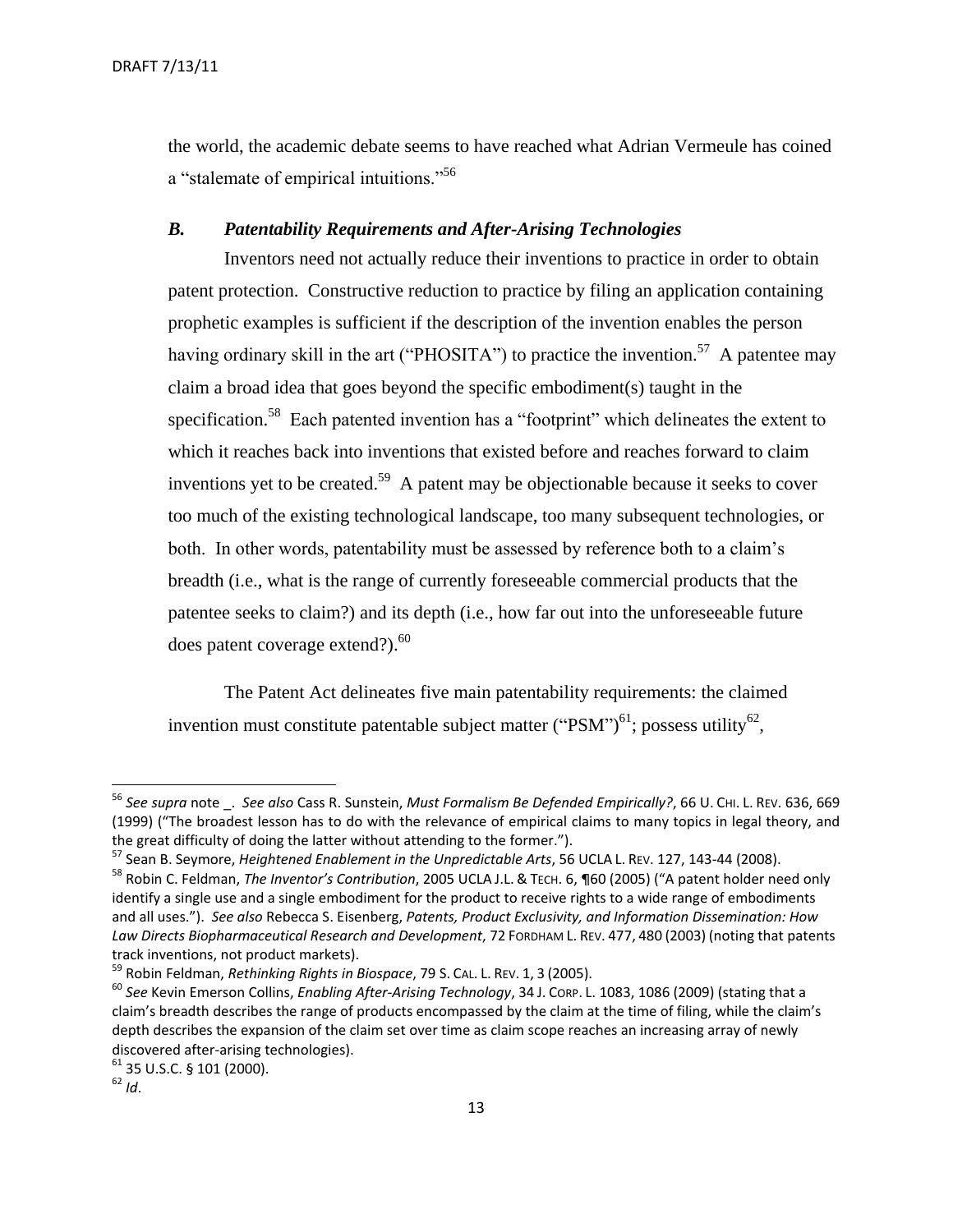novelty<sup>63</sup>, and nonobviousness<sup>64</sup>, and be supported by an adequate disclosure.<sup>65</sup> Section 101 of the Patent Act states that patents may be obtained for any "process, machine, manufacture, or composition of matter, or any new and useful improvement thereof."<sup>66</sup> A claim falling within one of these statutory categories may nonetheless be patent-ineligible if it encompasses one of three judicially-created exceptions: products of nature, natural phenomena, and abstract ideas.<sup>67</sup> However, the useful application of fundamental principles towards specific ends may qualify for patent protection.<sup>68</sup> The PSM doctrine thus performs two distinct functions: (1) it categorically excludes certain types of discoveries; and (2) it limits the scope of patent claims. The courts have construed §112's disclosure provision to contain two separate requirements: the specification must enable the PHOSITA to make and use the invention (the enablement requirement), and it must adequately describe the invention so as to show to the PHOSITA that the patentee possessed the invention at the time of filing the patent application (the written description requirement).<sup>69</sup> Although they are treated as distinct patentability criteria, the disclosure requirements are conceptually linked both to each other and to the PSM doctrine.<sup>70</sup> Unlike the other patentability requirements, $^{71}$  the enablement, written description, and PSM doctrines are forward-looking in that they deal with the proper scope of patent

<sup>63</sup> 35 U.S.C. §102 (2006).

<sup>64</sup> 35 U.S.C. §103 (2006).

<sup>65</sup> 35 U.S.C. §112 (2006).

<sup>66</sup> 35 U.S.C. § 101 (2000).

 $67$  Long-standing Supreme Court precedent holds that abstract ideas, scientific and mathematical principles, and law or products of nature constitute unpatentable subject matter. *See* Diamond v. Chakrabarty, 447 U.S. 303, 309 (1980) (citing Parker v. Flook, 437 U.S. 584 (1978)); Gottschalk v. Benson, 409 U.S. 63, 67 (1972); Funk Bros. Seed Co. v. Kalo Inoculant Co., 333 U.S. 127, 130 (1948); Le Roy v. Tatham, 55 U.S. (14 How.) 156, 175 (1852). <sup>68</sup> *See* Kieff, *supra* note \_, at 745.

<sup>69</sup> Dan L. Burk & Mark A. Lemley, *Is Patent Law Technology-Specific?*, 17 BERKELEY TECH. L.J.1155, 1174 (2002). Before 1997, the written description requirement was generally thought to apply only to claims added after the original filing date, so as to prevent the late claiming of new matter. However, in *Regents of the University of California v. Eli Lilly & Co.*, 119 F.3d 1559 (Fed. Cir. 1997), the Federal Circuit held that the written description requirement, like enablement, is applicable to all claims.

<sup>70</sup> *See* Michael Risch, *Everything is Patentable*, 75 TENN. L. REV. 591, 598-606 (2008) (offering examples of PSM cases that could be reframed through the lens of other patentability doctrines, such as novelty, utility, and adequate disclosure).

 $71$  The utility requirement assesses the invention standing alone, without need to consider related past, present or future technologies. The novelty and nonobviousness doctrines operate retrospectively, comparing the claimed invention to the existing prior art to assess patentability.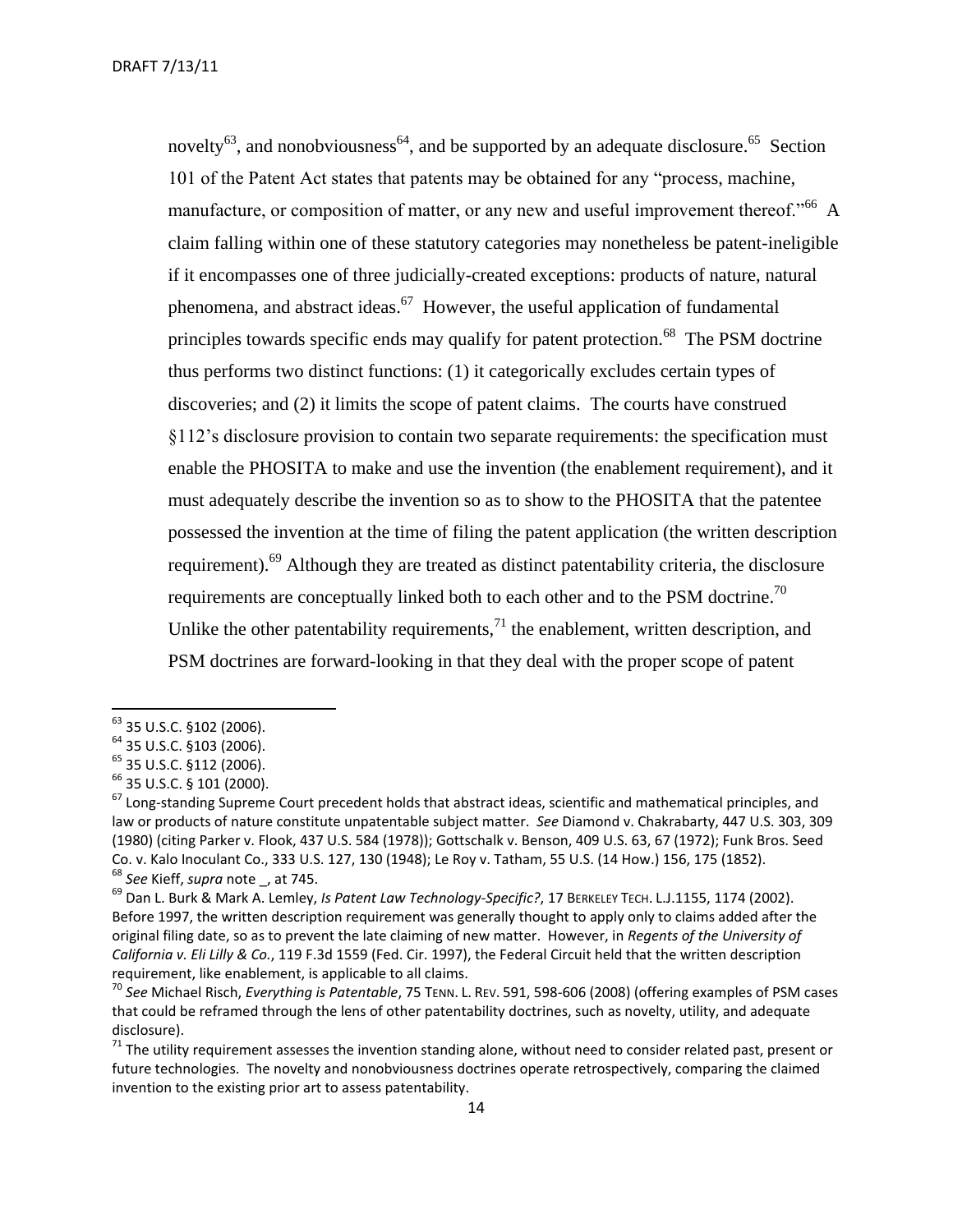protection in light of what potentially lies ahead. These three requirements operate prospectively to restrict the reach of patent claims that seek to encompass future technologies. $^{72}$ 

The patent law must grapple with the question of whether the footprint of a patented invention should include after-arising technologies that are unknown at the time the patent is filed. This question confronts the "levels of abstraction" problem in the patent law.<sup>73</sup> For example, if an inventor devises a method of curing AIDS by means of a particular machine, should she be able to claim all cures for AIDS that may ever be discovered, only the specific method of curing AIDS through use of that particular apparatus, or something in between?<sup>74</sup> The level of abstraction at which an inventor may obtain patent protection has significant consequences for both the inventor's incentives and the rights of end users. The higher the level of abstraction that may be claimed, the greater the incentive to invent patentable technologies. The downside is that monopoly pricing will produce deadweight losses as some users are priced out of the market.<sup>75</sup> Moreover, broad upstream patents may discourage follow-on innovation.<sup>76</sup> In theory, the permissible level of abstraction of a patent claim should correspond to the inventor's contribution to the value of the commercial end products falling under the claim's

<sup>72</sup> Kevin Emerson Collins, *supra* note \_, at 1086 (noting that the disclosure requirements are forward-looking doctrines); Kevin Emerson Collins, *An Initial Comment on Ariad: Written Description and the Baseline of Patent Protection for After-Arising Technology*, 2010 PATENTLY-O PATENT L. J. 64 (noting that the "abstract ideas" exception to PSM operates to restrict the reach of patent claims into after-arising technology). There is much debate in the academic literature as to whether the disclosure and written description requirements are and should be distinct requirements as applied to originally filed claims. *See, e.g.*, Christopher M. Holman, *Is Lilly Written Description a*  Paper Tiger?: A Comprehensive Assessment of the Impact of Eli Lilly and its Progeny in the Courts and PTO, 17 ALB. J.L. SCI. & TECH. 1, 61-69 (2007) (analyzing the Federal Circuit's treatment of the claims at issue in *University of Rochester v. G.D. Searle*, 358 F.3d 916 (Fed. Cir. 2004) and *Lizardtech, Inc. v. Earth Resource Mapping, Inc.*, 424 F.3d 1336 (Fed. Cir. 2005) and concluding that the enablement and written description requirements are essentially redundant and should be viewed as a merged "written description" patentability criterion).

<sup>73</sup> T.J. Chiang, *The Levels of Abstraction Problem in Patent Law*, Northwestern University Law Review, forthcoming, George Mason Law and Economics Research Paper Series 09-33, *available at* http://ssrn.com/abstract id=1434465. <sup>74</sup> *Id*. at 4.

<sup>75</sup> *See* Dan L. Burk & Mark A. Lemley, *Quantum Patent Mechanics*, 9 LEWIS & CLARK L. REV. 29, 51 (2005) (arguing that there is no right level of abstraction to apply to claims when making infringement determinations).

<sup>76</sup> *See* Part IIA, *infra*.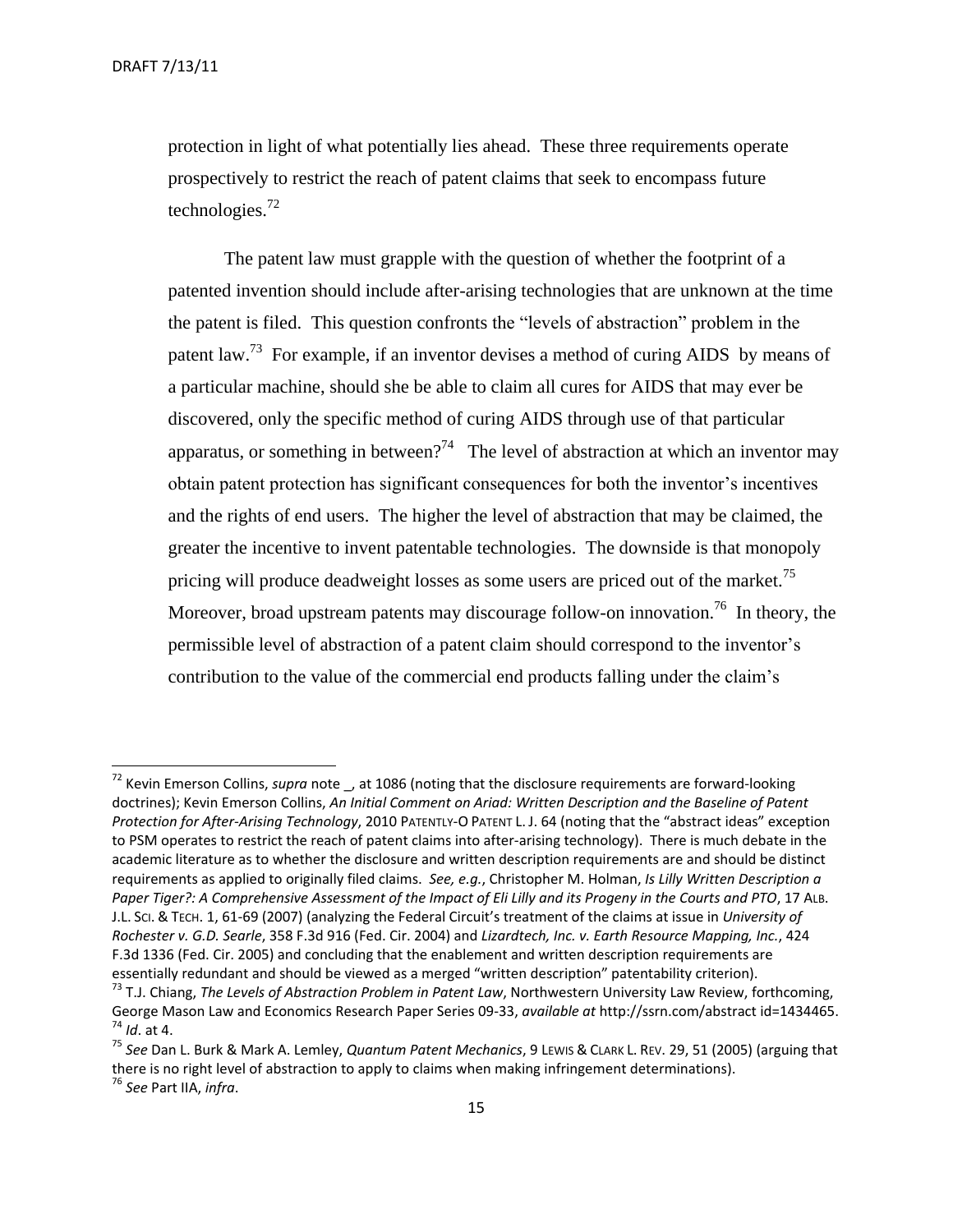coverage.<sup>77</sup> In reality, however, we often do not know and cannot predict the inventor's proportionate contribution at the time the patent application is filed.

An invention may be novel, useful, and non-obvious at multiple levels of abstraction. Hence these patentability criteria offer no guidance on the extent to which an upstream patent should read on after-arising technologies.<sup>78</sup> The work of resolving this problem must be performed by the judicially-created exceptions to PSM and/or the disclosure requirements.<sup>79</sup> Unlike backward-looking determinations of patent scope which assess the invention by reference to the prior art, application of forward-looking patentability doctrines is inherently indeterminate so long as we allow inventors to claim more than the specific embodiments that they have disclosed how to make and use. The normative question underpinning both the PSM doctrine and the disclosure requirements is the extent to which the inventor should receive patent protection for later developed technologies. This is a difficult question to answer, as it may be socially desirable to allow different inventions to be patented at different levels of abstraction.<sup>80</sup>

Forward-looking patent scope determinations are particularly thorny when assessing the permissible bounds of method claims that are not circumscribed by a particular embodiment. The famous patent case involving Samuel Morse's telegraphy patent is illustrative of this conundrum.<sup>81</sup> Claim 8 in Morse's patent application is a classic example of how a broad method claim can capture a sweeping range of afterarising commercial end products, as it essentially claimed all methods of communicating

<sup>77</sup> Chiang, *supra* note \_, at 9.

<sup>78</sup> Chiang, *The Levels of Abstraction Problem*, *supra* note \_, at 27.

<sup>79</sup> *See* John F. Duffy, *Rules and Standards on the Forefront of Patentability*, 51 WM. & MARY L. REV. 609, 645-46 (2009) (speculating as to why the prohibitions on undue abstraction and the patenting of natural phenomena are currently perceived as interpretations of §101 when their "more obvious textual home" is § 112).

<sup>80</sup> *See* Mark A. Lemley, Michael Risch, Ted M. Sichelman, and R. Polk Wagner, *Life after Bilski*, Stanford Law Review, Forthcoming; Stanford Public Law Working Paper No. 1725009; San Diego Legal Studies Paper No. 11-046. Available at SSRN: http://ssrn.com/abstract=1725009 (noting that claims that are categorically excluded by §101 claims that do not constitute a process, machine, manufacture, or composition of matter – are rare and can be dealt with fairly easily, and that the more difficult cases are those involving claims that fall within one of the statutory categories but nonetheless raise policy questions about whether they should be granted patent protection).

 $81$  56 U.S. (15 How.) 62 (1854).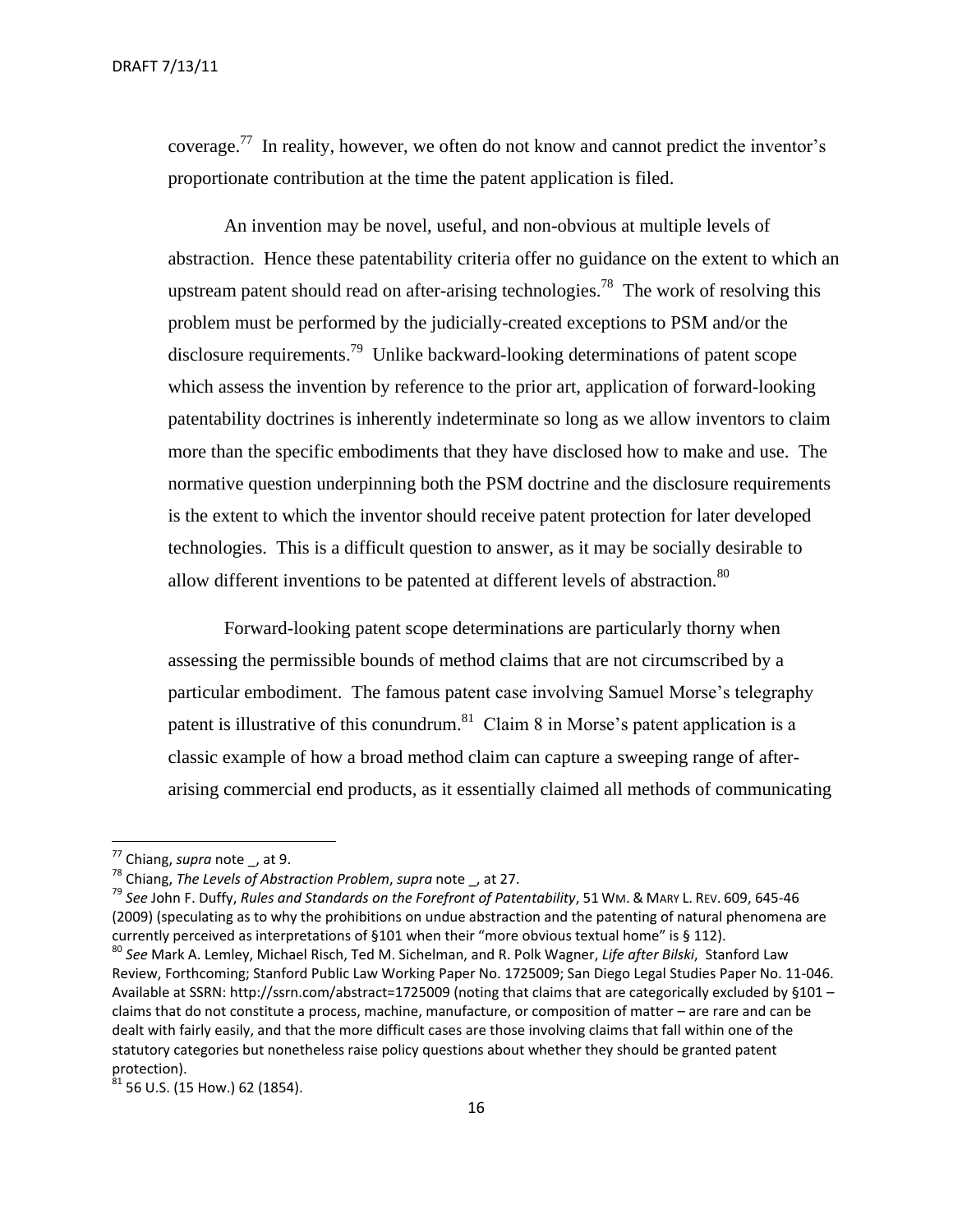at a distance using electromagnetic waves.<sup>82</sup> But since Morse had not disclosed, let alone envisioned, all such methods, the Supreme Court ruled the claim invalid.<sup>83</sup> The Court was concerned about impeding future technological progress:

For aught that we now know, some future inventor, in the onward march of science, may discover a mode of writing or printing at a distance by means of the electric or galvanic current, without using any part of the process or combination set forth in the plaintiff's specification…But yet if it is covered by this patent, the inventor could not use it, nor the public have the benefit of it, without the permission of the patentee...In fine, [Morse] claims an exclusive right to use a manner and process which *he has not described and indeed had not invented*…The court is of the opinion that the claim is too broad, and not warranted by law.<sup>84</sup>

Although the *Morse* decision is considered by some to be a PSM case<sup>85</sup>, the Court's opinion sounds very much like modern-day justifications for the written description requirement. The conceptual link between the forward-looking doctrines is further underscored by the fact that many commentators view it as an enablement case.<sup>86</sup>

Contemporary disputes over the patentability of diagnostic and therapeutic methods raise analogous questions about the inventor's permissible reach into afterarising technologies. These issues have come to the fore in the wake of rapid scientific advances in biomedical research in recent decades. The discovery that a particular

<sup>85</sup> Chiang, *The Rules and Standards of Patentable Subject-Matter*, *supra* note \_, at 35 (noting that the *Morse* decision has generally been interpreted to establish the principle that laws of nature and abstract ideas are not patentable). *See also* Peter S. Menell*, Forty Years of Wandering in the Wilderness and No Closer to the Promised Land: Bilski's Superficial Textualism and the Missed Opportunity to Ground Patent Law Interpretation and Return Patent Law to its Technology Mooring*, Stanford Law Review (forthcoming 2011), *available at*

<sup>86</sup> *See, e.g.*, CRAIG ALLEN NARD, THE LAW OF PATENTS 51 (2007) (including *Morse* in the section on enablement); Chiang, *The Rules and Standards of Patentable Subject-Matter*, *supra* note \_, at 43 (stating that the abstract ideas doctrine is largely redundant with enablement and that *Morse* is often taught in law school patent courses as an enablement case); Mark A. Lemley, et al, *Life after Bilski*, *supra* note \_ (noting that although *Morse* is generally regarded as an enablement case, the reasoning behind the Supreme Court's invalidation of Morse's eighth claim goes beyond the traditional concern about enabling practitioners to make and use known embodiments without "undue experimentation.").

 $\overline{\phantom{a}}$ <sup>82</sup> *Id*. at 112.

<sup>83</sup> Id. at 119-20.

<sup>84</sup> 56 U.S. (15 How.) 62, 113 (1853) (emphasis added).

http://ssrn.com/abstract=1722422 (stating that the Supreme Court applied the "fundamental principles" exception to PSM in allowing Samuel F.B. Morse's claims to specific uses of electromagnetism in telegraphy, but invalidating a broad claim to the use of electro-magnetism "however developed for marking or printing intelligible characters, signs, or letters, at any distances").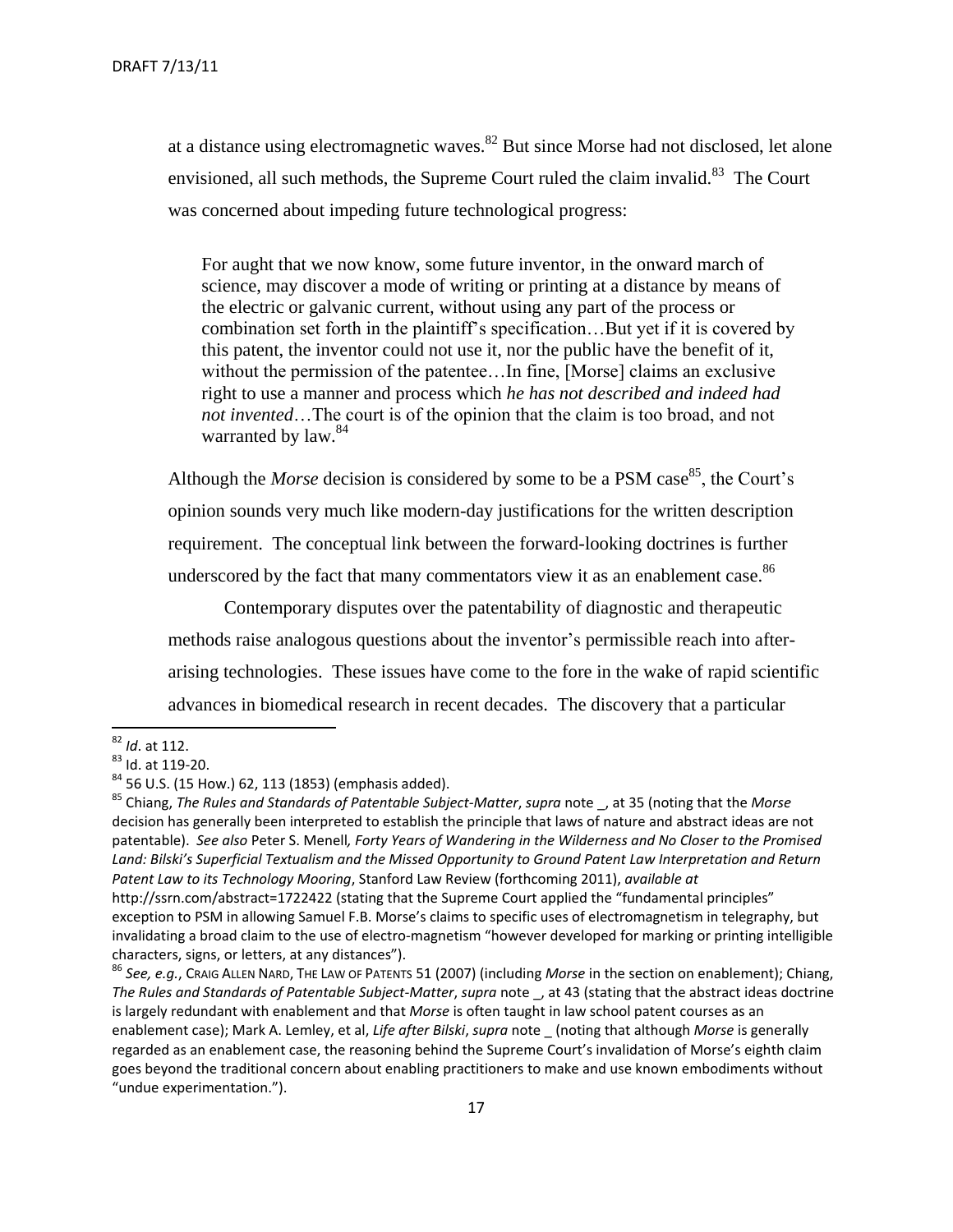biological molecule correlates with a particular condition or disease may spur the development of numerous potential commercial products. For example, genetic discoveries are used to develop, *inter alia*, diagnostic tests which assess disease susceptibility; diagnostic tests which tailor treatment options to a patient's unique genetic profile; and therapeutics targeting genes or gene products implicated in disease pathways.<sup>87</sup> Questions of patent scope are of great importance to the biotechnology industry, because biological molecules and processes are unique and cannot be readily substituted by competitors in the same way that other components of pioneering inventions may be. $88$ 

Claims to compositions of matter are typically considered stronger than method claims. But this truism does not necessarily hold for upstream biotechnology patents which claim not only the gene or protein itself but also the method of targeting that molecule. In this case, the method claim may be of greatest value, because it captures a potentially infinite range of therapeutic products.<sup>89</sup> Claims to methods of targeting the function of intracellular molecules or cell signaling pathways are much broader than claims to methods of using a particular therapeutic product for a particular clinical indication.<sup>90</sup> While the latter type of therapeutic claim is relatively uncontroversial,<sup>91</sup> the patentability of the former is hotly contested. $^{92}$ 

<sup>87</sup> Rochelle Dreyfuss, *The Patentability of Genetic Diagnostics in U.S. Law and Policy*, NYU School of Law Public Law & Legal Theory Research Paper Series, Working Paper No. 10-68, Law & Economics Research Paper Series Working Paper No. 10-44 (September 2010), *available at* http://ssrn.com/abstract=1678123, at 4-6.

<sup>88</sup> *Id*. at 8 (noting that it may not be easy to invent around broad medical method claims because these inventions are "hostage to biology").

 $89$  The parameters of a product claim are defined by the invention's structural characteristics. A product generally cannot be claimed by reference to its function alone. The PTO will only allow product claims based on functional information if it is combined with structural information about the product's genus. Robin Feldman, *Rethinking Rights in Biospace*, 79 S. CAL. L. REV. 1, 14 (2005). In contrast, there is no structural limitation imposed on claimed methods of targeting a gene or biochemical pathway. *See* Kevin Emerson Collins, *Enabling After-Arising Technology*, 34 J. CORP. L. 1083 (2009) (noting that "functional claim language – at least when not construed as part of a means-plus-function limitation – often serves as a red flag of a claim's potential depth").

<sup>90</sup> The patents at issue in *Eli Lilly & Co. v. Barr Laboratories, Inc.*, 251 F.3d 955 (Fed. Cir. 2001), exemplify the distinction between these two types of therapeutic claims. The court held that Lilly's own prior patent on a method of treating anxiety with Prozac inherently anticipated its subsequent broader claim on a method of blocking serotonin uptake. Serotonin is a biological compound implicated in anxiety and depression, and Prozac operates by inhibiting the cellular reuptake of serotonin.

<sup>&</sup>lt;sup>91</sup> See Christopher M. Holman, Bilski: Assessing the Impact of a Newly Invigorated Patent-Eligibility Doctrine on the *Pharmaceutical Industry and the Future of Personalized Medicine* (June 23, 2009), Current Topics in Medicinal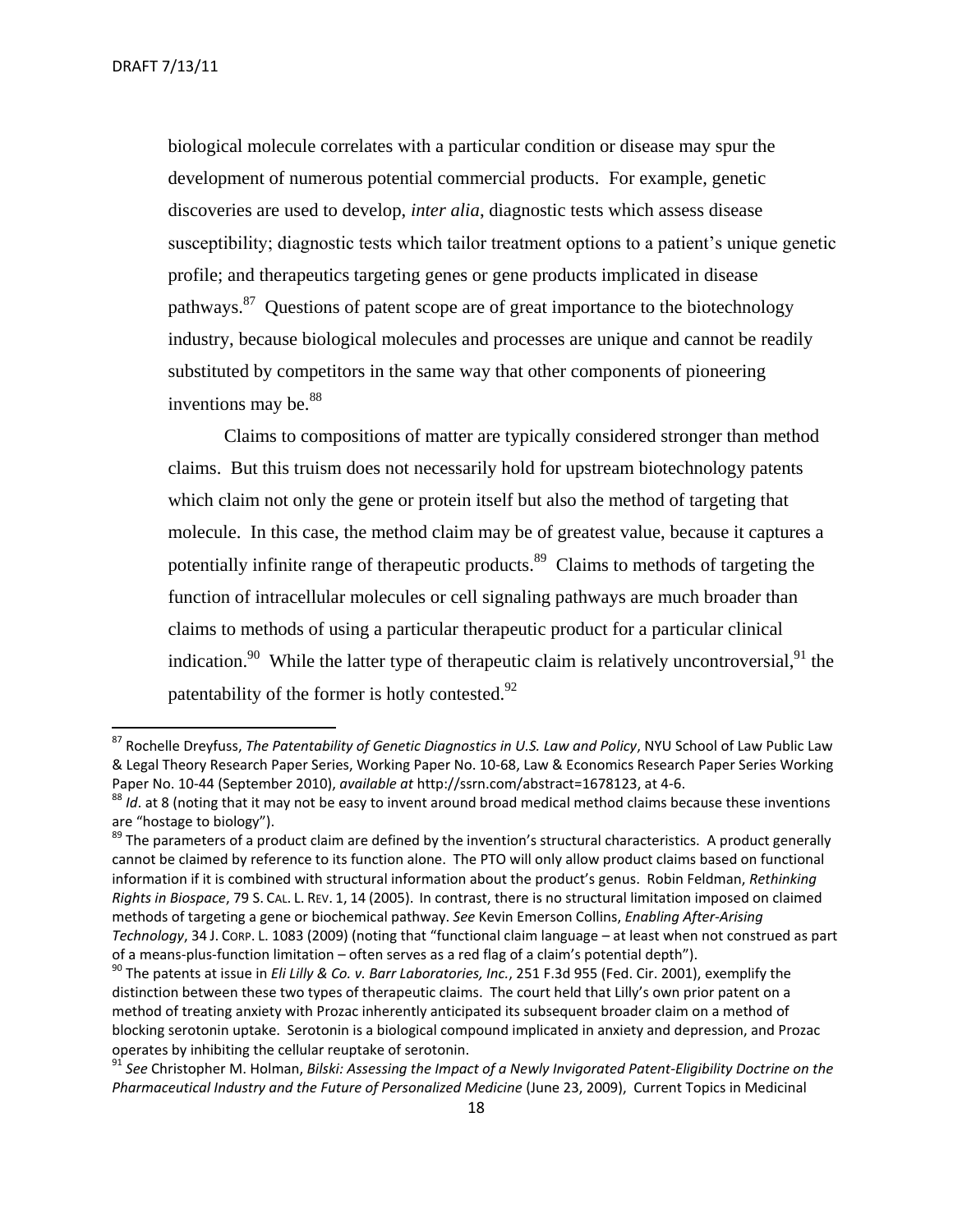Diagnostic claims also raise difficult questions of permissible patent scope.<sup>93</sup> Claims to specific methods of assaying for a particular disease biomarker<sup>94</sup> are undoubtedly patentable. However, the patentability of broad claims to methods of correlating assay results with a condition or disease is a subject of intense debate.<sup>95</sup> The methods at issue in *Laboratory Corporation of America Holdings, DBA Labcorp., v. Metabolite Laboratories, Inc.*<sup>96</sup> illustrate the distinction between controversial and noncontroversial diagnostic claims. Metabolite's patent contained narrow claims to a specific method of assaying for homocysteine in a patient's blood, as well as broader claims to correlating homocysteine levels with vitamin B deficiency. This broader claim covered any diagnostic test developed to assess whether a patient has elevated homocysteine. Labcorp undisputedly did not infringe the narrow claims to particular assay methods, thus the resolution of the case turned on whether Metabolite's patent protection extended to the broad claim to the correlation between homocysteine and vitamin deficiency.<sup>97</sup>

Until recently, courts relied primarily on the enablement and written description requirements to limit the reach of broad upstream claims.<sup>98</sup> The Supreme Court

<sup>96</sup> 548 U.S. 124 (2006).

 $\overline{\phantom{a}}$ 

<sup>97</sup> *Id*. at 128-30 (Breyer, J., dissenting).

Chemistry, forthcoming. a*vailable at* <http://ssrn.com/abstract=1424493> (noting that all biological inventions implicate natural phenomena, but that drugs and methods of using drugs to treat illness are undoubtedly patentable even though they typically interact with natural body processes).

 $^{92}$  University of Rochester v. G.D. Searle & Co., 358 F.3d 916 (Fed. Cir. 2004) and Ariad Pharms., Inc. v. Eli Lilly & Co., 598 F.3d 1336, 1366 (Fed. Cir. 2010) (en banc) are prominent examples of disputes involving this type of therapeutic method claim. *See* Parts IIIB and IVC, *infra*.

 $93$  Although the questions may be similar the answers may be different. It may be optimal, from a utilitarian perspective, to allow patents covering therapeutic methods at a higher level of abstraction than patents covering diagnostic methods. *See* Part IVC, *infra*.

 $94$  A biomarker is a protein or other substance that can be detected or measured in the blood and whose concentration correlates with the risk or progression of a disease, or with a patient's response to a given treatment. *See* Matthew Herder, *Patents & The Progress of Personalized Medicine: Biomarkers Research as Lens*, 18 Ann. Health L. 187 (2009) (stating that biomarkers have a wide range of clinical applications, including disease prevention, diagnosis, prognosis, prediction of therapeutic response, and measurement of therapeutic efficacy and toxicity).

<sup>&</sup>lt;sup>95</sup> Recent high-profile cases considering the patentability of such methods include Prometheus Labs., Inc. v. Mayo Collaborative Servs., 628 F.3d 1347, 1354 (Fed. Cir. 2010), and Ass'n for Molecular Pathology v. United States PTO, 2010 U.S. Dist. LEXIS 35418,104 (S.D.N.Y. 2010). *See* Parts IIIB and IVC, *infra*.

<sup>&</sup>lt;sup>98</sup> Christopher M. Holman, *supra* note, at 15 (stating that the test for whether a claim preempts substantially all uses of a fundamental principle provides a means for courts to use the PSM doctrine to limit patent scope, but that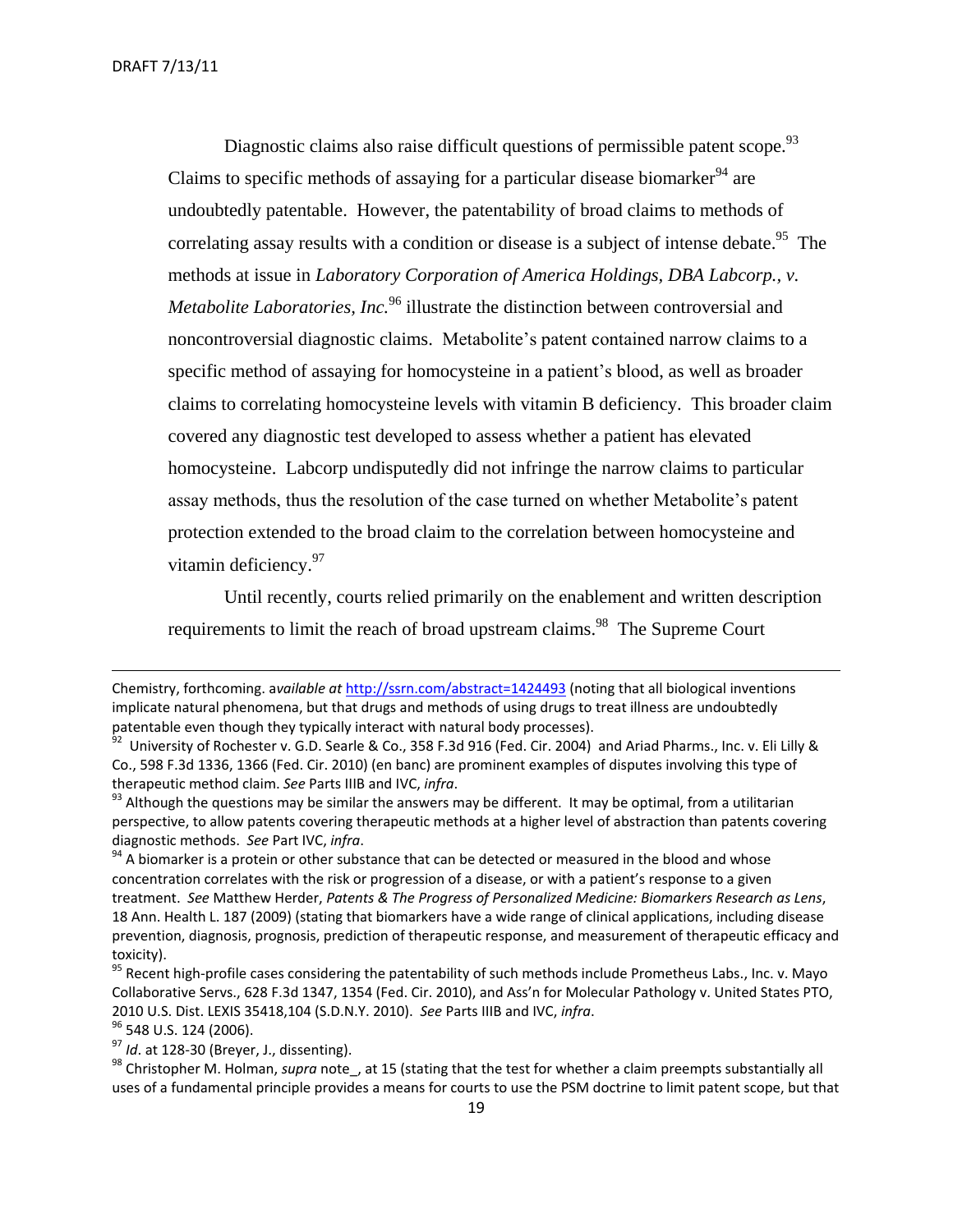resurrected the PSM doctrine when it granted certiorari in *Lapcorp*. Although the Court ultimately dismissed the case as improvidently granted,  $99$  a vigorous dissent by Justices Breyer, Stevens, and Souter<sup>100</sup> alerted patent challengers to the potential for using the doctrine to cabin the scope of claims.<sup>101</sup> Patent scholars have also taken a fresh look at the merits of using judicially-created exceptions to PSM as a means of allocating incentives between upstream inventors and downstream developers.<sup>102</sup> Nonetheless, the Federal Circuit seems reluctant to adopt a more expansive approach to the PSM doctrine. In *In re Bilski*<sup>103</sup>, the Supreme Court overruled the Federal Circuit's determination that PSM should be assessed by means of a sole, exclusive test which asks whether a claimed method either (1) is tied to a particular machine or apparatus, or (2) transforms a particular article into a different state or thing (the "machine or transformation" test, or "MOT" test).<sup>104</sup> The Court concluded that the MOT test was merely a "useful and important clue" to patentability, and that the ultimate test for patentability is whether or not the claimed invention preempts all uses of a fundamental principle.<sup>105</sup> Despite the Supreme Court's ruling, the Federal Circuit has continued to rely heavily on the MOT test to assess  $PSM.<sup>106</sup>$ 

The Federal Circuit's insistence on limiting the PSM inquiry to the MOT test reflects its general adherence to rules-based patent adjudication. An open-ended query into whether a claimed invention preempts all uses of a fundamental principle does not

<sup>103</sup> 130 S. Ct. 3218 (2010).

<sup>104</sup> *Id*.

 $\overline{\phantom{a}}$ 

<sup>105</sup> *Id*. at 3221.

until recently this function was accomplished by application of other patentability doctrines, particularly the enablement and written description requirements).

<sup>&</sup>lt;sup>99</sup> 548 U.S. 124 (2006).

<sup>100</sup> *Id*. at 125-39.

<sup>&</sup>lt;sup>101</sup> Christopher M. Holman, *supra* note, at 10.

<sup>102</sup> *See, e.g.*, Mark A. Lemley, et al., *Life After* Bilski*, supra* note \_, at 1-2 (arguing that the abstract ideas exception to PSM should be used as a scope-defining doctrine).

<sup>106</sup> *See, e.g.*, Prometheus Labs., Inc. v. Mayo Collaborative Servs., 628 F.3d 1347 (Fed. Cir. 2010) (on remand, noting that the Supreme Court in *Bilski* did not invalidate the MOT but merely held that it was not the definitive test for assessing preemption, and holding that the asserted method claims constitute PSM because they satisfy the transformative prong of the MOT test); King Pharms., Inc. v. Eon Labs, Inc., 616 F.3d 1267, 1278 (Fed. Cir. 2010) ("While the Supreme Court in *Bilski* made clear that our machine-or-transformation test is not the exclusive test for patentability, it also made clear that the test is 'a useful and important clue'…We therefore understand the Supreme Court to have rejected the exclusive nature of our test, but not necessarily the wisdom behind it.").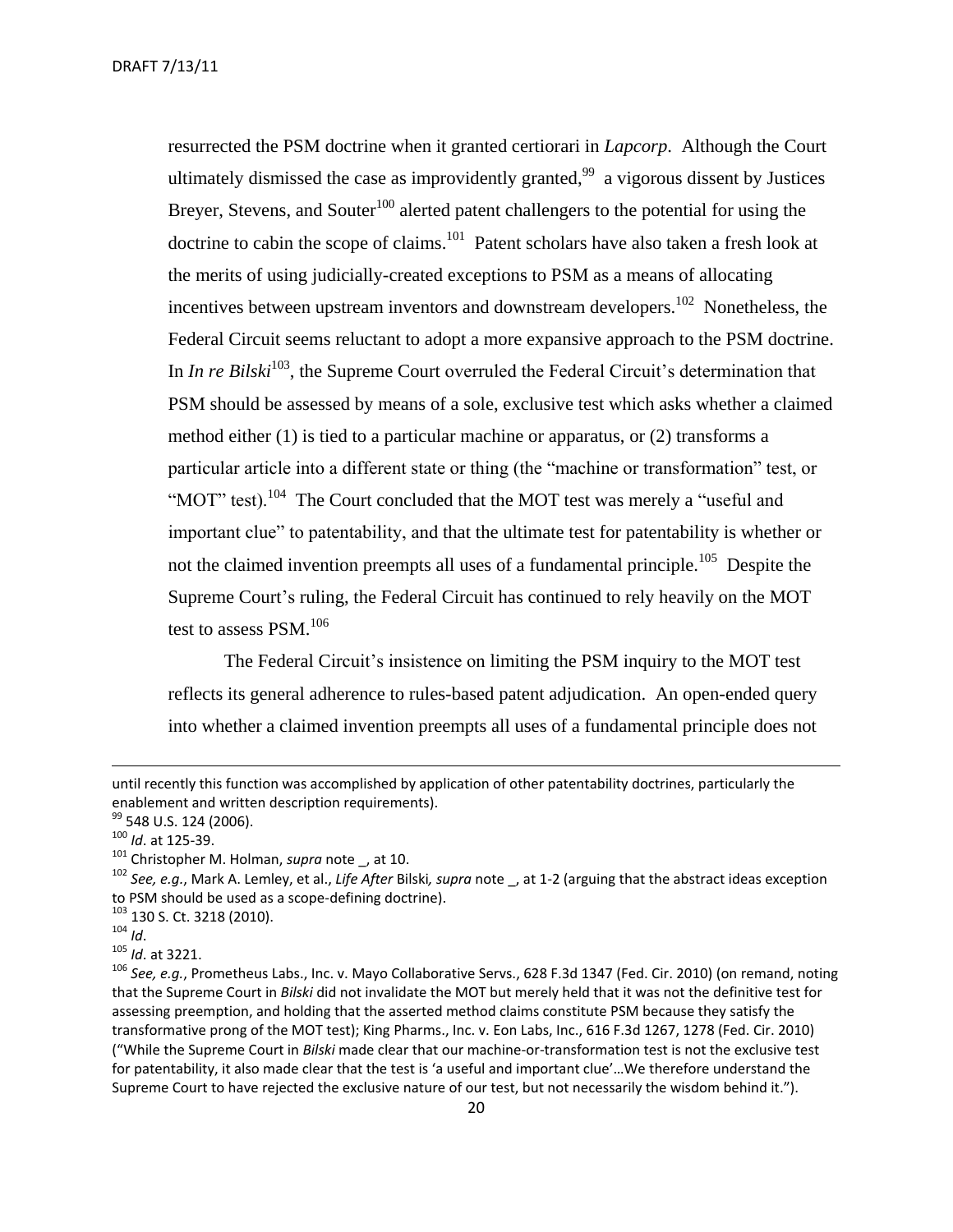yield readily predictable conclusions, because it turns on how broadly the court defines the "fundamental principle" at issue. For example, is the relevant fundamental principle in *Labcorp* the general idea that blood homocysteine levels correlate with vitamin B6 deficiency, or the more specific idea of assaying the level of homocysteine in a patient's blood in order to diagnose vitamin B6 deficiency? The way in which the fundamental principle is articulated may be outcome-determinative, since a more broadly defined concept is less likely to be found preempted than one that is more narrowly construed. The inherent indeterminacy of the preemption inquiry may explain why the Federal Circuit continues to latch on to the MOT test as the means for assessing  $PSM$ .<sup>107</sup> The court understandably seeks to achieve stability and predictability in the patent law through the use of bright-line rules. However, as explained in Part III below, the Federal Circuit fails to acknowledge the limitations of ex ante rulemaking under conditions of empirical uncertainty. Instead it maintains a façade of adjudicative rule formalism and manipulates its rules to produce intuitively desirable outcomes in specific cases, thereby perpetuating uncertainty and creating doctrinal confusion.

#### <span id="page-20-1"></span><span id="page-20-0"></span>**III. The Pitfalls of Feigned Formalism**

 $\overline{a}$ 

#### *A. Crystals or Mud in the Patent Law?*

Patent scholars observe a propensity for formalism in the Federal Circuit's patent jurisprudence.<sup>108</sup> The court depicts the patent law as an ordered system founded upon a few abstract, discrete categories and higher principles.<sup>109</sup> It perceives each of the

<sup>107</sup> Timo Minben & Robert M. Schwartz, *US Patent Eligibility in the Wake of Bilski v. Kappos: "Business as Usual" in an Age of New Technologies*, Biotechnology Law Report, Forthcoming, Vol. 29, issue 6 (part I) and Vol. 30, issue 1 (part II), *available at* <http://ssrn.com/abstract=1682574> (observing that most determinations of patent eligibility for biotechnology inventions will turn on the "natural phenomena" exception, but that the Supreme Court has offered very little guidance as to what constitutes an unpatentable natural phenomenon).

<sup>108</sup> *See, e.g.*, John R. Thomas, *Formalism at the Federal Circuit*, 52 AM. U. L. REV. 771, 773-74 (2003) ("Where the Federal Circuit once resolved issues based upon 'all the facts and circumstances,' it now applies a discrete list of factors. Where the court once employed standards, it now employs rules…In short, the Federal Circuit has embraced an increasingly formal jurisprudence.").

<sup>109</sup> Jeffrey A. Lefstin, *supra* note \_, at 1144. *See also* ADRIAN VERMEULE, JUDGING UNDER UNCERTAINTY: AN INSTITUTIONAL THEORY OF LEGAL INTERPRETATION 72 (2006) (explaining that, in one sense of formalism, the adjudicator justifies the outcome by reference to conceptualist or essentialist reasoning, for example ruling on a matter of constitutional law based on a distinction between "manufacturing" and "commerce" or between "legislative" and "executive" power).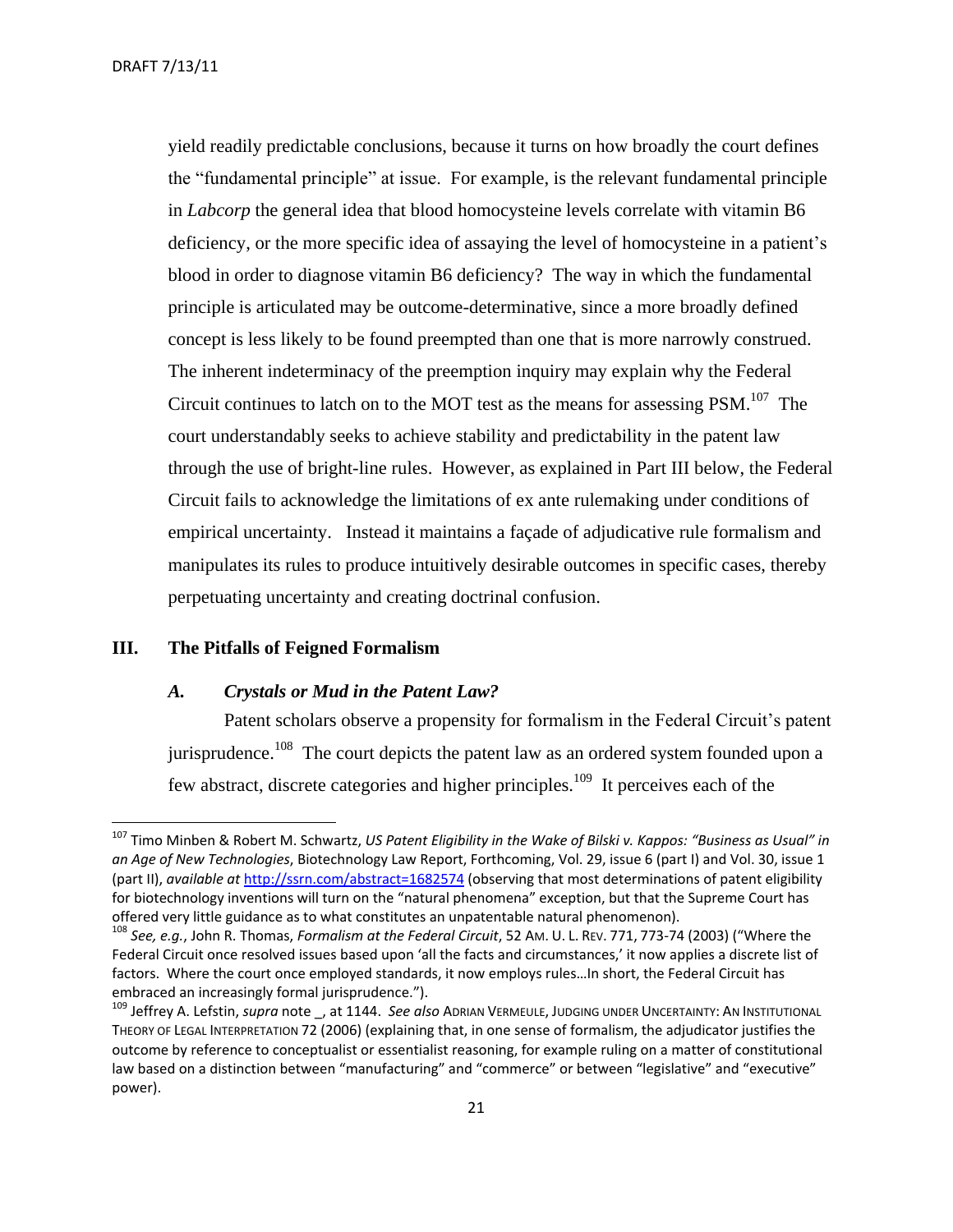statutory requirements as a distinct silo and rigidly adheres to the notion that each substantive doctrine operates separately and independently from the others.<sup>110</sup> The court also prefers the certainty of rules over the indeterminacy of standards.<sup>111</sup> Its approach is not textualism – it is not mechanistically applying a statutory rule.<sup>112</sup> Rather, the Federal Circuit aims to develop its own judicially-created rules with which to apply vague statutory patentability criteria. A distinctive feature of formalism is the notion that a legal rule is itself the reason for decision, rather than the means for fulfilling an underlying social purpose.<sup>113</sup> The Federal Circuit's MOT test exemplifies this aspect of formalism. The rule's narrow focus on physicality allows it to be applied without considering its purpose, which is to limit the scope of patent protection for foundational discoveries so as to encourage follow-on development.

The Federal Circuit's preference for rules coincides with its clear disinclination to engage in explicit policy analysis. $114$  While the court routinely recites policy

<sup>110</sup> *See* Kevin Emerson Collins, *An Initial Comment on Ariad: Written Description and the Baseline of Patent*  Protection for After-Arising Technology, 2010 PATENTLY-O PATENT L. J. 65 ("[P]atent litigation and scholarship are frequently conducted within distinct doctrinal silos. Courts and manuscripts take on disclosure issues (section 112, paragraph 1), functional claiming issues (section 112, paragraph 6), or utility issues (section 101) in isolation, assuming that each doctrine maps onto a distinct normative problem..."); Lefstin, *supra* note, at 1144-47 (noting the Federal Circuit's formalist conception of the patent system as a whole).

<sup>&</sup>lt;sup>111</sup> See John R. Thomas, *supra* note , at 778-92 (offering five examples of the trend towards adjudicative rule formalism in the Federal Circuit's patent jurisprudence: (1) the on-sale bar; (2) the public dedication doctrine; (3) the "strict bar" approach to prosecution history estoppels struck down by the Supreme Court in *Festo Corp. v. Shoketsu Kinzoku Kogyo Kabushiki*, 535 U.S. 722 (2002); (4) the court's simple, permissive rule governing subject matter eligibility set forth in *State Street Bank v. Signature Financial Group*, 149 F.3d 1368 (Fed. Cir. 1998); and the court's teaching, suggestion, or motivation (TSM) test for nonobviousness); *see also* Rai, *supra* note \_, at 1113-14 (arguing that the Federal Circuit's *Festo* opinion suggests that adjudicative rule formalism and not simply propatent bias drives the court's decisionmaking). *See also* Cass R. Sunstein & Adrian Vermeule, *Interpretation and Institutions*, 101 MICH. L. REV. 885 (2003) (generally noting this sense of formalism).

<sup>112</sup> *See* Arti K. Rai, *Engaging Facts and Policy: A Multi-institutional Approach to Patent System Reform*, 103 COLUM. L. REV. 1035, 1103 (2003) (noting the distinction between formalism and textualism, and explaining that where a statute clearly adopts a standard, the formalist jurist must go beyond the statutory text to craft a bright-line rule). <sup>113</sup> *Id*. at 536-37.

<sup>114</sup> *See, e.g.*, In Re Fisher, 421 F.3d 1365, 1378 (Fed. Cir. 2005) ("public policy considerations…are more appropriately directed to Congress as the legislative branch of government, rather than this court as a judicial body responsible simply for interpreting and applying statutory law"); Alan D. Lourie, *A View from the Court*, 75 PAT. TRADEMARK & COPYRIGHT J. 22 (2007) ("[N]ot once have we had a discussion as to what direction the law should take…We have just applied precedent as best we could determine it to the cases that have come before us."). *See*  also Rochelle Cooper Dreyfuss, In Search of Institutional Identity, *supra* note , at 809 ("[T]he Federal Circuit tends to favor a kind of formalism that is more characteristic of legal thinking in the nineteenth century than in the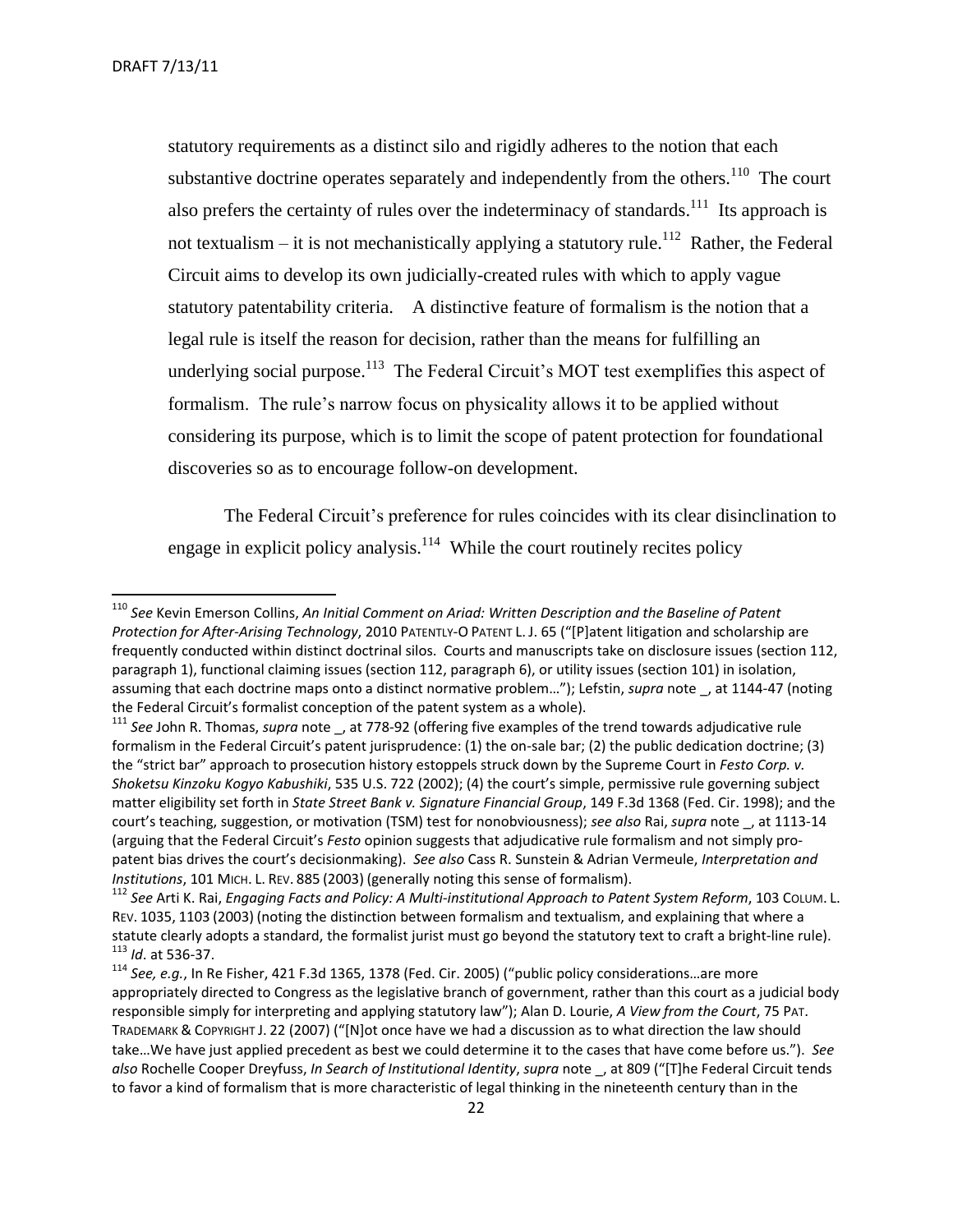justifications for the statutory patentability requirements, it rarely identifies policy reasons for its own decisions.<sup>115</sup> The Federal Circuit's unwillingness to take an overt role in setting patent policy has sparked a great deal of criticism from patent commentators, including former Chief Judge Michel,  $116$  who fear that the court's adherence to bright-line rules may unmoor the patent law from the goals of innovation policy.<sup>117</sup> Dan Burk and Mark Lemley temper this charge by arguing that the court implicitly directs patent policy through selective application of its patentability rules, which they refer to as "policy levers."<sup>118</sup> Their observation suggests that the Federal Circuit's approach is really one of feigned formalism, and that "once stripped of its formalist gloss," patent law actually operates to incorporate a wide range of judicial discretion.<sup>119</sup> One commentator asserts that this practice is socially desirable, because it ensures against absurd results that may arise if the court actually adhered to strict formalism.<sup>120</sup> But feigned formalism arguably is even worse than true formalism, because it negates the key benefits that bright-line

<sup>115</sup> Rochelle Cooper Dreyfuss, *The Federal Circuit as an Institution*, *supra* note \_, at 834. In the Federal Circuit's *Bilski* opinion, only Judge Mayer, in dissent, explicitly considered the patent system's core utilitarian goals. *See Bilski*, 545 F.3d at 1005-06 (Mayer, J., dissenting).

<sup>116</sup> Craig Allen Nard & John F. Duffy, *Rethinking Patent Law's Uniformity Principle*, 101 NW. U. L. REV. 1619,1622 (2007) (citing Hon. Paul R. Michel, Keynote Presentation, Berkeley Center for Law & Technology Conference on Patent System Reform, Mar. 1, 2002 (transcribed by Gerald T. Peters)) (noting that Chief Judge Michel remarked, "We just keep replicating the old results based on the old precedents, whether they have kept pace with changes in business, changes in technology, or changes of a different sort…").

<sup>117</sup> *See, e.g.*, John R. Thomas, *supra* note \_, at 774-75 ("We can imagine a patent law as dynamic as the innovative industries it is said to support, but an orientation towards rules threatens to make the patent law hidebound and unresponsive to changing conditions."); Arti K. Rai, *Engaging Facts and Policy: A Multi-Institutional Approach to Patent System Reform*, *supra* note \_, at 1037 (arguing that the Federal Circuit "adopt[s] bright-line rules that are insensitive both to technological fact and to related issues of innovation policy"); Alan Devlin & Neel Sukhateme, *supra* note \_, at 908 ("\*The Federal Circuit opinion in+ *Bilski*, like the patentable subject matter cases that precede it, regrettably falls prey to a judicial aversion to abstraction and ignores the incentive to invent and commercialize principles that motivate patent law."); Rochelle Cooper Dreyfuss, *In Search of Institutional Identity: The Federal Circuit Comes of Age*, 23 BERKELEY TECH. L.J. 787, 803-04 (2008) (arguing that the Federal Circuit's disinclination to explain the policy rationales driving its decisions makes it difficult to discern when the court is taking the patent law in a new direction and gives rise to appeals built around minute changes in the language of particular holdings).

<sup>118</sup> Dan L. Burk & Mark A. Lemley, *Policy Levers in Patent Law*, *supra* note \_.

<sup>119</sup> T.J. Chiang, *The Levels of Abstraction Problem in Patent Law*, *supra* note \_, at 28.

<sup>120</sup> *Id*. at 29.

twenty-first. Thus, opinions rarely provide insight into the goals the court sees the law as achieving; 'policy discussions' take the form of incantations of standard justifications of statutory terms."); Stuart Minor Benjamin & Arti K. Rai, *Fixing Innovation Policy: A Structural Perspective*, GEO. WASH. L. REV. 1, 18 (2008) (noting that the Federal Circuit generally declines to engage in explicit policy analysis despite the patent statute's open-ended language).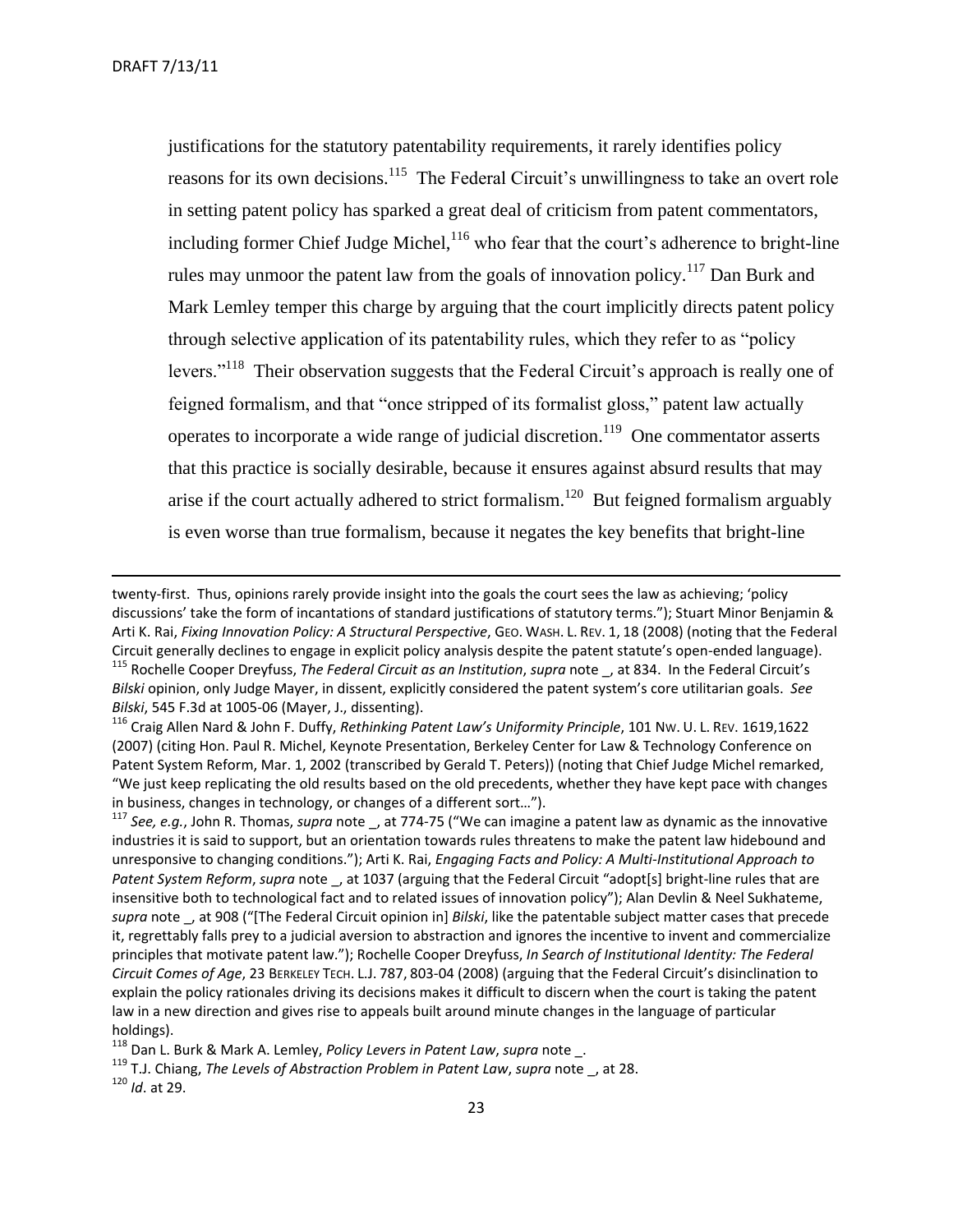rules have to offer – predictability and stability.<sup>121</sup> It also belies the empirical uncertainty about the patent law's practical effects that makes formulation and application of suitable patentability rules so difficult. Rules work best when they possess three qualities: *transparency* (the rule's meaning is easily understood); *accessibility* (the rule is easy to apply to concrete situations); and *congruence* with the rule's underlying policy objectives.<sup>122</sup> The court's failing is its denial of the impossibility of crafting ex ante patentability rules which simultaneously satisfy each of these criteria in all cases. Rules may serve as useful guideposts, but cannot be exclusively relied upon to regulate complex, heterogeneous, and constantly evolving technologies. By striving both to produce the certitude of bright-line rules and to achieve intuitively appealing outcomes, the Federal Circuit ends up with the worst of both worlds: legal unpredictability and yet a failure to mirror the patent system's utilitarian purpose in specific contexts.

Carol Rose famously observed that, in property law, we do not choose between hard-edged rules ("crystals") and fuzzy, ambiguous ones ("mud"). Rather, we tend to oscillate between them. $^{123}$  She notes:

The trouble, then, is that an attractively simple legal device draws in too many users, or too complex a set of uses. And that, of course, is where the simple rule becomes a booby trap. It is this booby trap aspect of what seems to be clear, simple rules – the scenario of disproportionate loss by some party – that seems to drive us to muddy up crystal rules with the exceptions and the post hoc discretionary judgments.<sup>124</sup>

 121 *See* Carl Tobias, *The White Commission and the Federal Circuit*, 10 CORNELL J. L. & PUB. POL'Y 45, 58 (2000) (citing a 1999 report by the Commission on Structural Alternatives for the Federal Courts of Appeals which found that the Federal Circuit was second only to the Ninth Circuit in the proportion of attorneys who concluded that the law of the circuit was difficult to discern due to conflicting precedents). *See also* John R. Thomas, *supra* note \_, at 796-97 (arguing that predictability and stability should not be the exclusive goals of the patent law, and that, moreover, historical reflection on the Federal Circuit's decisionmaking casts serious doubt on the notion that adjudicative rule formalism produces legal certainty).

<sup>122</sup> Colin S. Diver, *The Optimal Precision of Administrative Rules*, 93 YALE L.J. 65, 67 (1983). *See also* Frederick Schauer, *Formalism*, 97 YALE L. J. 509, 539 (1988) (explaining that rules cultivate predictability only if the actors governed by the rule are able to easily identify how things will be categorized and the actors' categorizations accord with the decisionmaker's categorizations).

<sup>123</sup> Carol M. Rose, *Crystals and Mud in Property Law*, 40 STAN. L. REV. 577, 593 (1988). <sup>124</sup> *Id*. at 597.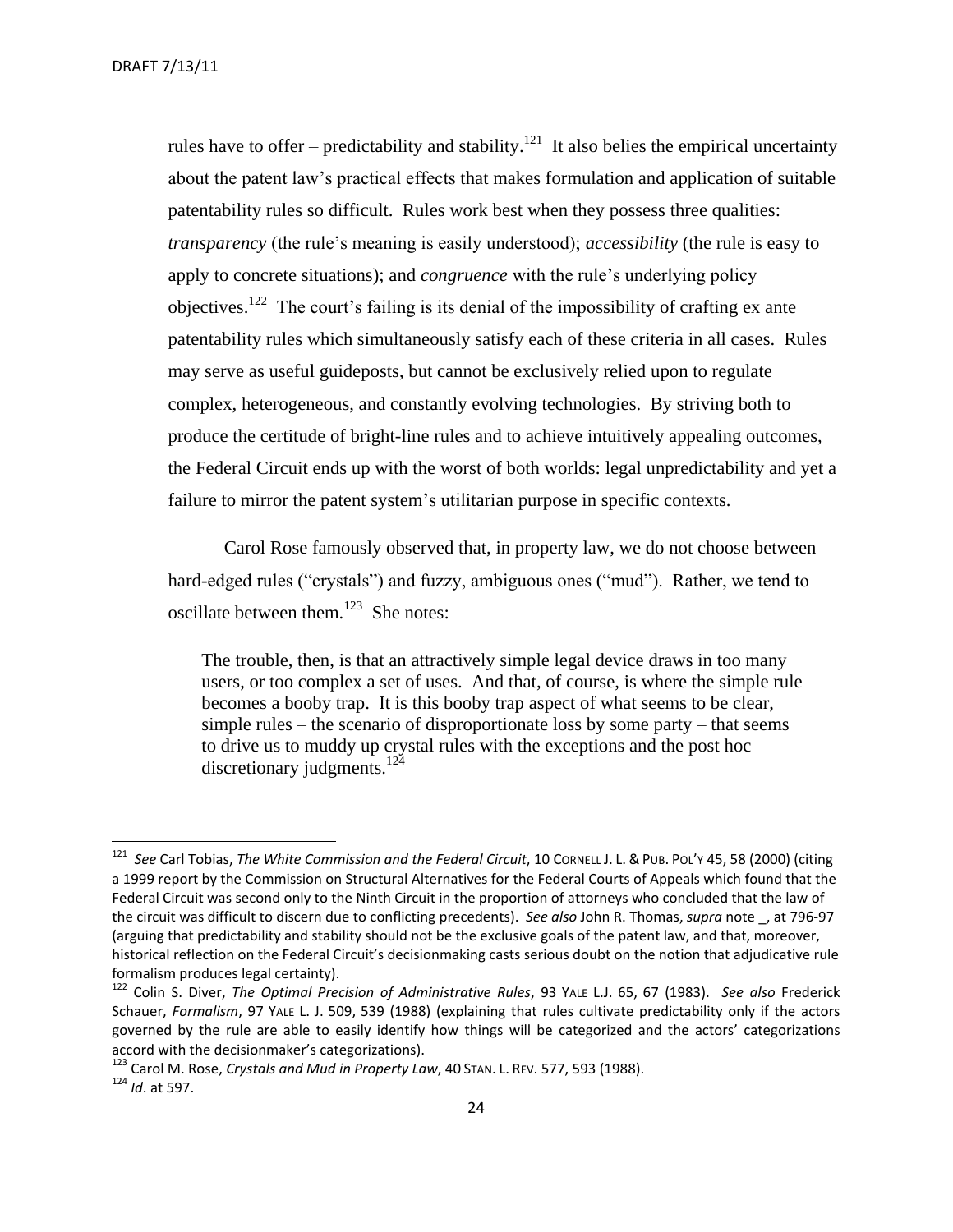The problem with the Federal Circuit's jurisprudence is that it obscures the existence of an analogous phenomenon in the patent  $law$ <sup>125</sup> Examination of the court's application of the canons of claim construction, the disclosure requirements, and the PSM doctrine reveals that the Federal Circuit depicts patent law "mud" as if it were "crystals."

Claim construction is ostensibly a textualist exercise that disavows judicial discretion and prevents courts from transforming infringement into a matter of judicial whim.<sup>126</sup> Yet the Federal Circuit's conflicting canons of claim construction have led some courts to construe claims broadly in accord with the literal language of the claim, others to construe claims narrowly to read only on the embodiment described in the specification, and most to adopt a middle position whereby the construed claim scope extends beyond the specific embodiment but falls short of the level of abstraction embodied in the plain meaning of the claim's language.<sup>127</sup> "Far from creating a determinate and predictable system that secures patentee rights free from the arbitrary whims of judges and PTO bureaucrats, current claim construction…creates precisely the indeterminate free-for-all that formalism seeks to avoid."<sup>128</sup>

Similar pitfalls are apparent in the Federal Circuit's adjudication of the disclosure requirements. One line of cases interprets the disclosure provisions to require that the reader of the specification be able to construct the "full-scope" of the claim at the time of patent filing.<sup>129</sup> Faithful application of the full-scope rule for written description and

<sup>125</sup> *See* John F. Duffy, *Rules and Standards on the Forefront of Patentability*, *supra* note \_, at 614 ("Eventually, rules always fail. This should surprise no one who studies innovation. The unruly process of creative destruction has the power to undermine today's legal rules every bit as much as it renders obsolete today's industrial products, processes, and institutions.").

<sup>126</sup> T.J. Chiang, *The Levels of Abstraction Problem in Patent Law*, *supra* note \_, at 12.

<sup>127</sup> *Id*. at 14 (noting that this uncertainty "increases risk, encourages litigation, and disrupts business planning"). <sup>128</sup> *Id*. at 15. *See also* Ted Sichelman, *Myths of (Un)Certainty at the Federal Circuit*, 43 LOY. L.A. L. REV. 1161, 1191-92 (2010) ("[I]n its quest for predictability, the Federal Circuit has adopted a number of 'canons' of claim construction, which – while seemingly instantiating a formal regime of transparent rules – are internally contradictory and rest on flawed premises...[I]t appears that typically unstated judicial ideologies influence judges, whether conspicuous or not, to choose one of the competing canons in the cases in which they conflict."). *See e.g.*, Schering Corp. v. Amgen, Inc., 222 F.3d 1347 (Fed. Cir. 2000) (adopting a strained interpretation of the claim construction doctrine to limit the reach of the patentee's claims to proteins known as interferons to the existing scientific knowledge at the time the patent was filed).

<sup>129</sup> *See, e.g.*, Liebel-Flarsheim Co. v. Medrad, Inc., 481 F.3d 1371, 1378-80 (Fed. Cir. 2007).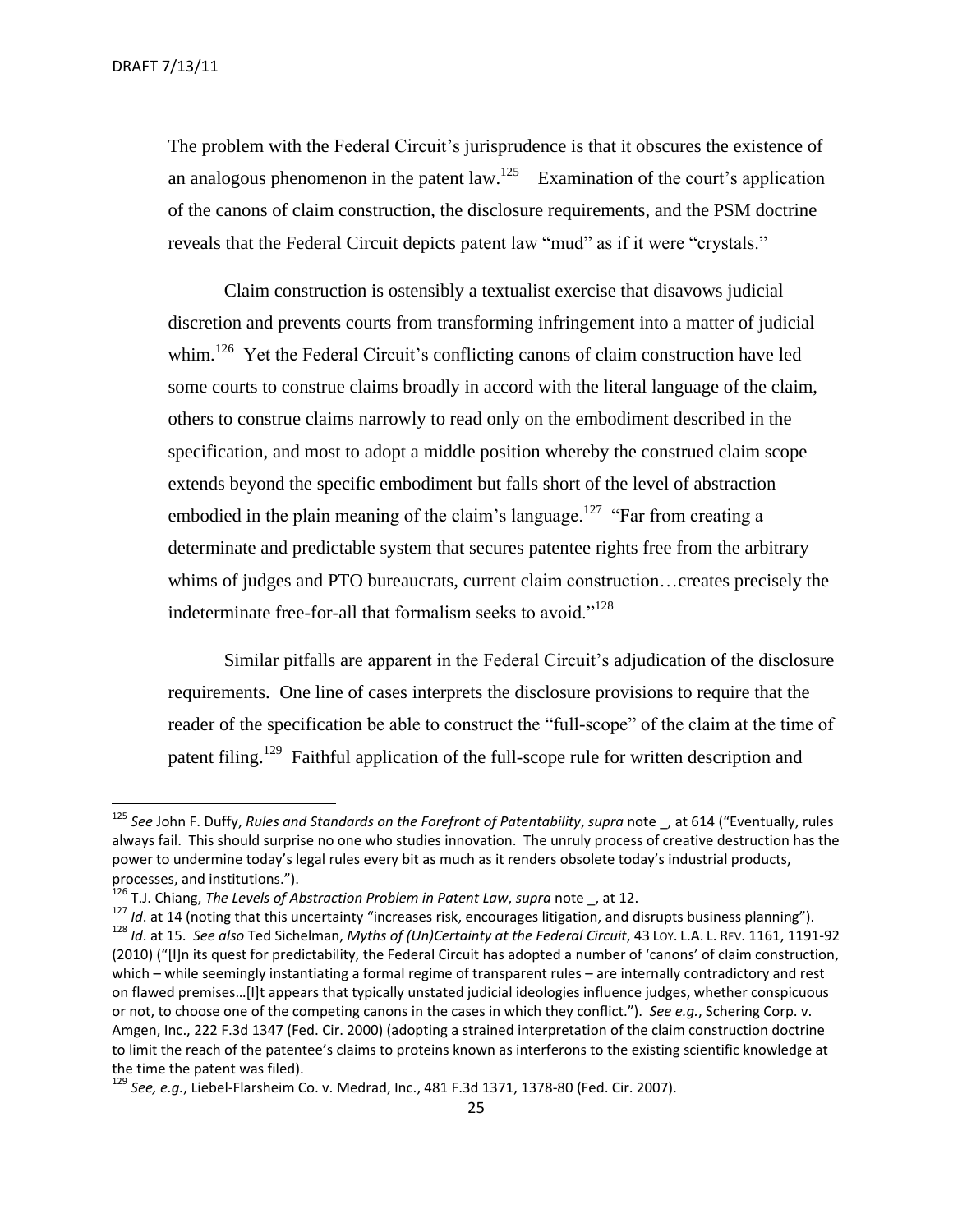enablement denies the inventor the opportunity to claim after-arising technologies.<sup>130</sup> A second line of cases interprets the disclosure requirements to say that the specification of a single working embodiment is sufficient.<sup>131</sup> Under this "single-embodiment" rule, a broad claim is valid so long as the specification teaches the PHOSITA how to make and use any one embodiment without undue experimentation.<sup>132</sup> Faithful application of the single-embodiment rule allows the patentee to reach into after-arising technologies and grants the patentee a claim of indefinite temporal depth. Other enablement cases adopt a middle-ground approach between the two extremes in requiring that there be a "reasonable correlation" between the disclosure and the claims.<sup>133</sup> Early Federal Circuit decisions applied the single embodiment rule to predictable (e.g., mechanical) arts and applied the full scope rule to unpredictable (e.g., chemical) arts. However, recent case law no longer predictably tracks this dichotomy.<sup>134</sup>

The Federal Circuit has inconsistently applied the disclosure requirements to biotechnology claims. For example, in *Amgen Inc. v. Hoechst Marion Roussel, Inc.*<sup>135</sup> , the court applied the single-embodiment rule to uphold the validity of a broad claim to all "non-naturally occurring" forms of the hormone erythropoietin (EPO), including EPO created by after-arising scientific methods, based on the disclosure of one method of making and using the claimed composition. On the other hand, in *Chiron Corp. v. Genentech Inc.*<sup>136</sup>, the court rejected the patentee's claim to all monoclonal antibodies that bind to the human breast cancer antigen Her2 based on an application that disclosed

<sup>&</sup>lt;sup>130</sup> Taking the point even further, literal application of the "full scope" rule threatens to render worthless every patent in existence, because it allows competitors to avoid infringement by incorporating into embodiments incremental technological changes that are developed after patent filing. *See* T.J. Chiang, *The Levels of Abstraction Problem in Patent Law*, *supra* note \_, at 20.

<sup>131</sup> *See, e.g.,* Invitrogen Corp. v. Clontech Laboratories, Inc., 429 F.3d 1052 (Fed. Cir. 2005). In holding that the enablement requirement is met if the specification enables any mode of making and using the invention, the court reasoned that, "[w]ere it otherwise, claim inventions would not include improved modes of practicing those inventions. Such narrow patent rights would rapidly become worthless as new modes of practicing the invention developed, and the inventor would lose the benefit of the patent bargain." *Id.* at 1071.

<sup>132</sup> Kevin Emerson Collins, *Enabling After-Arising Technology*, *supra* note \_, at 1088; T.J. Chiang, *The Levels of Abstraction Problem in Patent Law*, *supra* note \_, at 18.

<sup>133</sup> *See, e.g.*, In re Vaeck, 947 F.2d 488, 495 (Fed. Cir. 1991).

<sup>134</sup> Kevin Emerson Collins, *Enabling After-Arising Technology*, *supra* note \_, at 1088.

<sup>135 314</sup> F.3d 1313 (Fed. Cir. 2003).

<sup>136</sup> 363 F.3d 1247 (Fed. Cir. 2004).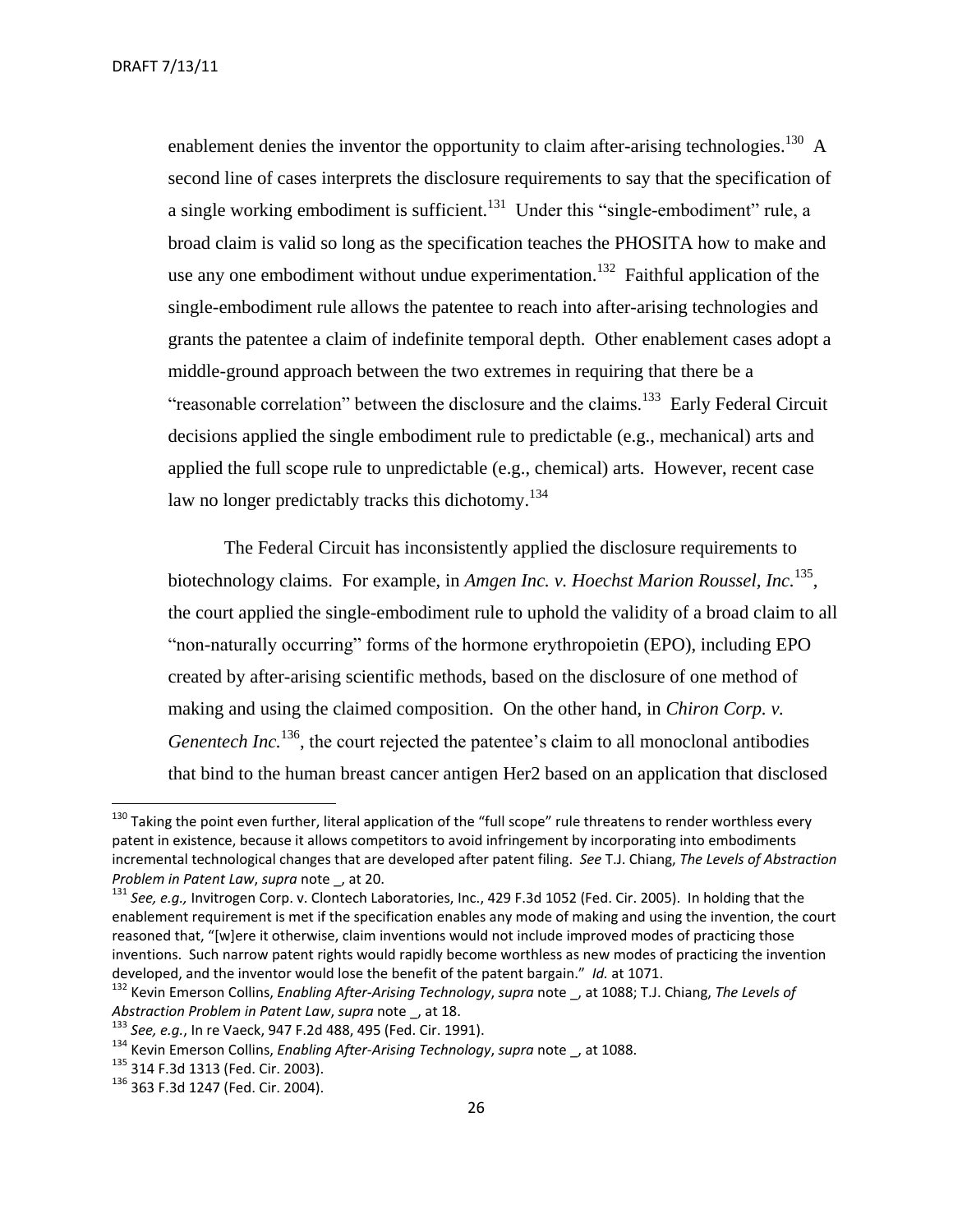DRAFT 7/13/11

one such antibody, concluding that claims to embodiments that do not exist in the art at the time of the invention fail to satisfy the written description requirement. Lacking clear guidance from the Federal Circuit with respect to the conflicts in the law on disclosure, courts tend to manipulate the case law by selecting from among the different options the formalist rule that reaches the favored outcome in any given case.<sup>137</sup> The Federal Circuit denies any inconsistency in its application of the disclosure rules, <sup>138</sup> thereby exacerbating doctrinal instability.

Similar confusion abounds in the Federal Circuit's adjudication of the PSM doctrine.<sup>139</sup> "[T]he Federal Circuit and its predecessor court have changed the rules governing patentable subject matter no less than three times in thirty years."<sup>140</sup> When one rule becomes unworkable, the court simply fashions a new rule that better addresses changing conditions. But rather than admitting that a change in the law is necessary, the court asserts that the newly articulated rule is what the law really has been all along. In *State Street Bank v. Signature Financial Group<sup>141</sup>*, the Federal Circuit did not discuss the practical ramifications of its decision to expansively define PSM as any invention that produces a "useful, concrete, and tangible result." The inadequacy of this permissive rule ultimately compelled the court to replace it with the  $Bilski^{142}$  MOT test.<sup>143</sup> Yet the MOT test seems destined to a similar fate. A patentability rule centered on physicality is problematic in an era when many of our most important technological advances – such as

<sup>&</sup>lt;sup>137</sup> Id. at 28; Kevin Emerson Collins, *Enabling After-Arising Technology, supra* note \_, at 1088 ("[C]ourts exercise discretion between the full-scope and single-embodiment doctrines to achieve the desired outcome."). <sup>138</sup> *See Automotive Techs. Int'l, Inc. v. BMW of N. Am., Inc.*, 501 F.3d 1274, 1281 (Fed. Cir. 2007) (rejecting

argument that there is a "dichotomy in our case law").

<sup>139</sup> *See, e.g.*, Michael Risch, *Everything is Patentable*, *supra* note \_, at 591 (noting that PSM jurisprudence is "currently confused and inconsistent").

<sup>140</sup> John F. Duffy, *Rules and Standards on the Forefront of Patentability*, *supra* note \_, at 612. *See also id*. at 639 (attributing the longevity of the abstract ideas exception to PSM to the fact that it is a malleable standard). <sup>141</sup> 149 F.3d 1369 (Fed. Cir. 1998).

<sup>142</sup> 545 F.3d 943 (Fed. Cir. 2008).

<sup>143</sup> *See* p. \_, Part IIB, *infra*.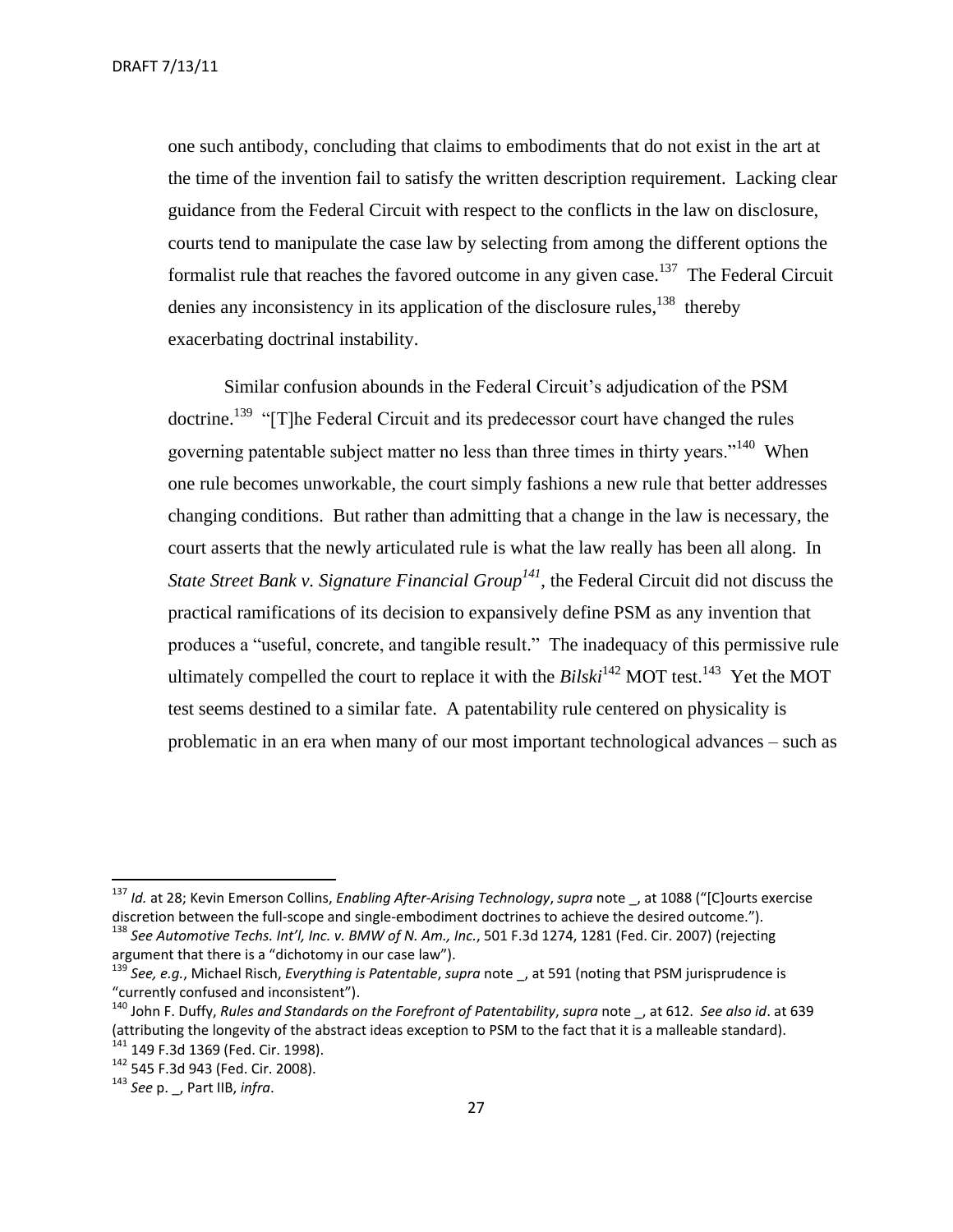computer software and communications technology – possess few if any physically transformative features.<sup>144</sup>

#### <span id="page-27-0"></span>*B. Doctrinal Chaos: Medical Methods as Case Study*

Medical methods patents offer an illustrative case study of the problems with the Federal Circuit's jurisprudence. Such patents impact an industry characterized by cumulative innovation, a diverse array of market participants, <sup>145</sup> and an elaborate regulatory framework which interacts with the patent system to create a complex web of incentives to invent, develop, and commercialize new technologies.<sup>146</sup> The Federal Circuit does not directly address empirical uncertainty about the social desirability of broad upstream patents. Instead it seems to tacitly shunt its empirical intuitions into its application of rules ostensibly concerned only with technological issues. The result is an incoherent body of law that obscures questions about the practical effects of patenting.

The revived PSM doctrine offers the Federal Circuit a new tool to limit the scope of medical methods patents, since both diagnostic and therapeutic claims implicate the "abstract ideas" and "natural phenomena" exceptions to patentability.<sup>147</sup> Yet the court has thus far been reluctant to clarify its application of the MOT test to medical methods claims. The en banc court deliberately sidestepped the test in *Ariad Pharms., Inc. v. Eli* 

<sup>144</sup> Richard S. Gruner, *In Search of the Undiscovered Country: The Challenge of Describing Patentable Subject Matter*, 23 SANTA CLARA COMPUTER & HIGH TECH. L.J. 395, 398 (2007).

<sup>145</sup> *See* Alexander K. Haas, *The Wellcome Trust's Disclosures of Gene Sequence Data into the Public Domain & the Potential for Proprietary Rights in the Human Genome*, 16 BERKELEY TECH. L.J. 145, 147 (2001) (explaining that the biomedical industry includes genomics companies, biotechnology companies, and traditional pharmaceutical companies); Rebecca Eisenberg, *Proprietary Rights and the Norms of Science in Biotechnology Research*, 97 YALE L.J. 177, 195 (1987) (noting that researchers within academia and industry often work on similar problems and frequently collaborate with one another).

<sup>146</sup> Stuart Minor Benjamin & Arti K. Rai, *Fixing Innovation Policy: A Structural Perspective*, *supra* note \_, at 19-21 (explaining how FDA and NIH regulations work in parallel with PTO examination and Federal Circuit patent adjudication to create incentives to create new drugs and biologics).

<sup>147</sup> *See* Michael Risch, *Everything is Patentable*, supra note \_, at 627 ("A new use patent claims the natural phenomenon that a medicine has a certain effect on the body (or, as in *Metabolite*, that certain test process results reflect a certain condition), and the patentee is the first to discover the previously unknown effect."); Eileen Kane, *Patenting Genes and Genetic Methods: What's at Stake?,* J. OF BUS. AND TECH. LAW 133 (forthcoming), *available at* <http://ssrn.com/abstract=1747191> (noting that it is possible to imagine medical method claims that would pass the MOT test but nonetheless preempt a natural phenomenon).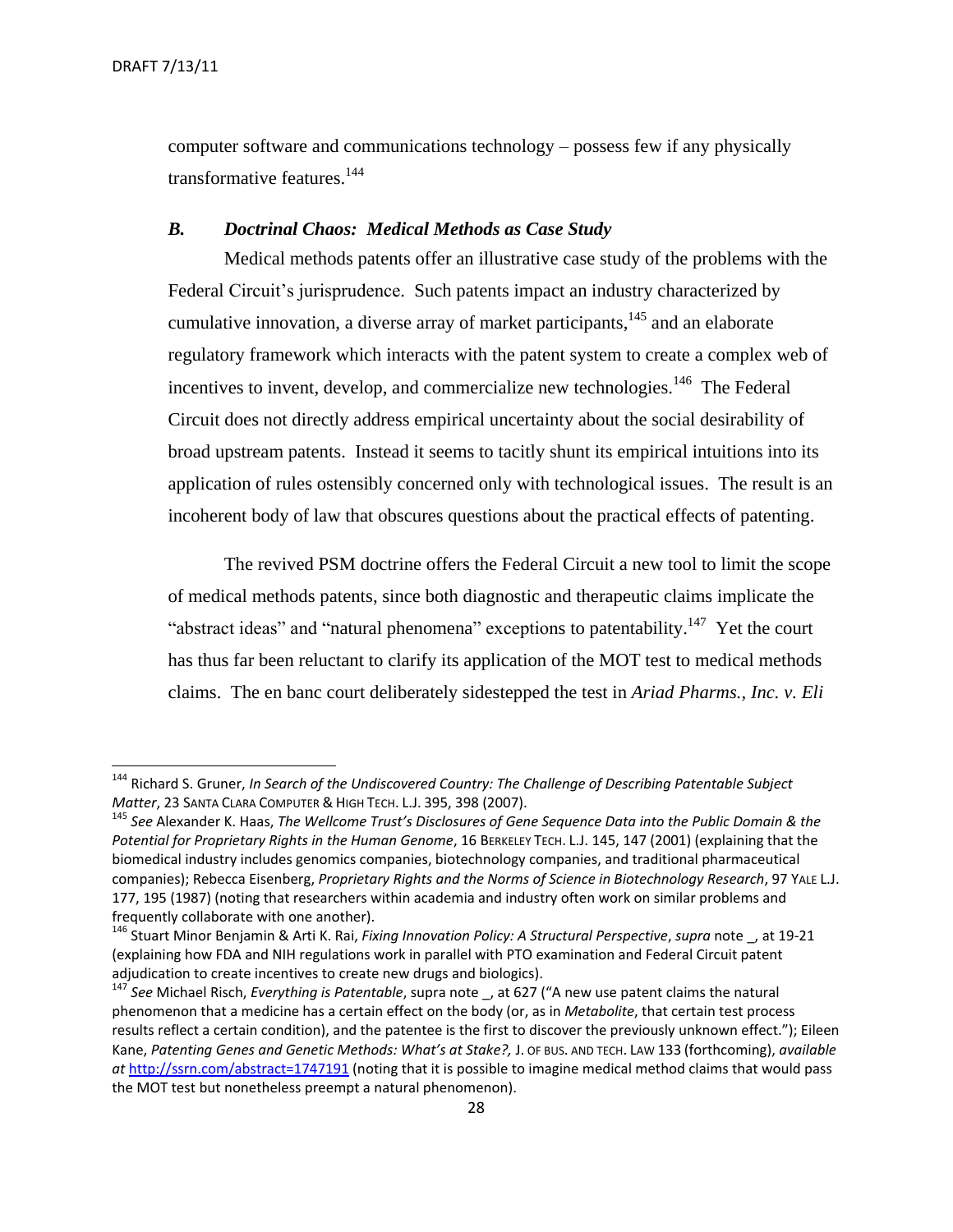DRAFT 7/13/11

Lilly  $\&$  Co.<sup>148</sup> Ariad held patents with broad claims to methods of targeting the intracellular protein Nuclear Factor Kappa B ("NF-κB"), which scientists had implicated in a variety of disease processes, including cancer, AIDS, sepsis, and atherosclerosis. Lilly had discovered and patented two compounds prior to the discovery of NF-κB 's intracellular signaling activity. Lilly did not know at the time that it patented its compounds that they acted at the molecular level by inhibiting NF-κB activity. Lilly developed, marketed, and sold a drug for osteoporosis and another drug to treat severe sepsis prior to being sued by Ariad for patent infringement.<sup>149</sup>

The district court upheld the validity of Ariad's patents, rejecting Lilly's argument that claimed methods of reducing intracellular NF-κB , without reference to any specific embodiment, constituted unpatentable subject matter.<sup>150</sup> The district court's decision turned on a narrow, highly technical dispute over whether there existed within cells a natural process of inhibiting NF-κB activity (i.e., an "autoregulatory loop"). Since Lilly failed to prove that the autoregulatory loop actually existed in nature, the district court concluded that Ariad's patents did not cover a natural phenomenon.<sup>151</sup> This conclusion begged the question, should the validity of Ariad's patents hinge on the existence of a clinically insignificant autoregulatory loop? Perhaps recognizing the MOT test's deficiencies as applied to medical methods, the Federal Circuit avoided the question of whether the claimed methods constituted  $PSM$ <sup>152</sup>. It concluded that the patent failed to satisfy the written description requirement because the specification did not disclose a sufficient number of species to receive patent protection for the entire genus of claimed

 $\overline{a}$ 

<sup>&</sup>lt;sup>148</sup> 598 F.3d 1336 (Fed. Cir. 2010) (en banc) (reiterating that § 112 of the Patent Act contains a written description requirement that is separate from the enablement requirement, affirming its holding that Ariad's patents were invalid for failing to satisfy the written description requirement, and declining to address the question of whether the claimed method constitutes PSM). This practice perpetuates the Federal Circuit's tendency to rely primarily on the disclosure requirements to limit the reach of therapeutic method claims into AAT. *See, e.g.*, University of Rochester v. G.D. Searle & Co., 358 F.3d 916 (Fed. Cir. 2004) (invalidating a patent claiming methods of inhibiting COX-2 activity in a human host for failing to satisfy the written description requirement where the patentees failed to identify a single compound that selectively inhibited the COX-2 enzyme).

<sup>149</sup> 529 F. Supp. 2d 106, 114 (D. Mass. 2007).

<sup>150</sup> 529 F. Supp. 2d 106 (D. Mass. 2007).

<sup>151</sup> *Id*. at 116-20.

<sup>152</sup> 598 F.3d 1336 (Fed. Cir. 2010) (en banc).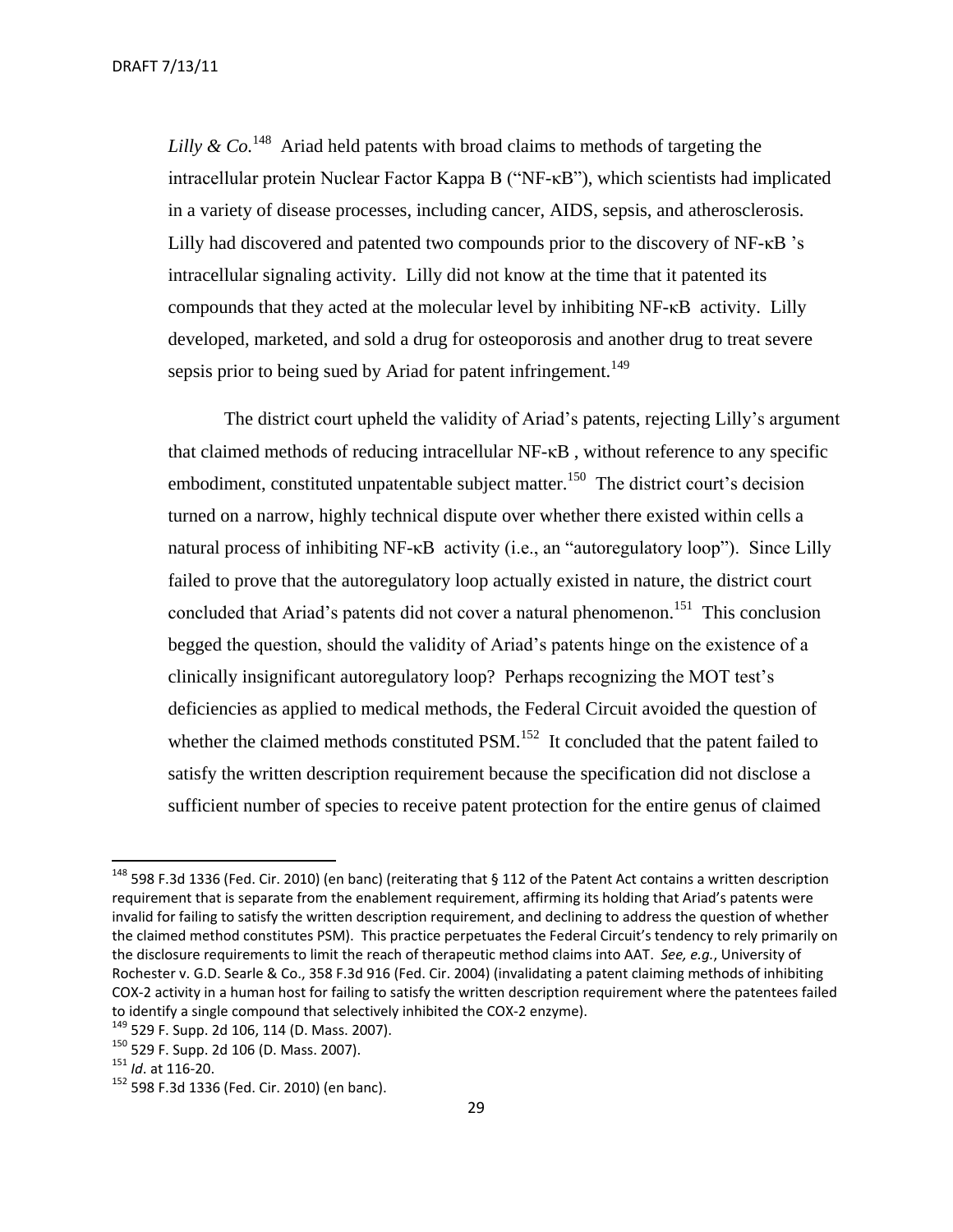embodiments. Although the specification hypothesized three classes of molecules capable of inhibiting NF-κB activity, this disclosure was deemed insufficient to support a generic claim to all molecules with NF- $\kappa$ B -inhibiting activity.<sup>153</sup>

The Federal Circuit bolstered its decision by reference to the patent system's utilitarian purpose, but policy concerns hovered at the margins rather than at the forefront of the court's analysis. The court observed, "Such claims merely recite a description of the problem to be solved while claiming all solutions to it…leaving it to the pharmaceutical industry to complete an unfinished invention."<sup>154</sup> It also noted, "Ariad presents no evidence of any discernable impact on the pace of innovation or the number of patents obtained by universities. But claims to research plans also impose costs on downstream research, discouraging later invention."<sup>155</sup> Yet the court failed to articulate the legal relevance of such hypothetical evidence. If Ariad had presented empirical data about the impact of broad therapeutic patents on the incentives to discover and develop new drugs, how would that have affected the Federal Circuit's analysis? What if Ariad had gone a bit further in the development process, for instance by synthesizing a molecule that demonstrated NF-κB inhibition *in vitro*? Should it then have been allowed the broad generic claim that it sought? In refusing to directly confront the tension between fostering ex ante incentives to create and sustaining ex post incentives to develop, the Federal Circuit perpetuated uncertainty about the desirability and availability of patent protection for broad upstream biological discoveries.<sup>156</sup>

 $\overline{a}$ 

<sup>153</sup> *Id*. at 1349.

<sup>154</sup> *Id*. at 1353. *See also id*. at 1349 (noting that the written description requirement "keeps inventors from claiming beyond their inventions and thus encourages innovation in new technological areas by preserving patent protection for actual inventions").

 $155$  *Id.* 

<sup>&</sup>lt;sup>156</sup> Judge Newman wrote a separate concurring opinion "because the real issue of this case is too important to be submerged in rhetoric." 598 F.3d 1336, 1358 (Fed. Cir. 2010) (en banc) (Newman, J., concurring). She urged the court to focus on overriding policy concerns rather than quibbling over which statutory clause governs a particular case. Id. at 1359. Judge Rader wrote a separate opinion dissenting-in-part and concurring-in-part with the majority's opinion. Rader rejected the majority's conclusion that the Patent Act contains a separate written description requirement and strongly criticized the decision as opening the floodgates for undisciplined judicial policymaking: "As it stands, the court's inadequate description of its written description requirement acts as a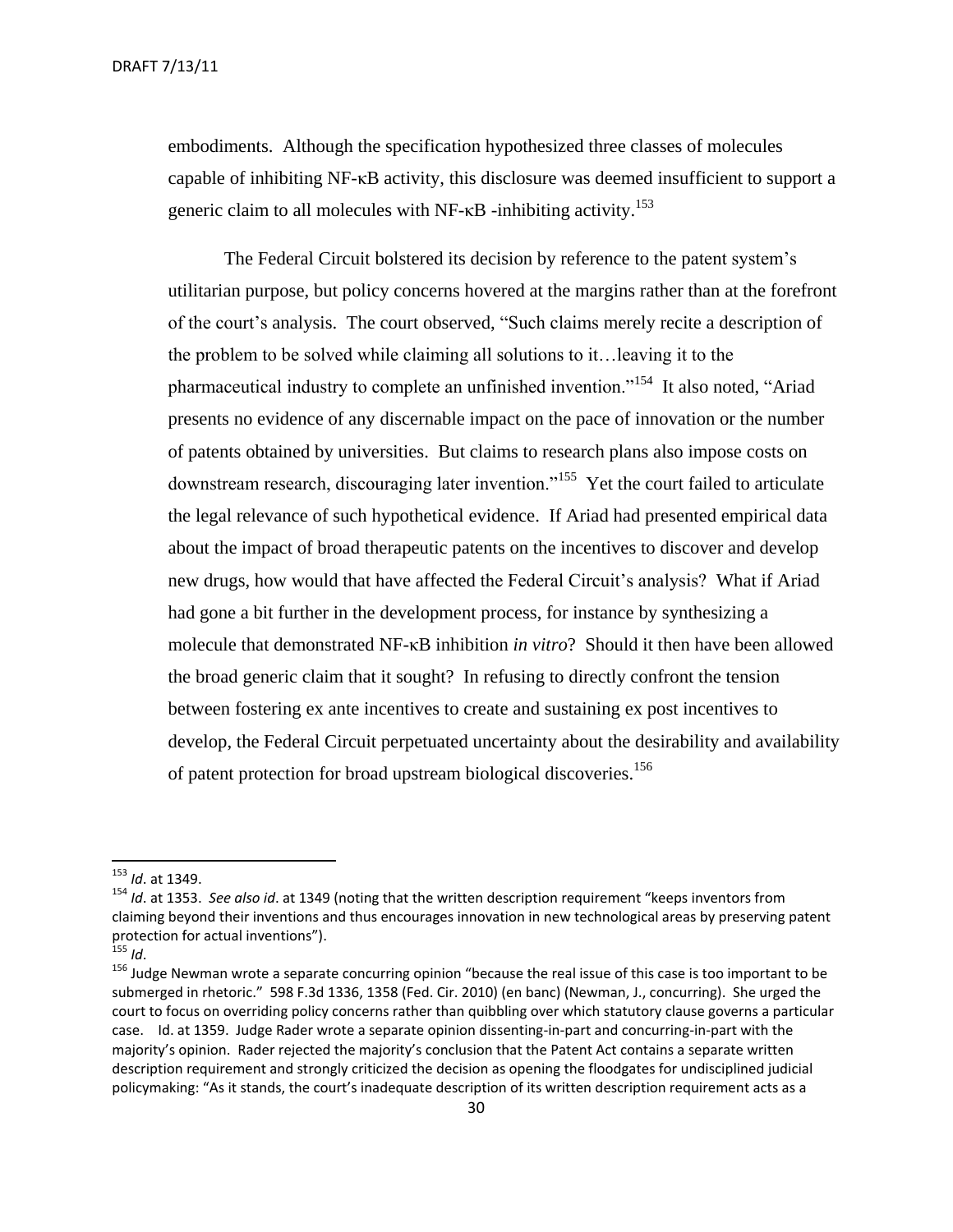In *Prometheus Labs, Inc. v. Mayo Collaborative Servs.*<sup>157</sup>, the court applied the PSM doctrine but characterized the disputed claims so as to minimize its effect. The court upheld the validity of claims to methods of measuring the blood levels of certain drug metabolites and using that data to optimize treatment of patients suffering from autoimmune diseases*.* Whereas the district court characterized the claims as describing correlations between metabolite levels and therapeutic efficacy and toxicity,  $^{158}$  the Federal Circuit characterized the claims as describing methods of treatment. These divergent depictions of the claimed methods flagged very different analytical approaches to their patentability. The district court held them unpatentable for wholly pre-empting a natural phenomenon,<sup>159</sup> but the Federal Circuit reversed in finding that they satisfied the MOT test.<sup>160</sup> Notably, the court announced a bright-line rule that treatment methods are "*always transformative* when a defined group of drugs is administered to the body to ameliorate the effects of an undesired condition."<sup>161</sup>

The Federal Circuit's 2009 decision was vacated and remanded by the Supreme Court in light of its decision in *Bilski*. On remand, the Federal Circuit reaffirmed its holding that Prometheus's asserted method claims are drawn to PSM.<sup>162</sup> The court noted that the Supreme Court's opinion did not invalidate the MOT test, but merely held that it was not a definitive test for assessing preemption of a natural phenomenon.<sup>163</sup> The court reiterated its prior analysis that the asserted claims are effectively methods of treatment, satisfy the transformative prong of the MOT test, and hence constitute PSM.<sup>164</sup> The court thus seemed to pay lip service to the Supreme Court's instruction in *Bilski* to create a more flexible PSM doctrine, but did not substantively change its articulated rules-based

wildcard on which the court may rely when it faces a patent that it feels is unworthy of protection." Id. at 1366 (Rader, J., concurring-in-part, dissenting-in-part).

<sup>157 628</sup> F.3d 1347 (Fed. Cir. 2010).

<sup>&</sup>lt;sup>158</sup> Prometheus Labs., Inc. v. Mayo Collaborative Servs., 2008 U.S. Dist. LEXIS 25062, at 123-27 (S.D. Cal. 2008). <sup>159</sup> *Id*.

<sup>&</sup>lt;sup>160</sup> Prometheus Labs., Inc. v. Mayo Collaborative Servs., 581 F.3d 1336 (Fed. Cir. 2009).

<sup>&</sup>lt;sup>161</sup> *Id.* at 1346 (emphasis added).

<sup>&</sup>lt;sup>162</sup> Prometheus Labs., Inc. v. Mayo Collaborative Servs., 628 F.3d 1347 (Fed. Cir. 2010).

<sup>163</sup> *Id*. at 1355.

<sup>164</sup> *Id*. at 1355-56.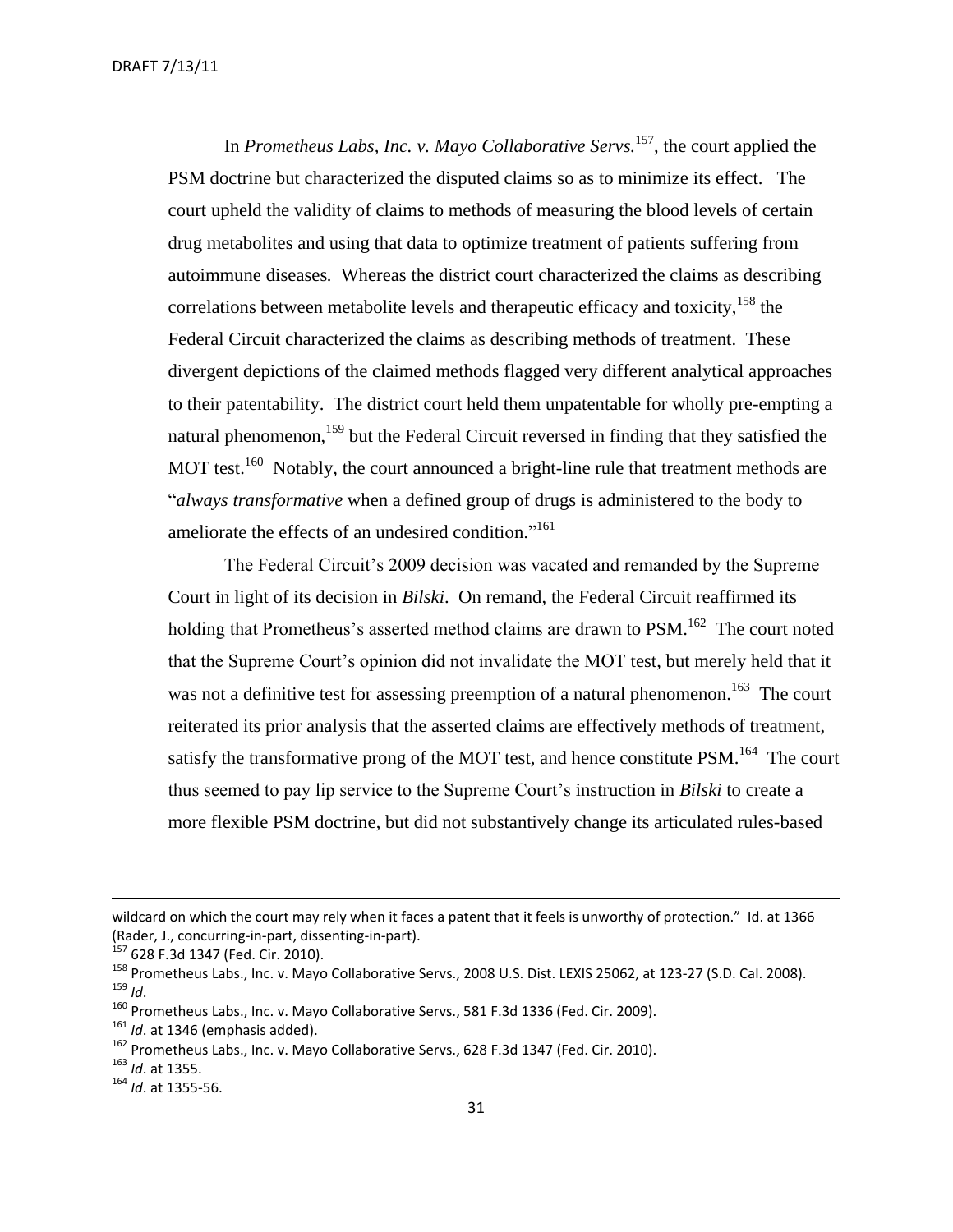DRAFT 7/13/11

framework. Apparently dissatisfied with the Federal Circuit's resolution of the case, the Supreme Court recently granted Mayo's petition for writ of certiorari.<sup>165</sup>

In *King Pharms., Inc. v. Eon Labs, Inc.*<sup>166</sup>, the Federal Circuit suggested that claimed methods of increasing the bioavailability of a muscle relaxant by ingesting the drug with food are PSM. The court invalidated the claims on other grounds, but reiterated the notion that therapeutic claims necessarily constitute PSM because they satisfy the transformative prong of the MOT test.<sup>167</sup> Yet the Federal Circuit took a strikingly different approach to the therapeutic claims at issue in *Classen Immunotherapies, Inc. v. Biogen Idec.*<sup>168</sup> The court affirmed a district court ruling invalidating Classen's patented methods for evaluating and improving the safety of immunization schedules based on a discovered correlation between vaccines and chronic immune-mediating disorders. In an unpublished opinion, it concluded that the methods constituted unpatentable subject matter because they failed to satisfy the MOT test. The Supreme Court vacated the Federal Circuit's *Classen* decision and remanded the case in light of its holding in *Bilski* that the MOT test is a useful, but not exclusive, test for PSM.<sup>169</sup> **[NOTE: still awaiting the Federal Circuit's opinion on remand]**

The divergent outcomes in *Prometheus* and *Classen* suggest that the Federal Circuit is creating a new implicit policy lever based on a distinction between significant and insignificant data-gathering. Where the court aims to uphold the claims, as in *Prometheus*, it concludes that the transformative aspects of the claims constitute significant data-gathering steps and thus satisfy the MOT test. Conversely, where the court aims to invalidate the claims, as in *Classen*, the court concludes that the transformative aspects of the claims merely constitute insignificant data-gathering steps and thus fail to satisfy the MOT test. Rather than explicitly acknowledging its policy-

<sup>&</sup>lt;sup>165</sup> 79 U.S.L.W. 3710 (U.S., June 20, 2011) (No. 10-1150).

<sup>166</sup> 616 F.3d 1267 (Fed. Cir. 2010).

<sup>167</sup> *Id*. at 1278 ("We therefore understand the Supreme Court to have rejected the exclusive nature of our test, but not necessarily the wisdom behind it…The present case, however, does not present the proper vehicle for determining whether claims covering medical treatment are eligible for patenting under § 101 because even if claim 21 recites patent eligible subject matter, that subject matter is anticipated [under § 102].").

<sup>168</sup> 304 Fed. Appx. 866 (Fed. Cir. 2008), *rehearing denied by*, 2009 U.S. App. LEXIS 24202 (Fed. Cir. 2009). 169 130 S. Ct. 3541 (2010).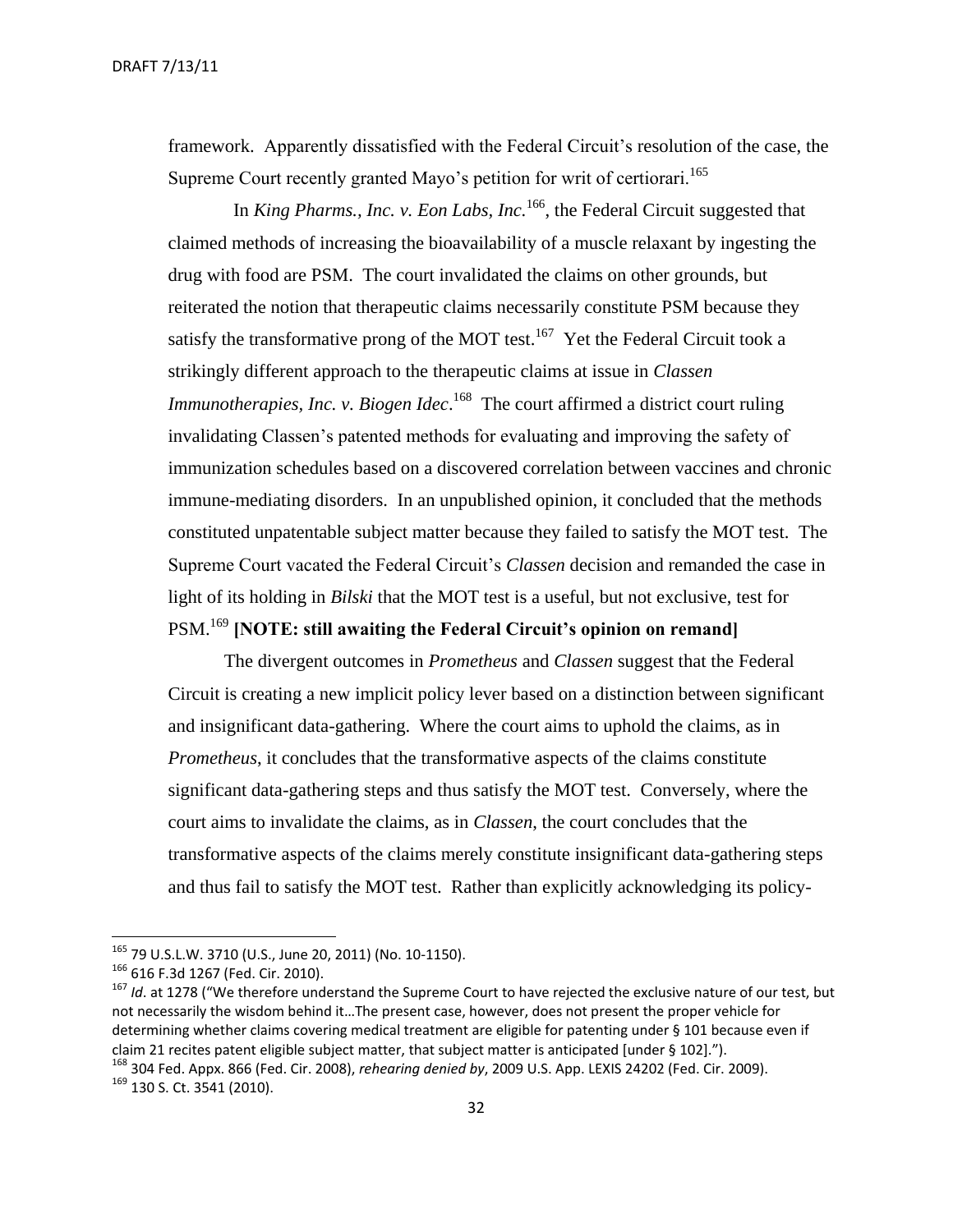laden judgments, the court makes such determinations under the guise of a formalist rule. It provides scant guidance as to how it will employ this new policy lever, exacerbating doctrinal confusion and unpredictability.

The Federal Circuit was able to frame the complex claim in *Prometheus* as a treatment method and thus sidestep the difficult question of whether a claim to a medically significant scientific correlation constitutes PSM. However, the court will be forced to directly confront this issue in its highly anticipated appellate decision in *Ass'n for Molecular Pathology v. United States PTO*. 170 The district court invalidated claims both to isolated and purified BRCA1 and BRCA2 gene sequences and to methods of analyzing those gene sequences to identify the presence of mutations correlating with a predisposition to breast or ovarian cancer, concluding that they were unpatentable natural phenomena and abstract mental processes.<sup>171</sup> Notably, although the district court's opinion begins with an in-depth overview of the underlying policy concerns involved in the dispute, $172$  the holding that the methods claims are unpatentable is grounded squarely on a formalist application of the MOT test.<sup>173</sup> The court never connects back to the practical implications of its ruling because it lacks an adequate hook to connect doctrine to policy. Part IV asserts that the Federal Circuit should bridge this gap by adopting a pragmatic approach to patent tailoring. **[NOTE: still awaiting the Federal Circuit's opinion on appeal]**

<sup>171</sup> Ass'n for Molecular Pathology v. United States PTO, 2010 U.S. Dist. LEXIS 35418 (S.D.N.Y. 2010).

<sup>170</sup> Ass'n for Molecular Pathology v. United States PTO, 2010 U.S. Dist. LEXIS 35418, at 53 (S.D.N.Y. 2010), *motion granted by* Ass'n for Molecular Pathology v. United States PTO, 2010 U.S. App. LEXIS 17077 (Fed. Cir., Aug. 16, 2010).

<sup>&</sup>lt;sup>172</sup> *Id*. at 53 (noting that the discovery of BRCA1 resulted from research that was supported heavily by federal funding); *Id*. at 71-72 (citing Professors Heller and Eisenberg's well-known article positing that gene patents deter biomedical R&D by creating a genetic "anti-commons"); *Id*. at 104 (quoting from Justice Breyer's dissent in *Labcorp*, in which Breyer observed that "'sometimes too *much* patent protection can impede rather than 'promote the Progress of Science and useful Arts,' the constitutional objective of patent and copyright protection'"). <sup>173</sup> *Id*. at 149-158,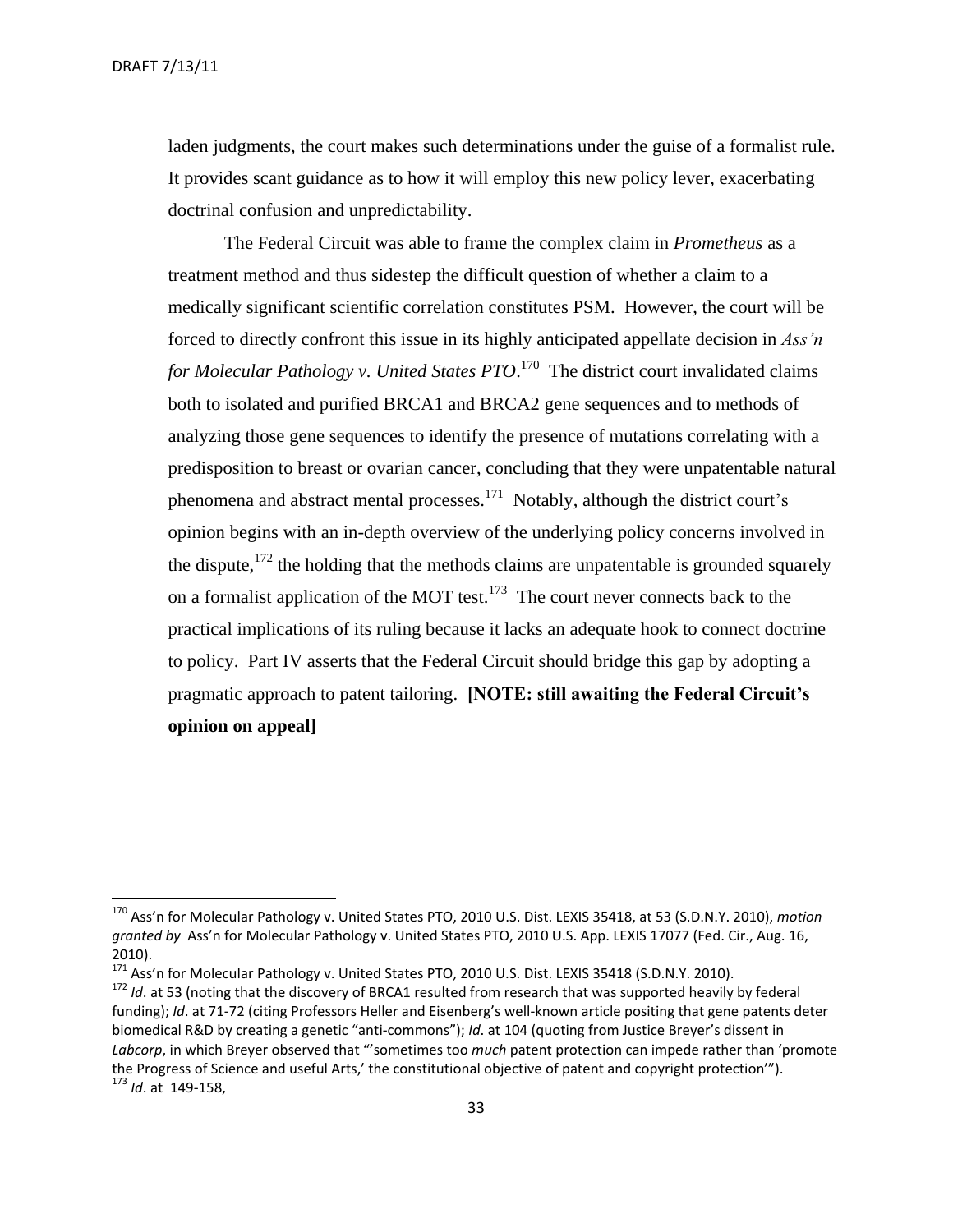$\overline{a}$ 

# <span id="page-33-0"></span>**IV. A Pragmatic Proposal**

### <span id="page-33-1"></span>*A. Evidence-Based Patent Law*

Patentability is often phrased as a query into whether an eligible invention is sufficiently novel, useful, nonobvious, and disclosed to deserve patent protection. But if the driver of the patent system is social welfare, the central inquiry should be what scope of patent protection (if any) is required to promote the creation and development of the relevant technology.<sup>174</sup> This Part proposes incorporating the principles of legal pragmatism and pragmatic adjudication into the patent law. Although there is no universally accepted definition of legal pragmatism, its core tenets include instrumentalism, contextualism, and empiricism.<sup>175</sup> Pragmatism has three main characteristics: hostility to metaphysical concepts (e.g., "nature") as objects of truth; insistence that propositions be assessed by their consequences; and emphasis on human need as a measure of the value of all social endeavors.<sup>176</sup> Legal pragmatism is an offshoot of philosophical pragmatism, which advocates "an extension of the scientific method into all areas of inquiry."<sup>177</sup>

<sup>174</sup> *See* Rochelle Cooper Dreyfuss, *In Search of Institutional Identity, supra* note \_, at 827 (asserting that, now that the Federal Circuit has matured beyond experimental status and attained legitimacy, it should shift its focus from the short-term objectives of predictability and stability to the broader goal of crafting the patent law to promote technological innovation).

<sup>175</sup> *See* RICHARD A. POSNER, OVERCOMING LAW 19 (1995) ("Pragmatists want the law to be more empirical, more realistic, more attuned to the needs of real people."); Richard A. Posner, *What Has Pragmatism to Offer Law?*, 63 S. CAL. L. REV. 1653, 1657 (1990) ("The thing that counts is that legal rules be understood in instrumental terms, implying contestability, revisability, and mutability."); Thomas C. Grey, *What Good Is Legal Pragmatism*, in PRAGMATISM IN LAW IN LAW AND SOCIETY 9, 15 ("We pragmatists keep in the back of our minds the reminder that we are thinking to some end – thinking instrumentally. We also keep there a reminder that we are thinking against a background of tacit presupposition of which we can never be fully aware – thinking *contextually*.").

<sup>176</sup> *Richard* A. Posner, *What Has Pragmatism to Offer Law?*, *supra* note \_, at 1660-61. Pragmatism is related to but distinct from legal realism, the movement that emerged in the 1920s and 1930s as a response to the formalist legal thought that dominated at the time. Realists rejected the notion that law is a comprehensive system of autonomous conceptual propositions and emphasized its instrumental, practical, contextual, and adaptive character. Pierre Schlag, *Formalism and Realism in Ruins (Mapping the Logics of Collapse)*, 95 IOWA L. REV. 195, 199 (2009). The tenets of early twentieth century realism are present in modern day legal pragmatism and related schools of thought such as law and economics, the legal process school, and critical thought. *Id*. at 207-08.

<sup>177</sup> RICHARD A. POSNER, HOW JUDGES THINK 231 (2008) ("On a pragmatist view, our ideas, principles, practices and institutions simply are tools for navigating a social and political world that is shot through with indeterminacy."). *See also Id*. at 233 (explaining that philosophical and legal pragmatism are related but not identical, and noting, "The case for legal pragmatism is based not on philosophical argument but on the needs and character of American law.").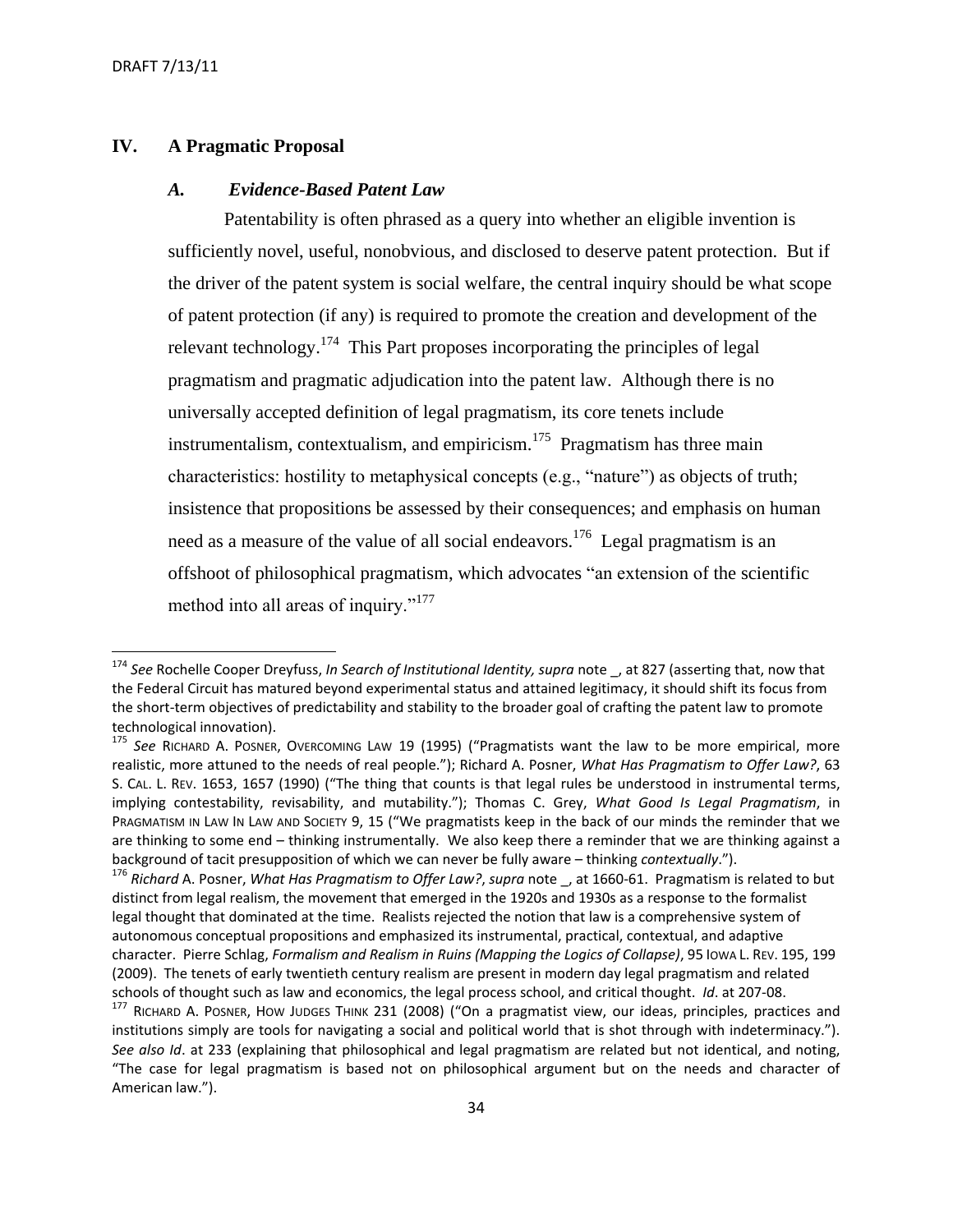Pragmatism pervades the American judicial system.<sup>178</sup> It is odd, therefore, that the Federal Circuit seems so reluctant to incorporate its principles into a body of law that is particularly conducive to pragmatic adjudication. In contrast to other substantive areas, the patent law is a nakedly instrumentalist creation whose uncontroverted purpose is to promote technological innovation.<sup>179</sup> "The more homogeneous, and therefore the wider the agreement on what kind of consequences are good and what kind are bad (and how good and how bad), the greater the guidance that pragmatism will provide."<sup>180</sup> Moreover, the patent system does not exist in a vacuum. The patent law operates as part of a complex web of regulatory and incentive structures that impose costs and bestow benefits on the creators, developers, and users of innovative technologies.<sup>181</sup> Normative questions of patent scope thus turn on "a pragmatic balancing of real-world consequences."<sup>182</sup>

There is a solid historical basis for pragmatic adjudication of patent scope. The judicially-created exceptions to PSM trace back to the 1852 Supreme Court opinion, *Le Roy v. Tatham*, <sup>183</sup> which was grounded in concerns about the practical effects of overly broad patents.<sup>184</sup> Similarly, the legal framework for assessing nonobviousness set forth

<sup>178</sup> *See* Brian Z. Tamanaha, *How an Instrumental View of Law Corrodes the Rule of Law*, 56 DEPAUL L. REV. 469, 490 (2007) (noting that "[j]udicial decisions today routinely cite policy considerations, consider the purposes behind the law, and pay attention to law's social consequences"); RICHARD A. POSNER, HOW JUDGES THINK, *supra* note \_, at 230 ("The word that best describes the average American judge at all levels of our judicial hierarchies and yields the greatest insight into his behavior is 'pragmatist'…"). The tenets of pragmatism manifest themselves in the teachings and decisions of Oliver Wendell Holmes. *See, e.g.*, Oliver Wendell Holmes, THE COMMON LAW (1881) (announcing in the first sentence that "[t]he life of the law has not been logic; it has been experience"); Oliver Wendell Holmes, *The Path of Law*, 10 HARV. L. REV. 457 (1897); Southern Pacific Co. v. Jensen, 244 U.S. 205, 221 (1917)(Holmes, J., dissenting) ("I recognize without hesitation that judges do and must legislate.").

<sup>179</sup> *See* Jonathan S. Masur, *Regulating Patents*, Sup. Ct. Rev. 20 (forthcoming 2011), *available at* <http://ssrn.com/abstract=1709222> ("While contract and tort law may seek to balance a variety of conseqeuntialist and deontological considerations – welfare maximization, efficiency, fairness, distributional justice, etc. – the objectives of patent law are more straightforward.").

<sup>180</sup> RICHARD A. POSNER, HOW JUDGES THINK, *supra* note , at 241.

<sup>181</sup> Craig Allen Nard, *Toward a Cautious Approach to Obeisance: The Role of Scholarship in Federal Circuit Patent Law Jurisprudence*, 39 HOUS. L. REV. 667, 668 (2002).

<sup>182</sup> Tun-Jen Chiang, *The Rules and Standards of Patentable Subject-Matter*, WIS. L. REV. 38 (forthcoming), *available at* [http://ssrn.com/abstract \\_id=1670871.](http://ssrn.com/abstract%20_id=1670871)

 $183$  55 U.S. 156 (1852).

<sup>&</sup>lt;sup>184</sup> *Id*. at 174-75 ("A patent is not good for an effect, or the result of a certain process, as that would prohibit all other persons from making the same thing by any means whatsoever. This, by creating monopolies, would discourage arts and manufactures, against the avowed policy of the patent laws.").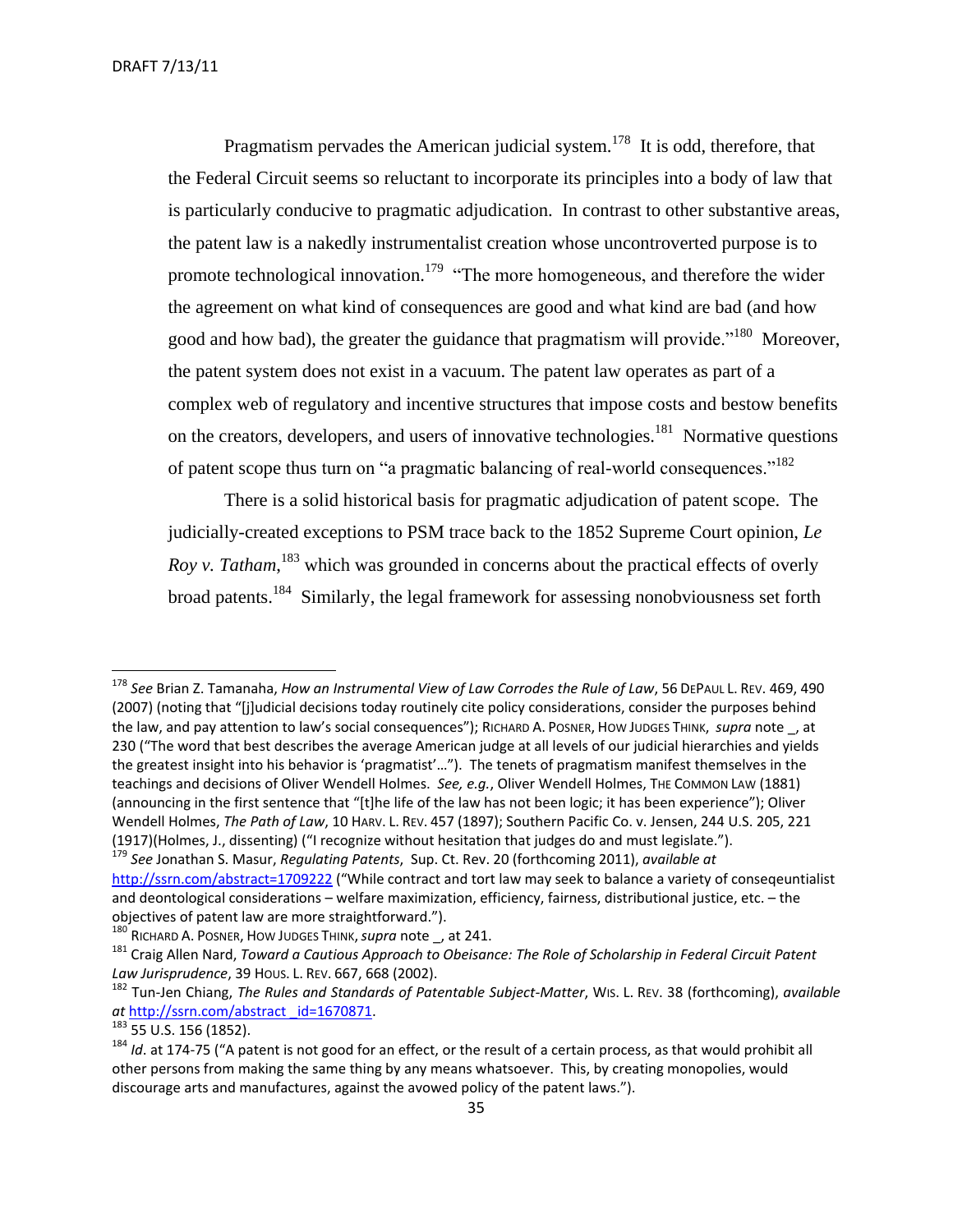by the Supreme Court in the 1966 case, *Graham v.John Deere Co. of Kan. City<sup>185</sup>* , is "a legal question sitting atop a highly fact-intensive contextual analysis."<sup>186</sup> At least once the Federal Circuit applied this framework to explicitly incorporate R&D costs into its nonobviousness analysis.<sup>187</sup> Another example of pragmatic adjudication is the judiciallycreated doctrine of equivalents, which is intended to preserve the incentive structure of the patent system by ensuring that competitors cannot easily escape liability by making insubstantial changes to their products so that they do not literally infringe a patentee's claims. The Federal Circuit's preference for acontextual bright-line rules has led it to essentially abandon this fact-dependent doctrine.<sup>188</sup> But the time may be ripe for a return to pragmatism. Justices Breyer,<sup>189</sup> Stevens, and Souter<sup>190</sup> argued in dissent from *Labcorp* that overly expansive patent breadth might undermine public health and scientific progress.<sup>191</sup> The *Bilski* Court cautioned that patentability determinations should take into

 $185$  383 U.S. 1 (1966).

<sup>186</sup> Lee Petherbridge, *On the Development of Patent Law*, 43 LOY. L.A. L. REV. 893, 917 (2010). *See also* Robert P. Merges, *Commercial Success and Patent Standards: Economic Perspectives on Innovation*, 76 CAL. L. REV. 803, 815- 16 (1988) (explaining that the Supreme Court supplemented a formalist three-part test for nonobviousness with a set of contextual "secondary considerations" to formulate the modern nonobviousness standard, and noting that the Court expressly "authorized courts to look at evidence outside the intrinsic features of the invention and focus on the real world consequences surrounding its origin and commercialization").

<sup>187</sup> *See, e.g.*, Panduit Corp. v. Dennison Mfg. Co., 774 F.2d 1082, 1099 (Fed. Cir. 1985)(fact that patentee spent seven years and millions of dollars to create the invention is evidence of nonobviousness).

<sup>188</sup> *See* Lee Petherbridge, *On the Development of Patent Law*, 43 LOY. L.A. LAW. REV. 893, 920-21 (2010).

<sup>&</sup>lt;sup>189</sup> Justice Breyer's pragmatic, evidence-based approach to intellectual property law traces back to his seminal piece on the economics of copyright. *See* Stephen Breyer, *The Uneasy Case for Copyright: A Study of Copyright in Books, Photocopies, and Computer Programs*, 84 HARV. L. REV. 281 (1970) (making an argument against congressional expansion of copyright law based on an analysis of the economics of the book publishing industry). For an overview of Breyer's arguments in favor of pragmatic adjudication in general, *see* STEPHEN BREYER, ACTIVE LIBERTY: INTERPRETING OUR DEMOCRATIC CONSTITUTION 88, 118-119 (2005) (asserting that pragmatic considerations should guide questions of statutory interpretation, but that judges should not exercise unfettered discretion and must take account of "the legal precedents, rules, standards, practices, and institutional understanding that a decision will affect").

<sup>&</sup>lt;sup>190</sup> Although Justices Stevens and Souter have since retired, recent Supreme Court decisions indicate that there is substantial support for pragmatic patent adjudication among the currently sitting justices.

<sup>191</sup> *Laboratory Corp. of America Holdings v. Metabolite Laboratories, Inc.*, 348 U.S. 124, 125-27 (2006) (asserting that the justification for excluding natural laws from patentable subject matter "does not lie in any claim that their discovery is easy, or that they are not useful…Rather, the reason for the exclusion is that sometimes *too much* patent protection can impede rather than 'promote the Progress of Science and useful Arts', the constitutional objective of patent and copyright protection."). *See also* John F. Duffy, *Rules and Standards on the Forefront of Patentability*, 51 WM. & MARY L. REV. 609 (2009) (noting that Justice Breyer's *LabCorp* opinion implies that patentability determinations should not be based on the social desirability of patents as ends in themselves, "but on *empirical estimation* of the usefulness of patents in achieving other ends (progress)").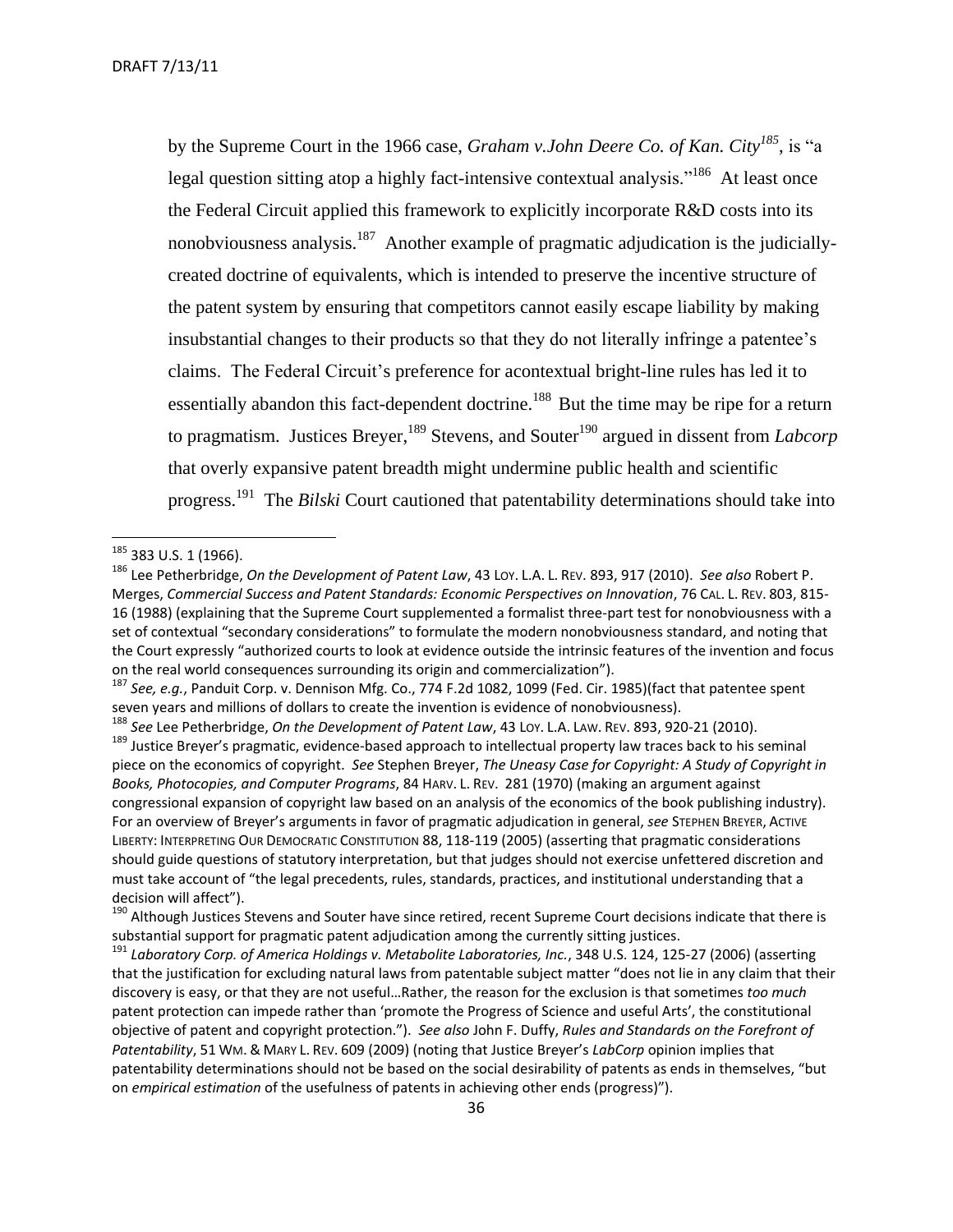account economic factors, with patents granted only where they will promote, rather than retard, innovation.<sup>192</sup> While not discarding the Federal Circuit's MOT test, the Supreme Court encouraged the Federal Circuit to articulate an adjudicative framework that better reflects the patent system's overarching innovation goals.<sup>193</sup>

Pragmatism requires that the Federal Circuit do explicitly, with the aid of sound contextual evidence, what the courts have been doing implicitly and haphazardly in their selective application of scope-defining patentability doctrines. The various patent theories delineated in the academic literature<sup>194</sup> present a set of hypotheses that should be tested empirically in specific contexts.<sup>195</sup> While rules such as the MOT test may offer a useful analytical starting point, patentability should ultimately turn on straightforward questions about the disputed patent's impact on technological progress. The Federal Circuit can encourage the aggregation and dissemination of the information needed to answer these questions by directly incorporating evidentiary guideposts into its patentability determinations. Pragmatic adjudication can serve an information-eliciting function by creating an incentive for litigants to produce and interpret relevant empirical information. Litigants are presumably rational actors, and will marshal their resources and tailor their arguments according to the cues that they are given in the Federal Circuit's opinions. If, as the court's recent holdings seem to suggest, semantic arguments about an invention's physical nature are outcome-determinative, then litigants will devote their time and energy to such issues. If, on the other hand, the court signals that the actual economic impact of the contested patent is a central legal concern, then both sides will be compelled to fill in gaps in the relevant empirical data.<sup>196</sup>

 $\overline{a}$ 

<sup>192</sup> *See Bilski*, 130 S. Ct. at 3228-29.

<sup>&</sup>lt;sup>193</sup> *Id.* at 3231 ("In disapproving an exclusive machine-or-transformation test, we by no means foreclose the Federal Circuit's development of other limiting criteria that further the purposes of the Patent Act and are not inconsistent with its text."). Justice Stevens wrote a separate opinion in which he relied on legal and economic scholarship as well as "common sense" to conclude that business methods should be categorically excluded from patentable subject matter. Id. at 3253-57 (2010) (Stevens, J., concurring).

<sup>194</sup> *See* Part IIA, *supra*.

<sup>195</sup> *See* Richard A. Posner, *Legal Pragmatism Defended*, 71 U. CHI. L. REV. 683, 684 (2004) (explaining that legal pragmatism rejects decisionmaking based on abstract moral and philosophical principles, but embraces theories that "guide empirical inquiry").

<sup>196</sup>*See* Craig Allen Nard & John F. Duffy, *Rethinking Patent Law's Uniformity Principle*, 101 NW. U. L. REV. 1619, 1633  $(2007)$  ("[T]he appellate system relies on the argumentation of lawyers, and lawyers' arguments will be directly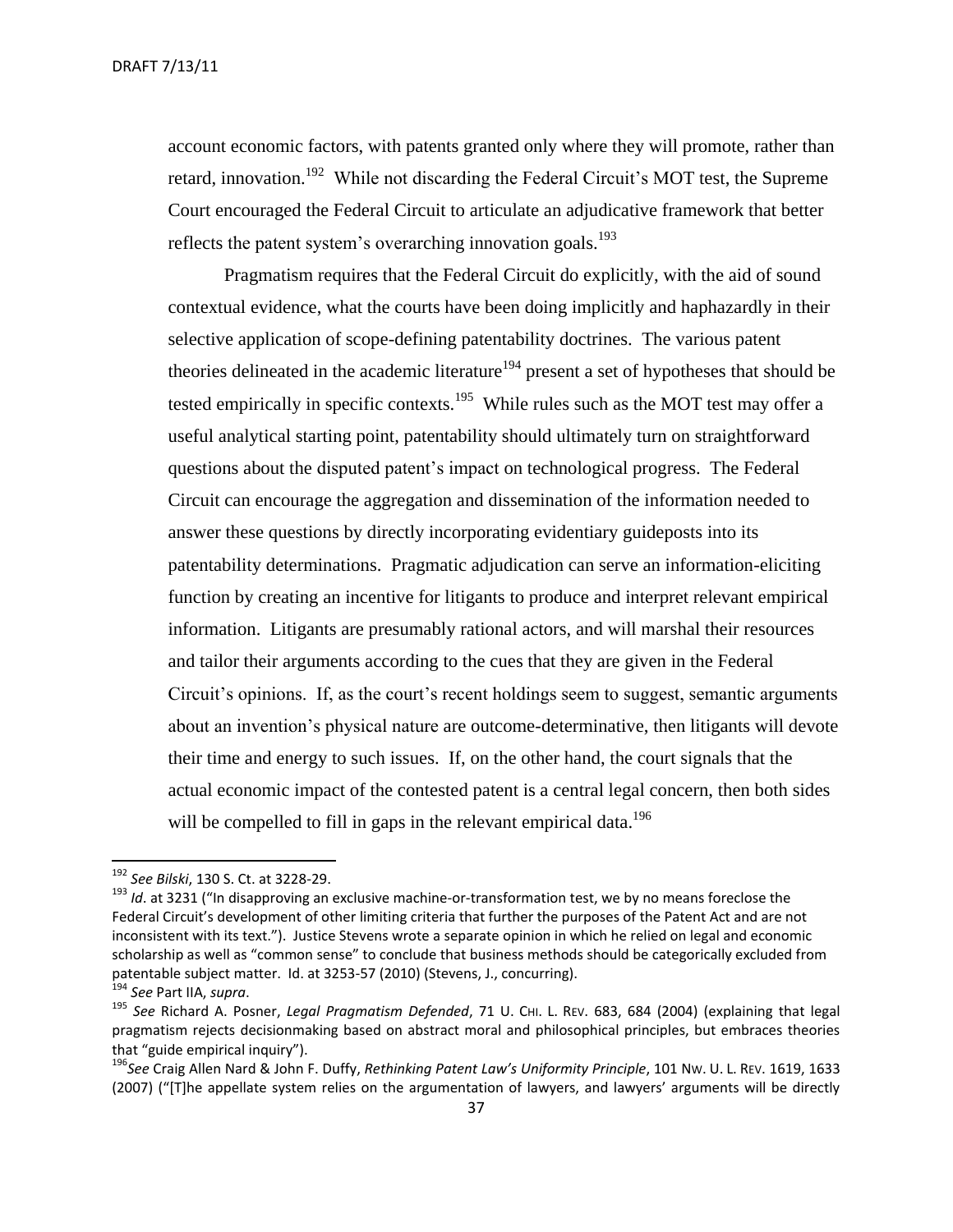The Federal Circuit's emphasis should be on increasing judicial candor,  $197$  asking the right factual questions, and acknowledging when answers to those difficult questions remain unresolved. The court should refrain from depicting patent "mud" as if it were "crystals." At the same time, it should actively encourage the crystallization of some of the mud by identifying and addressing areas of empirical uncertainty. Critics of pragmatic adjudication argue that pragmatism has the potential to turn judges into "loose legislative canons" and render the law hopelessly indeterminate.<sup>198</sup> But pragmatism's call for increased judicial candor actually has the potential to curtail judicial discretion. "Judges are less likely to be drunk with power if they realize they are exercising discretion than if they think they are just a transmission belt for decisions made elsewhere and so bear no responsibility for any ugly consequences of those decisions."<sup>199</sup> A patent doctrine that explicitly acknowledges the Federal Circuit's policy engineering role will prevent the court from washing its hands of any systemic problems that its opinions engender.

influenced by the appellate structure and rules of circuit precedent."). It is preferable to directly encourage litigants to generate and disseminate economic and empirical data, rather than to rely solely on amicus briefs to offer contextual information. *See* Craig Allen Nard, *Toward a Cautious Approach to Obeisance: The Role of Scholarship in Federal Circuit Patent Law Jurisprudence*, *supra* note \_, at 686 (noting that, although amicus briefs filed by third parties have the veneer of objectivity, amici writers may be motivated to distort information to serve their own interests).

<sup>197</sup> See Rochelle Cooper Dreyfuss, What the Federal Circuit Can Learn from the Supreme Court – and Vice Versa, 59 AM. U. L. REV. 787, 802 (2010) ("[T]he Federal Circuit has to act like a teacher: it has to explain what policies it is adopting…In other words, the Federal Circuit must articulate the theory on which it is relying."). For general arguments in favor of judicial candor, *see* Scott C. Idleman, *A Prudential Theory of Judicial Candor*, 73 TEX. L. REV. 1307, 1309 (1995) (arguing that it has traditionally been recognized that "candor is an ideal toward which judges should almost always aspire"); GUIDO CALABRESI, A COMMON LAW FOR THE AGE OF STATUTES 178-81 (1982) (discussing the benefits of judicial candor); Susan Estrich, *The Justice of Candor*, 74 TEX. L. REV. 1227, 1228 (1996) ("It is precisely because of its underlying political nature that the task of judging…demands both rigor and candor."). *See also* Charles E. Clark and David M. Trubek, *The Creative Role of the Judge: Restraint and Freedom in the Common Law Tradition*, 71 YALE L.J. 255, 271(1961) ("There should be a sterner and more forthright exercise of judicial talent to look steadily and with balance to the consequences to be expected from the judicial act and to its effect as a precedent on the growth of the law. Escape from this hard task by reliance on neutrality and certainty to avoid forthrightness is itself a decision, albeit one of negation."); RICHARD A. POSNER, HOW JUDGES THINK,*supra* note \_, at 271 (asserting that pragmatism is inescapable and that denying it only has the effect of reducing judicial candor). <sup>198</sup> RICHARD A. POSNER, HOW JUDGES THINK,*supra* note \_, at 252.

<sup>199</sup> *Id*. Federal Circuit Judge Plager has acknowledged that claim construction ultimately rests upon the court's contextual intuitions. *See* S. Jay Plager, *The Federal Circuit as an Institution: On Uncertainty and Policy Levers*, 43 LOY. L.A. L. REV. 749, 761 (2010) ("However, the judgments may be articulated, however rationalized they may be in terms of the carefully selected canons of claim construction, the outcomes depend on the Federal Circuit's judgment about the sense of the situation.").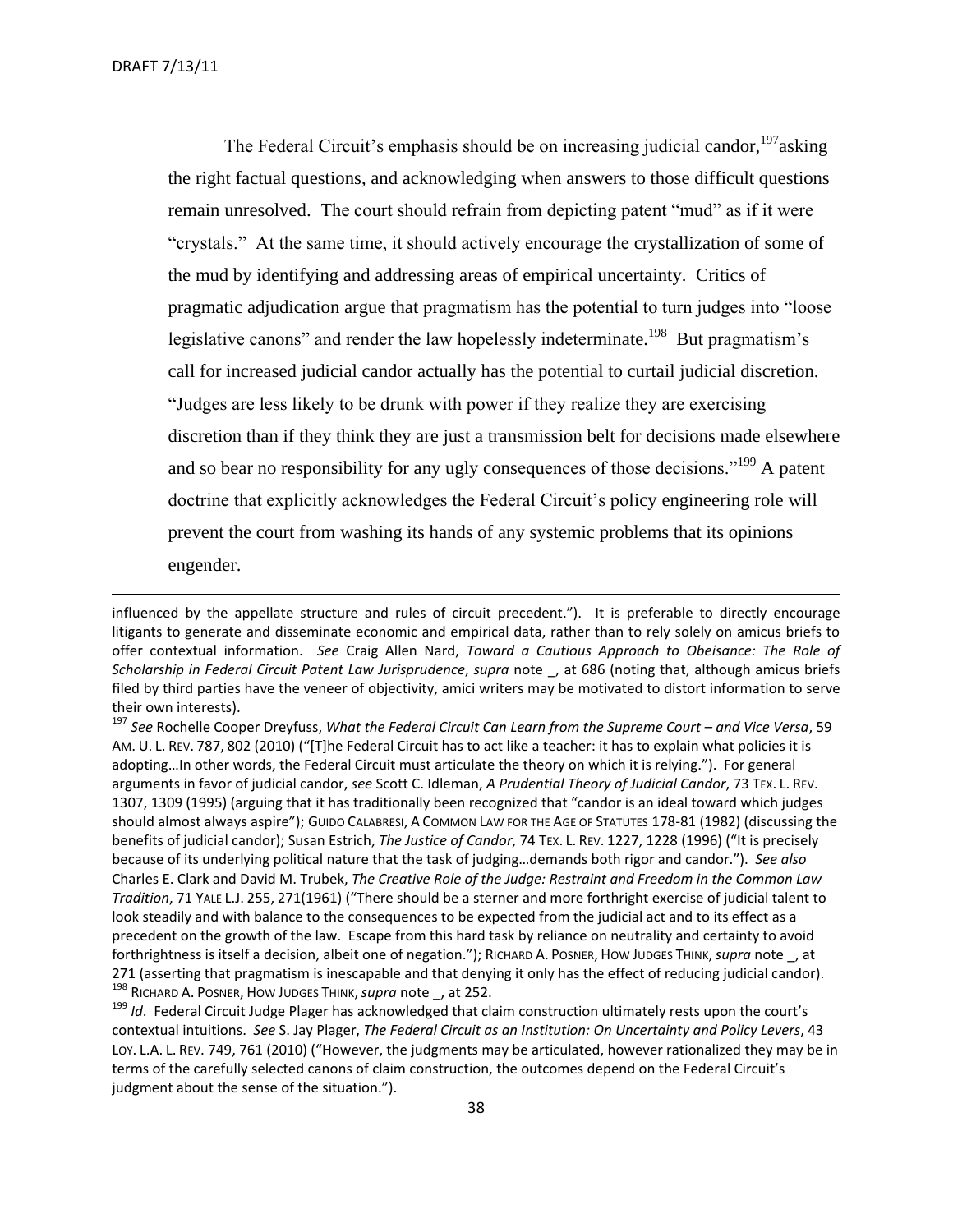$\overline{a}$ 

 Ideally, patentability determinations should reflect a careful balance of factors, including the need for patent-induced innovation, the competitiveness of the relevant market, the ease with which an invention's patentability can be assessed, and the existence of mechanisms outside the patent law for appropriating an invention's benefits.<sup>200</sup> The Federal Circuit should expressly incorporate contextual factors into its patent scope determinations, including the cost of research and development (R&D), the ratio of R&D costs to imitation costs, technological risk, and the availability of nonpatent alternatives for capturing the social value of inventions. Alternative means of capturing value may include government grants and other direct funding sources, nonpatent legal means of protecting proprietary rights (e.g., copyright, trademark, and trade secrecy), technical means of protecting information (e.g., encryption), and market-based protections (e.g., first-mover advantage and network effects). $^{201}$ 

Importantly, the Federal Circuit "must not make the best the enemy of the good."<sup>202</sup> Since the court will rarely have information to reach the socially optimal result, its aim should be to reach results that are "good enough" approximations.<sup>203</sup> The goal should not be to ascertain optimal patent scope for every invention, but rather to accumulate empirical information with which to move the patent law closer in that direction. Pragmatism's empirical focus favors an incremental approach, whereby the Federal Circuit decides difficult cases narrowly and then broadens the reach of its decisions as knowledge accumulates. This approach will create the flexibility to adapt the law to new information or changing circumstances without being unduly constrained by principles of stare decisis.<sup>204</sup> The pragmatic response to uncertainty about the

<sup>201</sup> Peter S. Menell, *A Method for Reforming the Patent System*, 13 MICH. TELECOMM. TECH. L. REV. 487, 494 (2007).

<sup>200</sup> John R. Thomas, *Formalism at the Federal Circuit*, *supra* note \_, at 799.

<sup>202</sup> RICHARD A. POSNER, HOW JUDGES THINK, *supra* note \_, at 241. *See also* RICHARD A. POSNER, OVERCOMING LAW 396 (1995) (explaining that the goal of legal pragmatism is not to attain some universal "truth" but rather to constantly build upon our wealth of knowledge about the world).

<sup>203</sup> RICHARD A. POSNER, HOW JUDGES THINK,*supra* note \_, at 241. *See also* ADRIAN VERMUELE, JUDGING UNDER UNCERTAINTY: AN INSTITUTIONAL THEORY OF LEGAL INTERPRETATION 176-78 (2006) (explaining that satisficing is a response to uncertainty in which a decisionmaker searches for and selects the option that is "good enough" rather than holding out for the possibility that maximizes welfare in the immediate case).

<sup>204</sup> *See id*. at 246-47 ("The broader the ground, the less scope the judges will have for obtaining from future cases additional information bearing on the consequences of the activity, because the decision will be a precedent that until overruled or distinguished will rule new cases within its semantic domain, which may be vast.").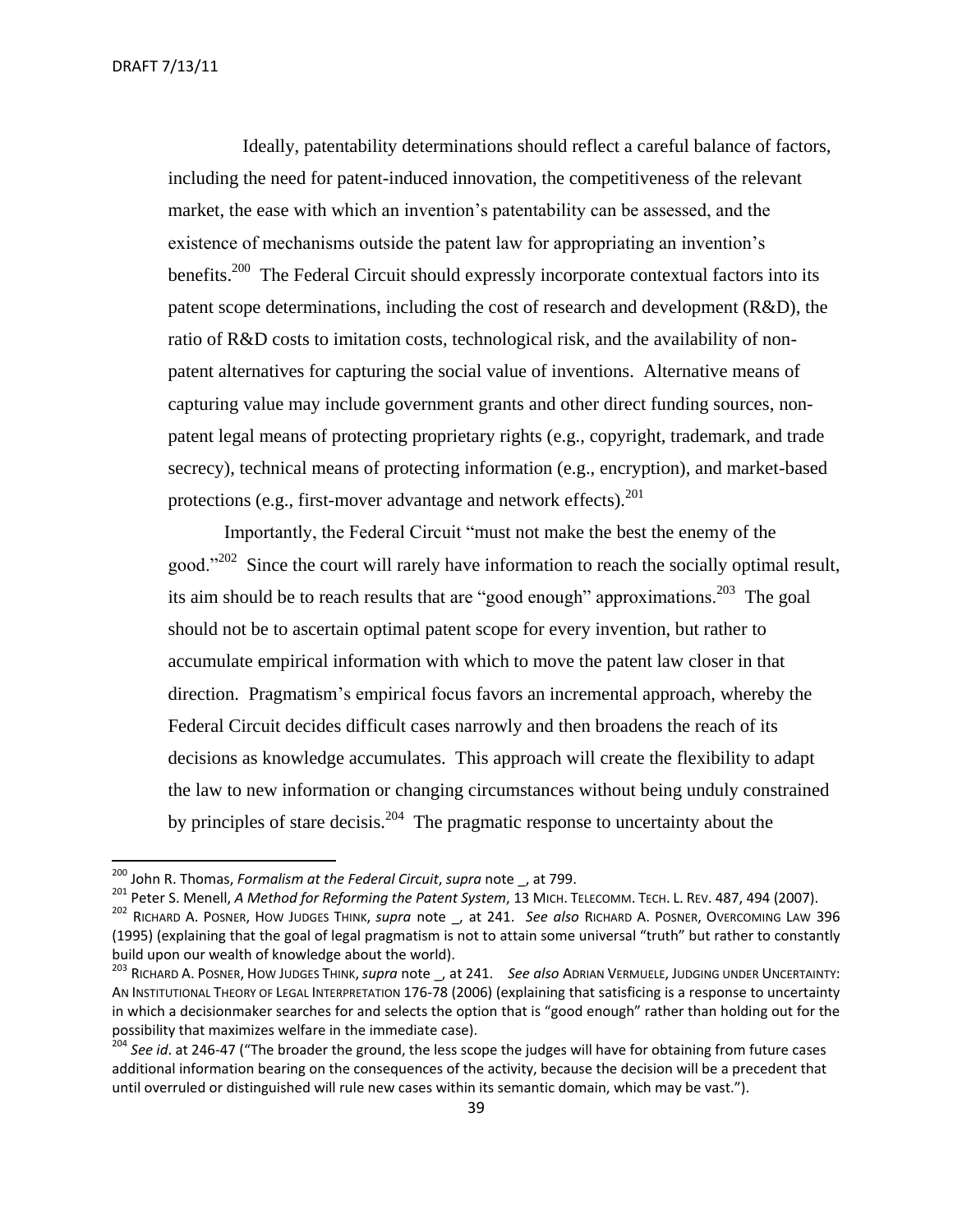consequences of ruling one way or another is to maintain the legal status quo, "since the effect of overruling [past decisions] would be to sacrifice [legal] certainty and stability for merely conjectural gain."<sup>205</sup> Therefore, a pragmatic approach to a novel or difficult patentability case may be to point out the relevant policy questions, lament the paucity of available empirical data to definitively answer those questions, and reluctantly follow the most analogous precedent. The outcome in the immediate case might be the same as that under a non-pragmatic regime, but such a real world-oriented opinion would prompt litigants in future cases to produce and interpret relevant data.<sup>206</sup> Over time, the patent system as a whole would benefit from the aggregation of contextual information with which to guide judicial decisionmaking.

Pragmatic patent adjudication could both enrich the case law and move the academic community beyond its "stalemate of empirical intuitions" by encouraging researchers not only to generate hypotheses but also to test them empirically. With a few notable exceptions, <sup>207</sup> Federal Circuit judges have consciously refrained from referring to the patent literature in their opinions. They defend this practice by asserting that the literature's preoccupation with abstract modeling offers little practical guidance about how to resolve specific cases.<sup>208</sup> Although empirical research which examines the impact

<sup>205</sup> Richard A. Posner, *Pragmatic Adjudication*, 18 CARDOZO L. REV. 1, 8 (1996).

<sup>&</sup>lt;sup>206</sup> This approach may help to mitigate the "repeat player disadvantage" identified by Rochelle Cooper Dreyfuss. *See* Rochelle Cooper Dreyfuss, *What the Federal Circuit Can Learn From the Supreme Court – and Vice Versa*, *supra* note , at 805 (observing that a case of first impression may set a precedent which, upon further reflection, is wrong, confusing, or ill suited to unforeseeable future situations, but that attorneys who appear before the Federal Circuit regularly may be reluctant to take up the issue for fear of displeasing the judges and/or tarnishing their reputations).

<sup>207</sup> Judge Newman has cited and discussed patent scholarship in several of her opinions. *See, e.g.*, Hilton Davis Co. v. Warner-Jenkinson, 62 F.3d 1512, 1529 (Fed. Cir. 1995) (en banc) (Newman, J., concurring), *rev'd*., 520 U.S. 17 (1997) (explaining how she has sought to understand how the doctrine of equivalents affects technological innovation and stating, "This path has led me into the thicket of the sociology and economics of patent law, for I have attempted to place the basic question – the role and application of the doctrine of equivalents – into the practical context of the purposes and workings of the patent system, as informed by modern scholarship."); *see also* Johnson & Johnson Assocs. Inc. v. R.E. Serv. Co., 285 F.3d 1046, 1071-72 (Fed. Cir. 2002) (en banc) (Newman, J., dissenting) (discussing economic and empirical literature).

<sup>208</sup> *See, e.g.*, *Judge Michel Presses for More Data and Rigor in Patent Reform Process*, 63 PAT. TRADEMARK & COPYRIGHT J. (BNA) 429, 430 (Mar. 22, 2002) ("[W]hen the court is asked to reconsider established patent law understandings, [Judge Michel] added, it must rely on the briefs, and those filings rarely contain any 'data, facts, or hard numbers' to substantiate the policy arguments being advocated by the litigants."); S. Jay Plager & Lynne E. Pettigrew, *Rethinking Patent Law's Uniformity Principle: A Response to Nard and Duffy*, 101 Nw. U. L. REV. 1735,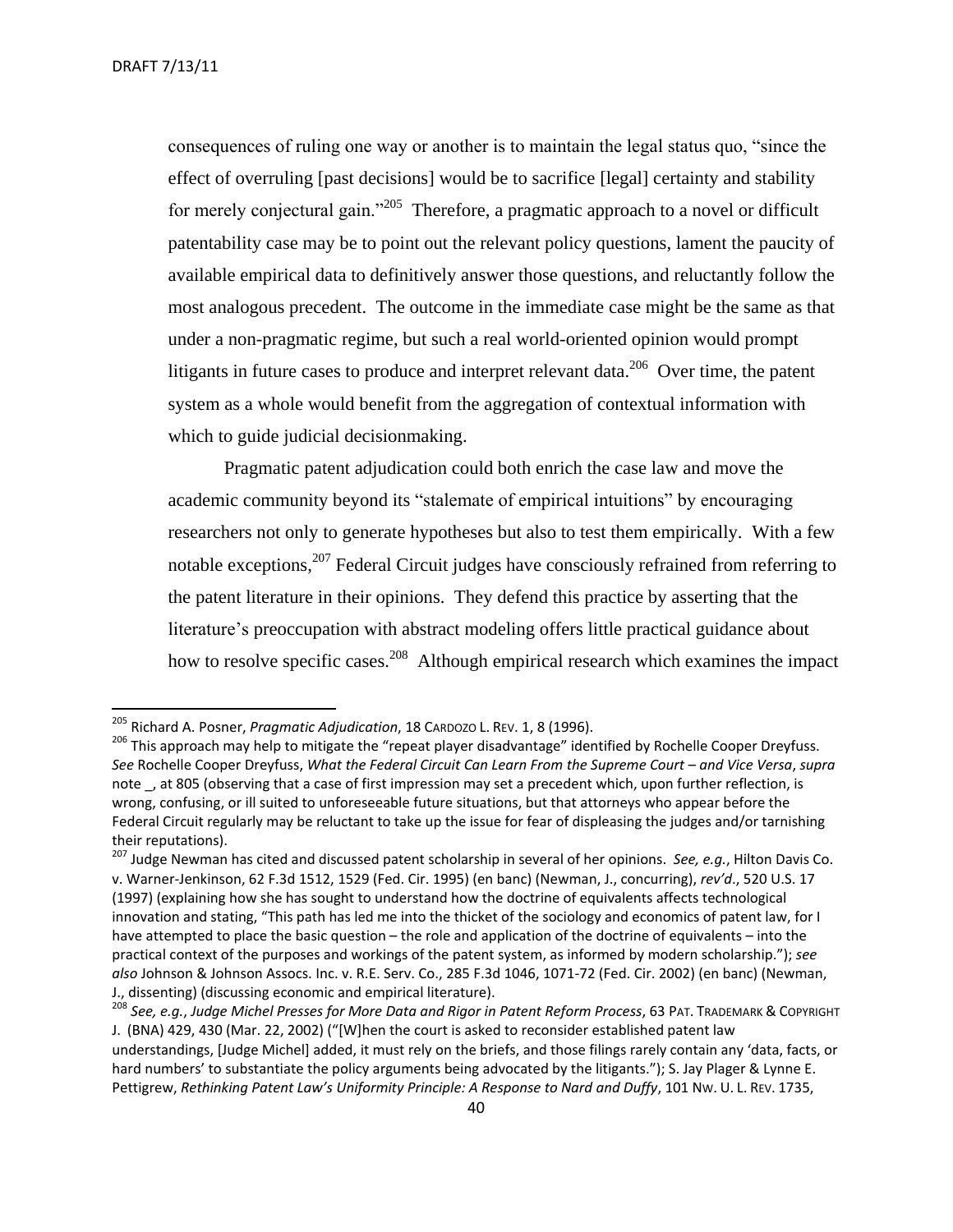of patents on the innovation practices of firms in various industries does exist,<sup>209</sup> the bulk of academic patent scholarship is highly theoretical.<sup>210</sup> By signaling the legal significance of empirical work, pragmatic patent adjudication may thus create incentives for academics as well as litigants to focus on the patent system's specific practical effects. At the very least, an opinion citing and discussing empirical and economic literature conveys to the affected parties that the court appreciates the consequences of its decisions. It also contributes to "the development of a pragmatic culture – an environment where patent doctrine and policy can constantly be subject to maintenance."<sup>211</sup>

A pragmatic adjudicative regime need not be exclusively rules-based or standards-based. $2^{12}$  The Federal Circuit should stake out a middle ground between the one extreme in which a court mechanistically applies rules without regard to their

1752 (2007) (criticizing patent scholars' suggestion that the Federal Circuit engage the secondary patent literature, arguing that "to 'engage' the literature in an opinion is an invitation to flights of dicta, that pervasive curse of the judicial process that adds immeasurably to confusion in the law").

<sup>209</sup> *See, e.g.*, WESLEY M. COHEN ET AL., PROTECTING THEIR INTELLECTUAL ASSETS: APPROPRIABILITY CONDITIONS AND WHY U.S. MANUFACTURING FIRMS PATENT (OR NOT) 4 (Nat'l Bureau of Econ. Research, Working Paper No. 7552, 2000) (finding that firms in some industries patent to block the development of substitutes by competitors while firms in other industries are more likely to use patent to negotiate licensing deals); Edwin Mansfield, *Unauthorized Use of Intellectual Property: Effects on Investment, Technology Transfer, and Innovation, in* GLOBAL DIMENSIONS OF INTELLECTUAL PROPERTY RIGHTS IN SCIENCE AND TECHNOLOGY 107 (Mitchell B. Wallerstein et al. eds., 1993 (surveying 100 American firms about the importance of intellectual property rights in relation to direct foreign investment); Richard C. Levin et al., *Appropriating the Returns from Industrial Research and Development*, 3 BROOKINGS PAPERS ON ECON. ACTIVITY 783, 793-95 (Martin Neil Baily & Clifford Winstron eds., 1987) (analyzing 650 responses to a questionnaire about the effectiveness of alternative means of protecting new inventions).

<sup>210</sup> See Michael W. Carroll, *One Size Does Not Fit All: A Framework for Tailoring Intellectual Property Rights, 70 Он*о ST. L. J. 1361, 1434 (2009) ("Subsequent economic analysis of intellectual property law has largely eschewed evidence-based analysis for more abstract modeling."). *See also* Pierre Schlag, *Formalism and Realism in Ruins (Mapping the Logics of Collapse)*, 95 IOWA L. REV. 195 (2009) (observing academics' general tendency towards abstraction and stating, "In a powerful (and not fully explained) sense, comprehensive formalism remains, for many legal academics, a kind of closet ideal. All this theorizing, modeling, and paradigm-building; all this highly conceptualist work; and all this automatic insistence on elegance, coherence, systematicity, and precision regardless of context suggest the continued hold of the formalist ideal on the American legal-academic imagination").

<sup>211</sup> Craig Allen Nard, *Toward a Cautious Approach to Obeisance: The Role of Scholarship in Federal Circuit Patent Law Jurisprudence*, *supra* note \_, at 685.

<sup>212</sup> *See* Richard A. Posner, *Pragmatic Adjudication*, 18 CARDOZO L. REV. 1, 16 (1996) (noting that pragmatism is "wholly neutral" on whether to apply the law by rules or by standards). For a general overview of the rules versus standards debate, *see* Louis Kaplow, *Rules versus Standards: An Economic Analysis*, 42 DUKE L.J. 557 (1992); Colin S. Diver, *The Optimal Precision of Administrative Rules*, 93 YALE L.J. 65 (1983); Peter H. Schuck, *Legal Complexity: Some Causes, Consequences, and Cures*, 42 Duke L.J. 1 (1992).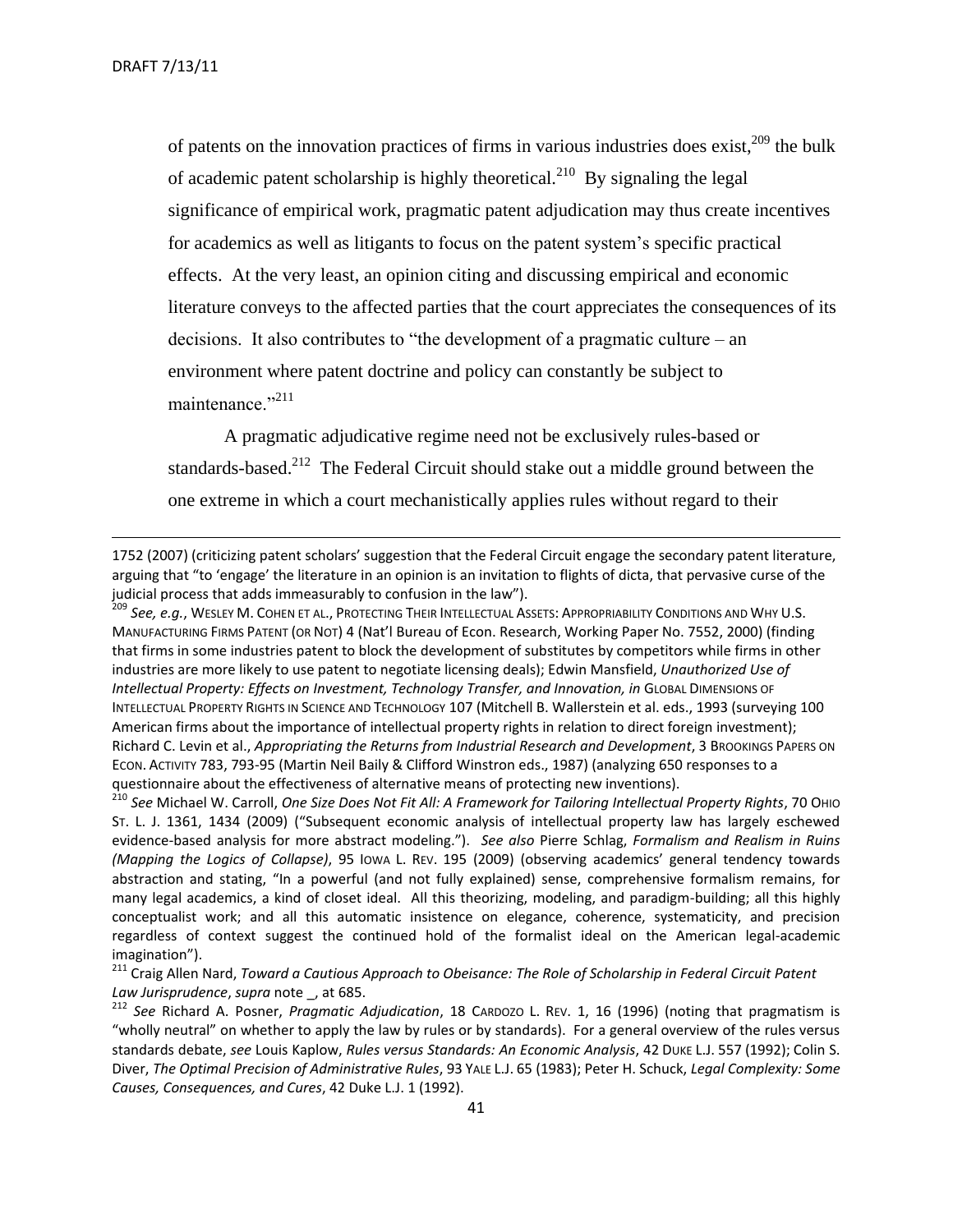underlying purposes, and the other extreme whereby a court enjoys unfettered discretion to carry out the law's purposes as it sees fit.<sup>213</sup> The argument that a rule should remain tied to the reasons behind its formulation does not lead to the conclusion that rules should be eliminated. Well-crafted rules can help to quickly dispose of core cases and can serve as useful guideposts for difficult boundary cases, illuminating but not dispositive for resolution of the issue.<sup>214</sup> Patent adjudication may work best under a system of "presumptive formalism," in which the applicable acontextual rule would presumptively govern, but could be rejected if the particular facts of the case suggest that its application would contravene the purpose behind the rule. $^{215}$  Indeed, the Supreme Court seemed to instruct the Federal Circuit to adopt this type of approach in its *Bilski* opinion. The Court did not strike down the MOT test, but cautioned the Federal Circuit to apply it as a rule of thumb rather than as a mechanistic exclusive test.  $216$ 

It may be pragmatic for the Federal Circuit to rely on rules when dealing with cases of first impression, but announce its willingness to discard or revise those rules as new information develops.<sup>217</sup> The patentability of DNA sequences offers an illustrative case in point. Under current guidelines, human genes may be patented so long as the

l

<sup>213</sup> *See* Lawrence A. Cunningham, *A Prescription to Retire the Rhetoric of "Principles-Based Systems" in Corporate Law, Securities Regulation, and Accounting*, 60 VAND. L. REV. 1409, 1413 (2007) (noting that regimes governing corporate law, securities regulation, and accounting systems exist on a continuum on the rules/principles axis and cannot be neatly placed into either category).

<sup>214</sup> *See* Frederick Schauer, *Formalism*, 97 YALE L. J. 509, 537 (1988) (asserting that rules are desirable so long as they are applied as "rules of thumb, useful but intrinsically unweighty indicators of the results likely to be reached by direct application of reasons"). *See also* Ronald A. Cass, *Judging: Norms and Incentives of Retrospective Decision-Making*, 75 B.U. L. REV. 941, 942 (1995) (noting that, although he rejected the view of the law as a system of formulas for judges to mechanically apply, Oliver Wendell Holmes stressed the importance of anchoring the law within a framework of predictable rules). *See also* Louis Kaplow, *Rules versus Standards: An Economic Analysis*, 42 DUKE L.J. 557, 585-86 (1992) (noting that the desirability of giving content to a rule ex ante as opposed to giving content to a standard ex post depends upon the frequency with which the particular issue arises. Frequency implies homogeneity across the range of cases falling under the legal formulation, while infrequency implies heterogeneity across the range of covered cases).

<sup>215</sup> *See* Frederick Schauer, *Formalism*, *supra* note \_, at 547(advocating this regime and explaining that it would have the advantages of stability of predictability, but also retain the flexibility necessary to ensure that the law does not deviate from its underlying social goals).

<sup>216</sup> 130 S. Ct. 3218, 3221 (2010).

<sup>217</sup> *See* Richard A. Posner, *Legal Pragmatism Defended*, 71 U. CHI. L. REV. 683, 683-684 (2004) (explaining that "[t]here are bound to be formalist pockets in a pragmatic system of adjudication, notably decision by rules rather than by standards").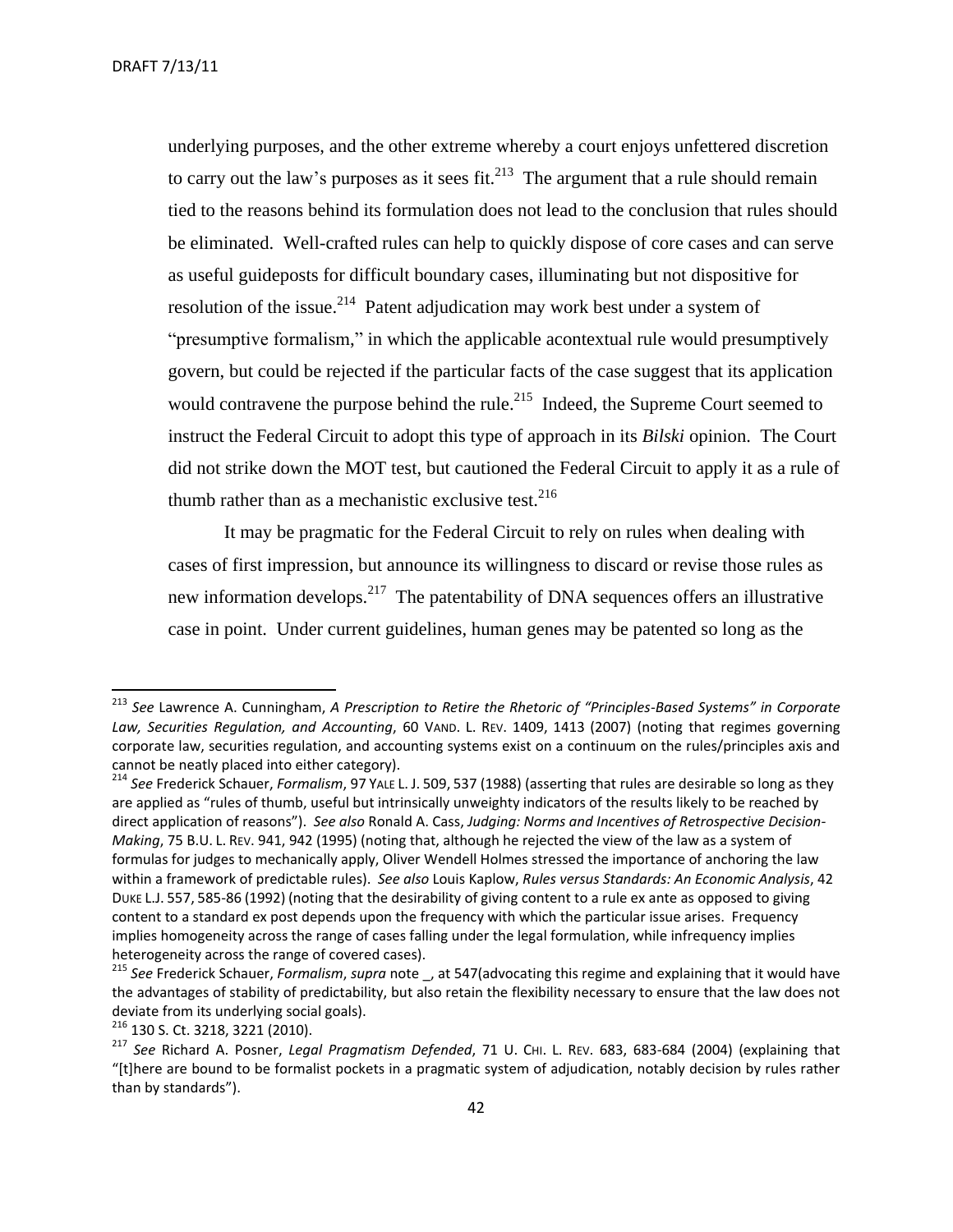invention describes a gene that has been isolated and purified from its natural setting.<sup>218</sup> This rule traces back to Learned Hand's 1911 decision in *Parke-Davis & Co. v. H.K. Mulford Co.*<sup>219</sup>, which upheld a patent on adrenaline that had been purified from the adrenal glands of cadavers because, unlike adrenaline in its natural setting, the patented substance had practical therapeutic utility. By signaling its approval of a formalist rule that all useful biological inventions are PSM so long as they are altered from their natural state, the Federal Circuit locked itself into a path that now, in the face of increasing scrutiny from the Supreme Court, it must reexamine. It may have been sensible for the court to reason by analogy to existing therapeutic biological substances when first addressing the patentability of biotechnology, but the court should have remained vigilant to the possibility that new scientific and economic developments might undermine the utility of that analogy.<sup>220</sup> Drawing analogies to the most similar precedents makes sense when there is insufficient information to justify forging a new legal path for a novel invention. But the Federal Circuit must be mindful of the possible negative consequences of continuing to follow this course. It may become apparent over time that the downsides of rigid adherence to precedent outweigh the advantages of stability and predictability. The beneficiaries of the patent law will be better served if the Federal Circuit candidly exercises judicial discretion rather than obscuring judicial policymaking in the guise of formalist reasoning.

Pragmatic patent adjudication would better align the patent law with the law of copyright. Courts considering the levels of abstraction problem in copyright cases refrain from absolutist rules and instead employ a more flexible analysis that takes into account real world economic factors.<sup>221</sup> Pragmatic patent adjudication would also harmonize the

<sup>218</sup> *See* Utility Examination Guidelines, 66 Fed. Reg. at 1095.

<sup>219</sup> 189 F. 95 (S.D.N.Y. 1911), *aff'd*, 196 F. 496 (2d Cir. 1912).

<sup>&</sup>lt;sup>220</sup> Application of the "human intervention" doctrine to biotechnological inventions may have been pragmatic in the early days of biotech research, but its utility today is questionable in light of current scientific understandings. *See* Eileen Kane, *Patent-mediated Standards in Genetic Testing*, 2008 UTAH L. REV. 835, 890-91 (2008) (explaining that, unlike other types of molecules, the commercial utility of genes and proteins stems mainly from their informational content and does not derive from isolation and purification as it does in the classic human intervention cases).

<sup>221</sup> T.J. Chiang, *The Levels of Abstraction Problem in Patent Law*, *supra* note \_, at 44-45.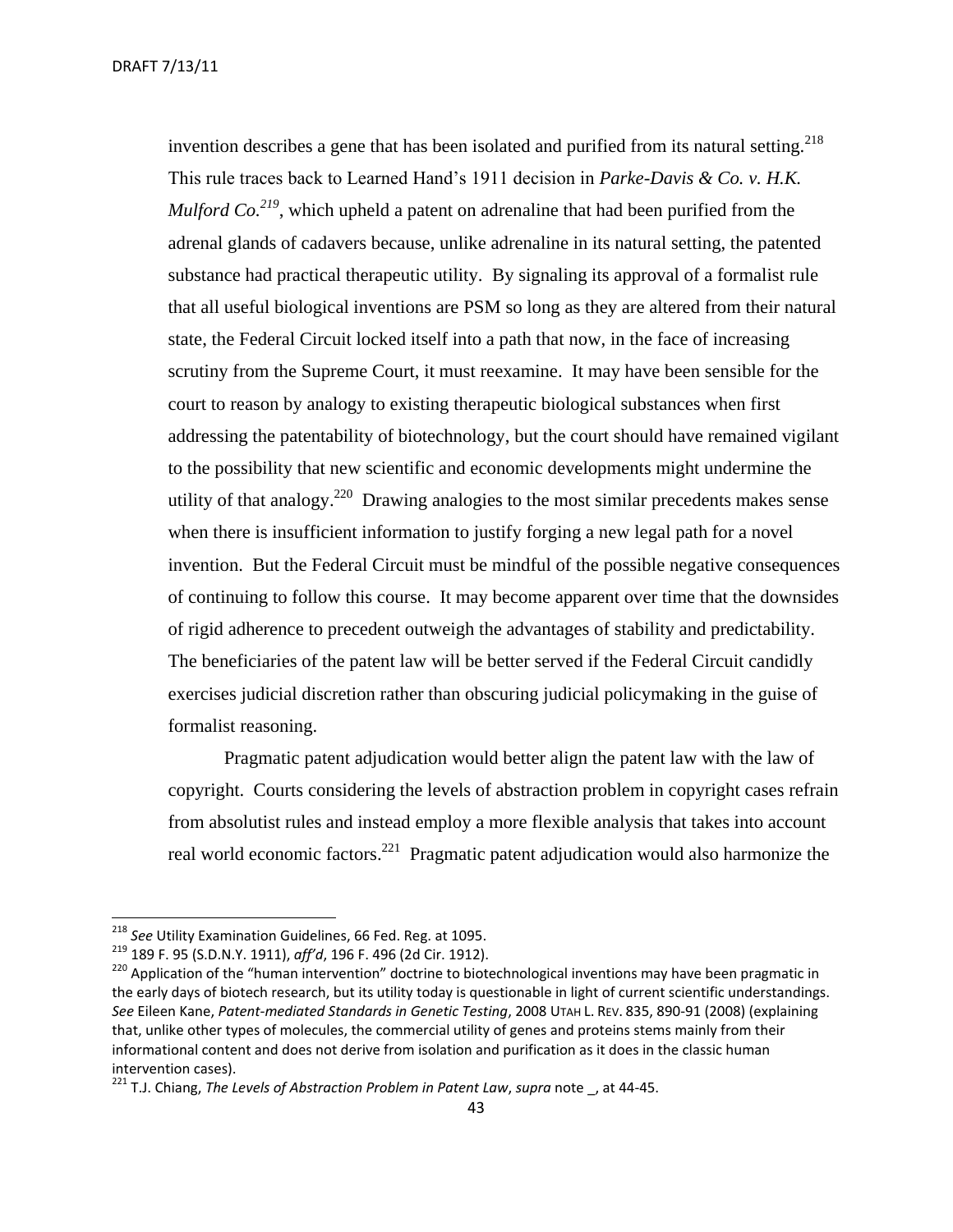patent law with modern antitrust jurisprudence. $222$  The need to reconcile patent with antitrust is particularly pressing given their frequent intersection and the Federal Circuit's 1998 decision that it would no longer apply the antitrust law of the circuit in which a case originates but rather develop and apply its own antitrust law to antitrust questions raised by patent cases.<sup>223</sup> The patent and antitrust regimes represent complementary systems, as both are designed to maximize long-run social welfare by promoting innovation and competition.<sup>224</sup> The Federal Circuit would improve the interoperability of patent and antitrust law<sup>225</sup> by incorporating pragmatic aspects of antitrust decisionmaking into its patent jurisprudence.

Antitrust law encompasses a mix of flexible standards and bright-line rules that enables courts to transparently engage in policy engineering. Empirical questions are resolved through various procedural mechanisms that force parties to produce the key

<sup>225</sup> *See* Thomas O. Barnett, *Interoperability Between Antitrust and Intellectual Property*, supra note \_, at 870 (asserting that "firms making investment decisions seek clear, predictable rules as to how the intellectual property and antitrust regimes will function together – or interoperate."). *See also* A. Douglas Melamed & Ali M. Stoeppelwerth, *The* CSU *Case: Facts, Formalism and the Intersection of Antitrust and Intellectual Property Law*, 10 GEO. MASON L. REV. 407 (2002) (criticizing the the Federal Circuit's decision in *In re Independent Service Organization Antitrust Litigation*, 203 F.3d 1322 (Fed. Cir. 2000) ("*CSU*"), which held that patentees may lawfully refuse to sell or license their patent rights if they do not engage in a *per se* violation of the antitrust laws such as illegal tying or fraud and arguing that the decision runs against the grain of the current trend in antitrust law moving away from adjudicative rule formalism and towards a contextual analysis that applies economic principles to distinguish anticompetitive and precompetitive conduct).

<sup>&</sup>lt;sup>222</sup> See, e.g., State Oil Co. v. Khan, 522 U.S. 3, 20-21 (1997) ("[T]he general presumption that legislative changes should be left to Congress has less force with respect to the Sherman Act in light of the accepted view that Congress 'expected the courts to give shape to the statute's broad mandate by drawing on common-law tradition.'").

<sup>223</sup> *Nobelpharma AB v. Implant Innovations, Inc.*, 141 F.3d 1059, 1067 (Fed. Cir. 1998).

 $224$  U.S. Dep't of Justice and Fed. Trade Comm'n, Antitrust Guidelines for the Licensing of Intellectual Property § 1.0 (1995) ("The intellectual property laws and the antitrust laws share the common purpose of promoting innovation and enhancing consumer welfare."), <http://www.justice.gov/atr/public/guidelines/0558.htm> (last visited January 25, 2011); Intergraph Corp. v. Intel Corp., 195 F.3d 1346, 1362 (Fed. Cir. 1999) ("The patent and antitrust laws are complementary, the patent system serving to encourage innovation and the bringing of new products to market by adjusting investment-based risk and the antitrust laws serving to foster industrial competition."); Atari Games Corp. v. Nintendo of America, Inc., 897 F.2d 1572, 1576 (Fed. Cir. 1990) ("[T]he aims and objectives of patent and antitrust laws may seem, at first glance, wholly at odds. However, the two bodies of law are actually complementary, as both are aimed at encouraging innovation, industry and competition."). *See also* Thomas O. Barnett, *Interoperability Between Antitrust and Intellectual Property*, 14 GEO. MASON L. REV. 859, 860 (2007) (explaining that competition reduces static inefficiency by driving prices toward marginal costs of production, but at the risk of increasing dynamic inefficiency if the drive towards marginal costs occurs too early in the product development timeline, and that this insight suggests that "intellectual property protection is not separate from competition principles, but rather, is an integral part of antitrust policy as a whole").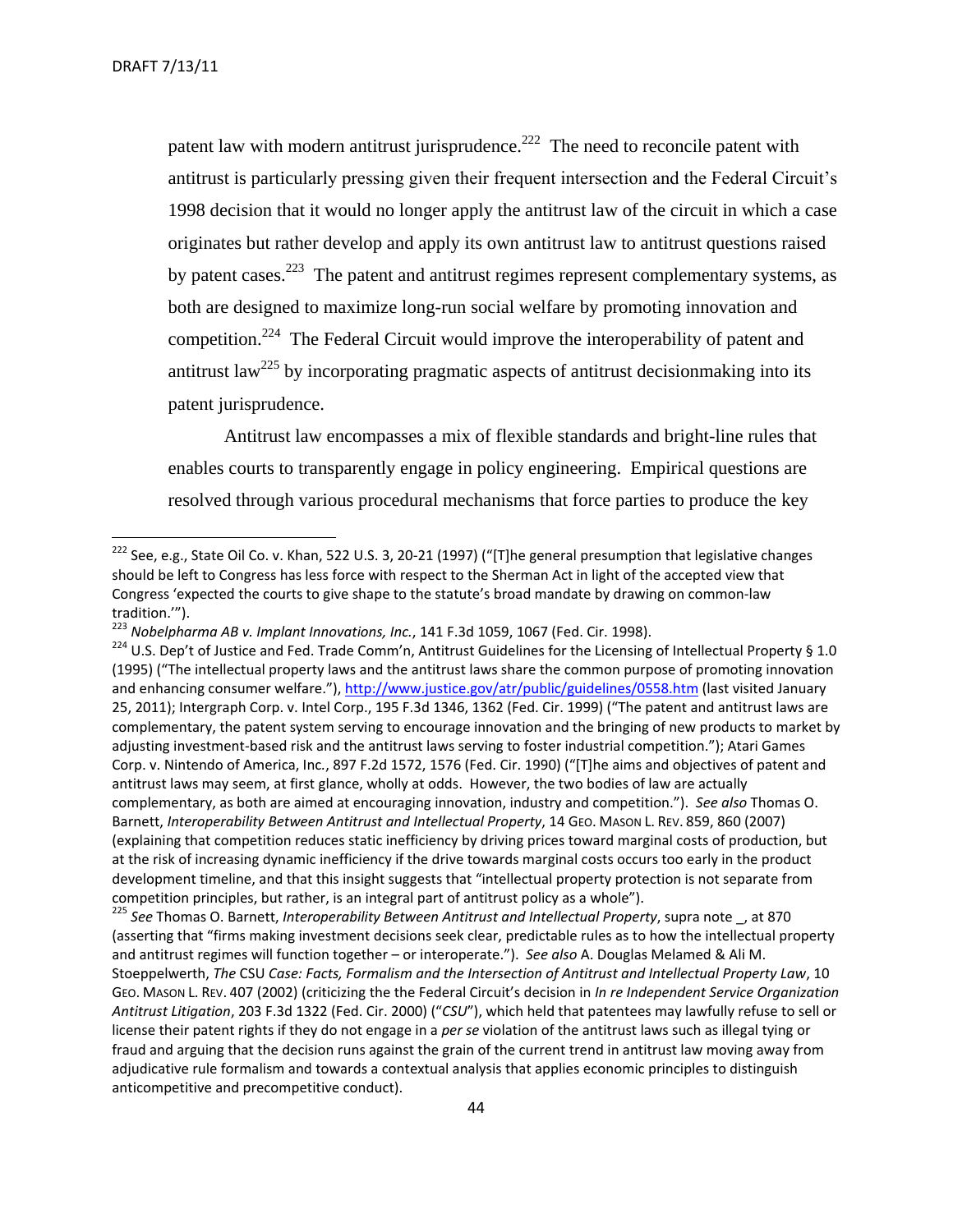DRAFT 7/13/11

information courts need to fit the law to different factual circumstances. The Sherman Act's sweeping provisions provide courts a great deal of discretion to adapt antitrust policy to changing market conditions and to new economic learning about the competitive process.<sup>226</sup> Some acts, such as price-fixing or bid-rigging, are per se unreasonable restraints of trade because courts have concluded from past experience that they are manifestly anticompetitive and socially undesirable.<sup>227</sup> Other restraints are judged under a loose "rule of reason" standard. Conduct that does not fall into a per se prohibited category must undergo a highly contextual, fact-intensive analysis in order for judges to ascertain whether they are, on balance, anticompetitive or procompetive. Similarly, the Clayton Act encompasses an amalgam of rules and standards, as it prohibits certain specific activities, such as price discrimination, tying, or certain acquisitions, but only where the effect of the arrangement may be to substantially reduce competition or to create a monopoly.<sup>228</sup> "It is only because the courts (following dominant economic opinion) are confident that the ordinary garden-variety cartel or price-fixing agreement is socially inefficient that there is a *rule* against cartelizing or price fixing…When the judges' confidence in the competitive significance of a challenged practice is sufficiently shaken…they engage in a more freewheeling inquiry [guided by the rule of reason]."<sup>229</sup> Although the Patent Act comprises a more detailed

<sup>227</sup> JOHN H. SHENEFIELD & IRWIN M. STELZER, THE ANTITRUST LAWS 16-17(2001) (explaining that most per se rules are not applied as bright-lines, and that "[s]ome practices, while subjected to what courts call per se treatment, nevertheless are evaluated by reference to market circumstances….Others are condemned outright, without any such further analysis. But those latter instances are increasingly rare.").

<sup>&</sup>lt;sup>226</sup> Sherman Act § 1, 15 U.S.C. § 1 (2000) ("Every contract, combination in the form of trust or otherwise, or conspiracy, in restraint of trade or commerce among the several States, or with foreign nations, is declared to be illegal."); Sherman Act § 2, 15 U.S.C. § 2 (2000)("Every person who shall monopolize, or attempt to monopolize, or combine or conspire with any other person or persons, to monopolize any part of the trade or commerce among the several States, or with foreign nations, shall be deemed guilty of a felony."). *See also* JOHN H. SHENEFIELD & IRWIN M. STELZER, THE ANTITRUST LAWS 15-19 (2001) (explaining that when drafting the Sherman Act, Congress did not delineate lists of prohibited activities, but rather chose to proscribe restraints generally, in sweeping provisions to be developed and applied by courts in specific cases).

<sup>228</sup> *Id*. at 21.

<sup>229</sup> RICHARD POSNER, ANTITRUST LAW 39-40 (2001). *See also* Continental T.V., Inc. v. GTE Sylvania Inc*.*, 433 U.S. 36 (1977) (rejecting application of the Sherman Act to nonprice vertical restraints which rested upon a formalist distinction between sales and consignments and clarifying that adjudication of antitrust cases must center on the challenged activity's demonstrable economic consequences). *But see* David F. Shores, *Economic Formalism in Antitrust Decisionmaking*, 68 ALB. L. REV. 1053 (2005) (cautioning that recent antitrust case law purporting to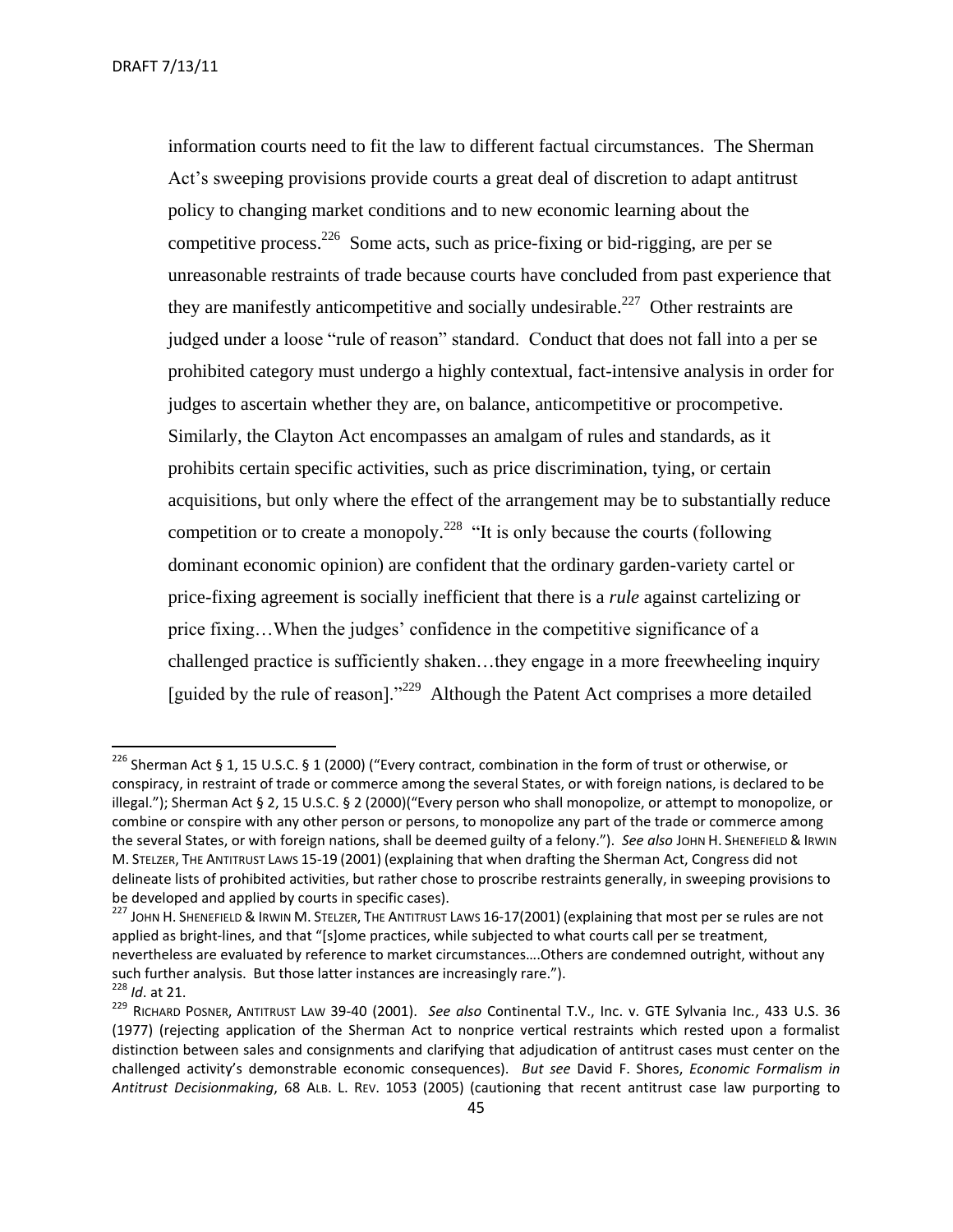statutory scheme than the antitrust laws,  $^{230}$  the Federal Circuit retains a significant amount of discretion to carry out its central goal of promoting innovation. The broadly defined statutory requirements, supplemented by longstanding judicially-created doctrines, leave much room for the court to develop an approach to patent adjudication patterned after that of antitrust.

The PSM doctrine is the best doctrinal vehicle to perform explicit policy-based patent tailoring. The appeal of a contextual approach to patent adjudication is that it allows the law to adapt to changes other than scientific advancements which impact the incentives of inventors and developers, such as new regulatory changes or shifting market conditions.<sup>231</sup> Unlike the disclosure requirements, the PSM doctrine is not ostensibly tied by the PHOSITA to strictly technological considerations.<sup>232</sup> Hence use of the PSM doctrine to calibrate the reach of claims into after-arising technology would not risk divergence of patent doctrine with scientific reality.<sup>233</sup> It would also increase transparency by alerting inventors and developers to the basis for the court's decisions. Litigants will not be left to wonder whether a patentability determination reflects the Federal Circuit's (mis)understanding of the relevant state of the art or implicit acknowledgement of economic and market considerations. A more expansive, scopedefining PSM doctrine may obviate the need for a separate written description

emphasize demonstrable economic effects actually relies on abstract economic theory that has not been empirically tested, and thus manifests economic, as opposed to legal, formalism).

<sup>230</sup> S. Jay Plager & Lynne E. Pettigrew, *Rethinking Patent Law's Uniformity Principle: A Response to Nard and Duffy*, 101 NW. U. L. REV. 1735, 1737 (2007) (asserting that the Federal Circuit's discretion is more limited than is the discretion of courts hearing antitrust cases, because the Patent Act comprises a detailed statutory scheme and the Federal Circuit is constrained by congressional policy choices embedded in the legislation).

<sup>&</sup>lt;sup>231</sup> For example, if the federal government were to significantly slash its NIH budget or substantially change FDA safety and efficacy requirements, the level of skill in the biopharmaceutical arts would not change, but incentives to invent biotechnologies may be significantly affected.

<sup>232</sup> *See* Peter S. Menell, *A Method for Reforming the Patent System*, *supra* note \_, at 489-90 (noting that doctrines tied to the PHOSITA standard cannot adequately take into account critical variables relevant to optimal patent scope, including the costs of creation and invention, alternative means of appropriating the value of inventions, and network effects).

<sup>&</sup>lt;sup>233</sup> Claim construction is of limited utility in tailoring patent scope to achieve utilitarian aims so long as the plain meaning of the claim's language is acknowledged. Morse's eighth claim illustrates why we must go beyond claim language if we are to set meaningful limits on the reach into after-arising technologies.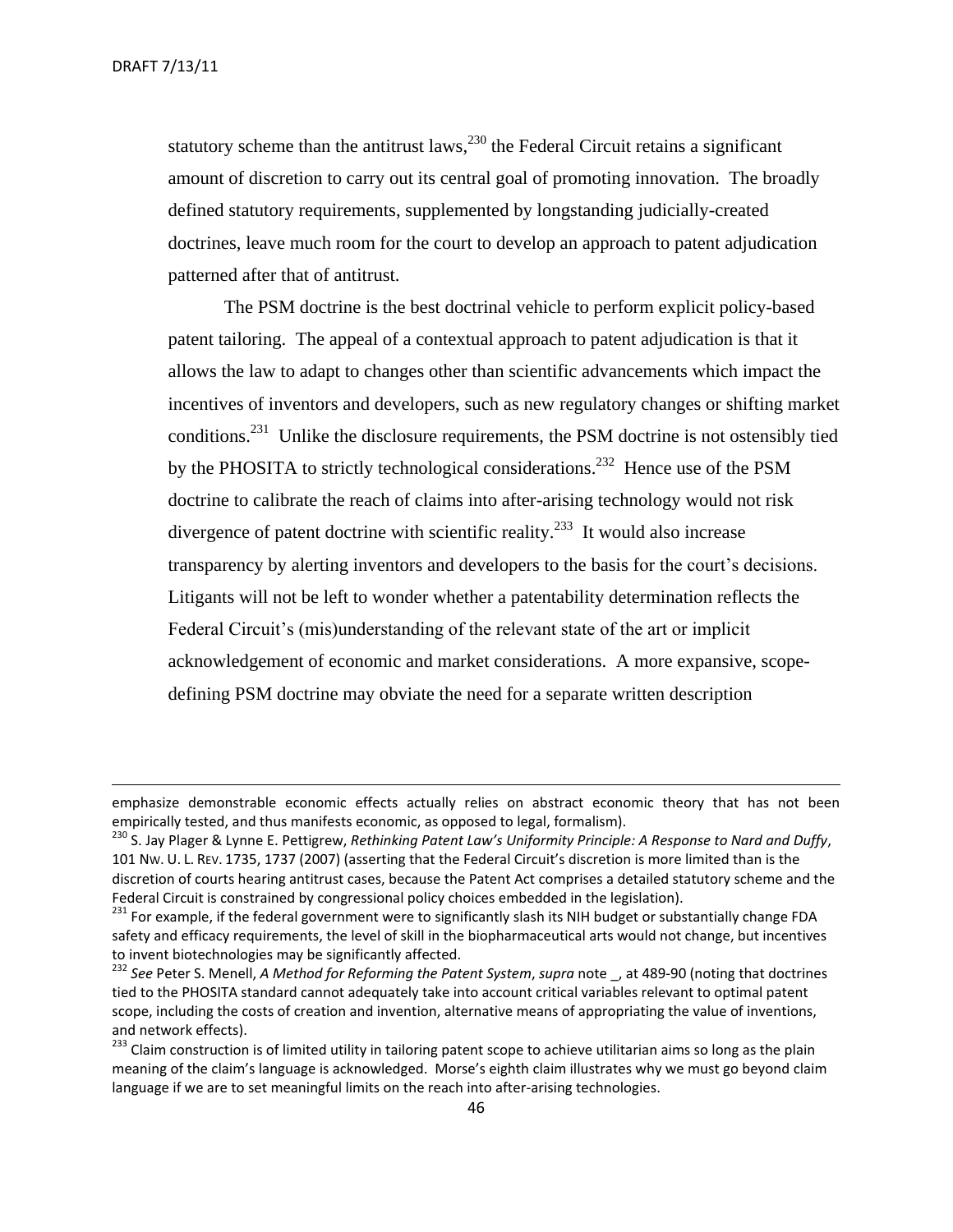$\overline{a}$ 

requirement for originally filed claims. $2^{34}$  It will also allow the court to assess enablement by reference to the embodiment described in the specification, preventing contortion of the enablement doctrine through selective application of the "full scope" rule or "reasonable correlation" test.<sup>235</sup>

Dan Burk and Mark Lemley argue that a touchstone of subject matter eligibility should be whether or not the public is already deriving benefit from a newly discovery substance or property.<sup>236</sup> This is a pragmatic approach in that it centers on the practical implications of patenting. This Article's proposal goes a step further by asserting that the question of whether a claim wholly preempts a fundamental principle should explicitly turn on the patent's *net* social benefits. Even if the public is not already deriving benefit from a newly discovered phenomenon, a patent may nonetheless be welfare reducing if it significantly impedes follow-on development.

Importantly, pragmatism favors using the PSM doctrine as a "backstop" <sup>237</sup> that prevents the patenting of inventions that satisfy other statutory patentability criteria but nonetheless should, in the interests of innovation policy, remain in the public domain. The Federal Circuit should first assess whether the claim meets the requirements of novelty, nonobviousness, utility, and adequate disclosure (according to the "singleembodiment" rule). Only if a claim meets each of these criteria should the court proceed with a PSM analysis which grapples with the levels of abstraction problem. This approach would enable the court to employ the "take the best" heuristic, which instructs the decisionmaker to act on a single valid cue and ignore other less reliable forms of

<sup>234</sup> *See* Jeffrey A. Lefstin, *The Formal Structure of Patent Law and the Limits of Enablement*, 23 BERKELEY TECH. L.J. 1141 (2008) (explaining that the written description requirement allocates proprietary rights among pioneering inventors and follow-on developers by restricting claim scope to a particular level of abstraction). The written description requirement would still be useful to assess the priority date of claims that are added after the filing date of the original application. The question would be whether the specification adequately describes the subject matter of the after-filed claims such that the patentee possessed the later-claimed invention on the filing date.

<sup>235</sup> *See* Tun-Jen Chiang, *The Rules and Standards of Patentable Subject-Matter*, *supra* note \_, at 44-45 (explaining that, so long as we think that patentees ought to be able to claim some subset of after-arising technologies, enablement is an awkward tool to make determinations of how large that subset should be). <sup>236</sup> Dan L. Burk & Mark A. Lemley, *Inherency*, 47 WM AND MARY L. REV. 371, 407-08 (2005).

<sup>237</sup> *See* Mark A. Lemley, et al., *Life after Bilski*, *supra* note \_ (advocating this approach). *See also* Tun-Jen Chiang, *The Rules and Standards of Patentable Subject-Matter*, *supra* note \_, at 44 ("Ideally, scope delineation should be the *last* exercise performed by a court or the PTO, because it is the most complicated and administratively expensive inquiry").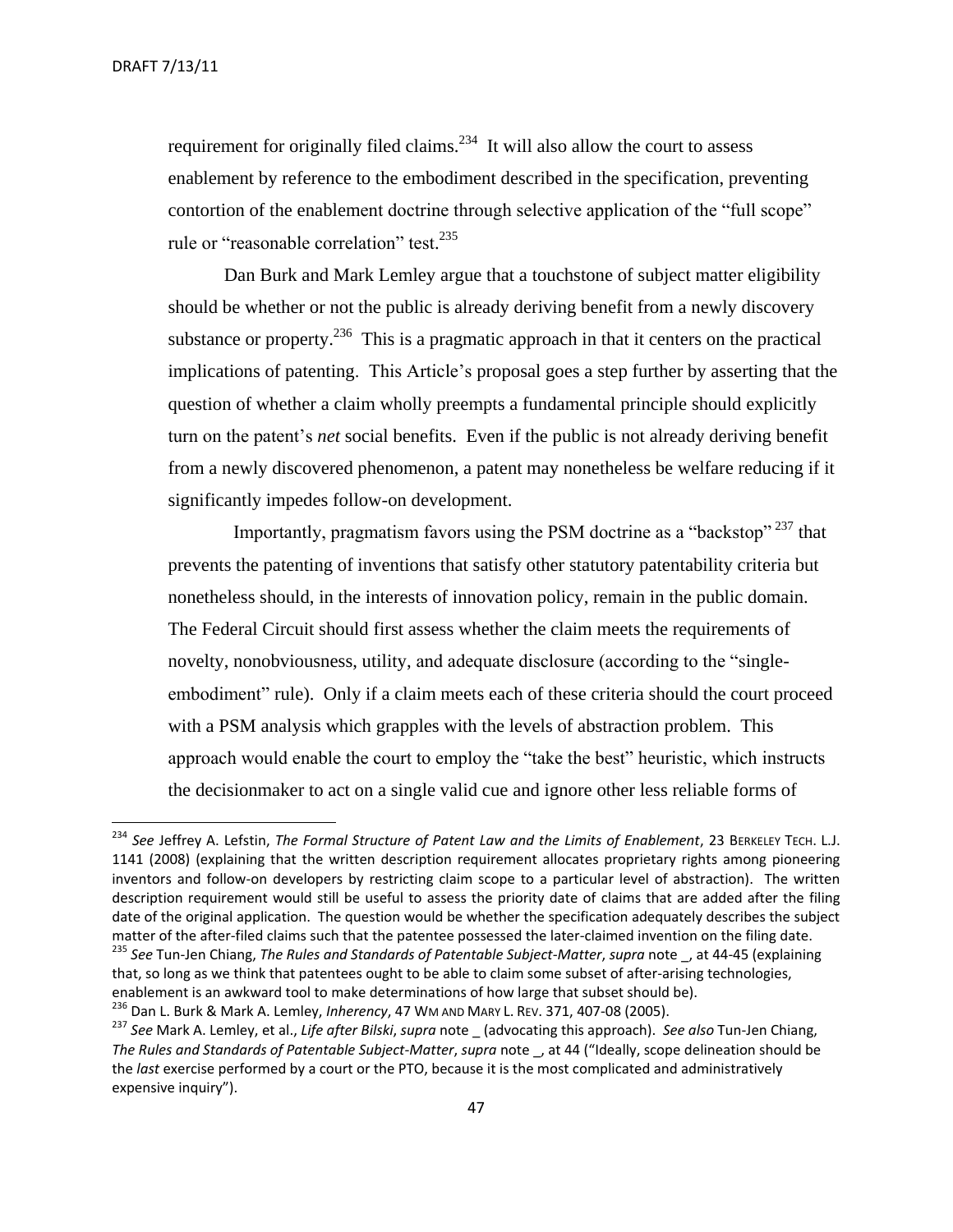l

evidence.<sup>238</sup> Interestingly, the Federal Circuit took this approach in *Ariad* when it deviated from established custom of treating PSM as a threshold inquiry, sidestepping the PSM question and electing instead to invalidate the claim on written description grounds.

The tailoring functions performed by the PSM doctrine may be supplemented by judicious application of the standard for injunctive relief. The remedy for infringement can create a "safety valve" which mitigates the harmful effects of erroneous validity determinations.<sup>239</sup> Where there is some empirical data to suggest that a particular type of upstream patent may deter innovation, a pragmatic approach may be to uphold the validity of the patent but deny injunctive relief. In this case, the remedy for patent infringement would be limited to compensatory damages. The court may revisit the validity issue at a later time as additional information about the technology develops and more becomes known about the impact of such patents on technological progress.

Pragmatic adjudication arguably would create greater legal predictability than the Federal Circuit's current practice of feigned formalism.<sup>240</sup> Even if a shift to pragmatism does produce short-term legal instability, it is important to note that patents are inherently uncertain probabilistic rights. $^{241}$  Moreover, muddy patent rules may promote efficient licensing transactions by facilitating bargaining and discouraging strategic behavior. Ian

<sup>238</sup>*See* ADRIAN VERMUELE, JUDGING UNDER UNCERTAINTY: AN INSTITUTIONAL THEORY OF LEGAL INTERPRETATION 180 (2006) (generally explaining the "take the best" heuristic).

<sup>239</sup> *See* Henry E. Smith, *Institutions and Indirectness in Intellectual Property*, *supra* note \_, at 2127 (explaining that injunctive relief can operate as a "safety valve" to reach equitable outcomes in particular situations in which the holdup threat is particularly concerning, forestalling the need for more aggressive legislative or judicial reforms). *See also* Michael W. Carroll, *Patent Injunctions and the Problem of Uniformity Cost*, 13 MICH. TELECOMM. & TECH. L. REV. 421 (2007) (explaining that flexibility in the standard for injunctive relief should lead to industry-specific patterns in its application because of industry-specific facts relevant to the standard).

<sup>240</sup> *See* Michael W. Carroll, *One Size Does Not Fit All: A Framework for Tailoring Intellectual Property Rights*, 70 OHIO ST. L. J. 1361, 1428-29 (2009) (explaining that increased complexity associated with patent tailoring will not necessarily produce greater administrative costs, and that greater complexity may actually reduce licensing and litigation costs if it produces legal terminology with comparatively stable meaning).

<sup>241</sup> *See* Mark Lemley & Carl Shapiro, *Probabilistic Patents*, 19 J. ECON. PERSPECTIVES 75 (2005) (delineating the numerous uncertainties associated with patent rights); Carl Shapiro, *Antitrust Limits to Patent Settlements*, 34 RAND J. ECON. 391, 395 (2003) (noting that "all real patents are *less strong* than the idealized patent grant usually imagined in economic theory" because what a patent provides is not a right to exclude "but rather a more limited 'right to try to exclude' by suing for patent infringement in court"); Kelly Casey Mullally, *Legal (Un)certainty, Legal Process, and Patent Law*, 43 LOY. L.A. L. REV. 1135, 1135-41 (2010) (explaining that, contrary to the general presupposition that private actors favor legal clarity, patent applicants have incentives to introduce uncertainty into their patents by drafting broad claims intended to cover unknown future technologies and to capture all possible infringements).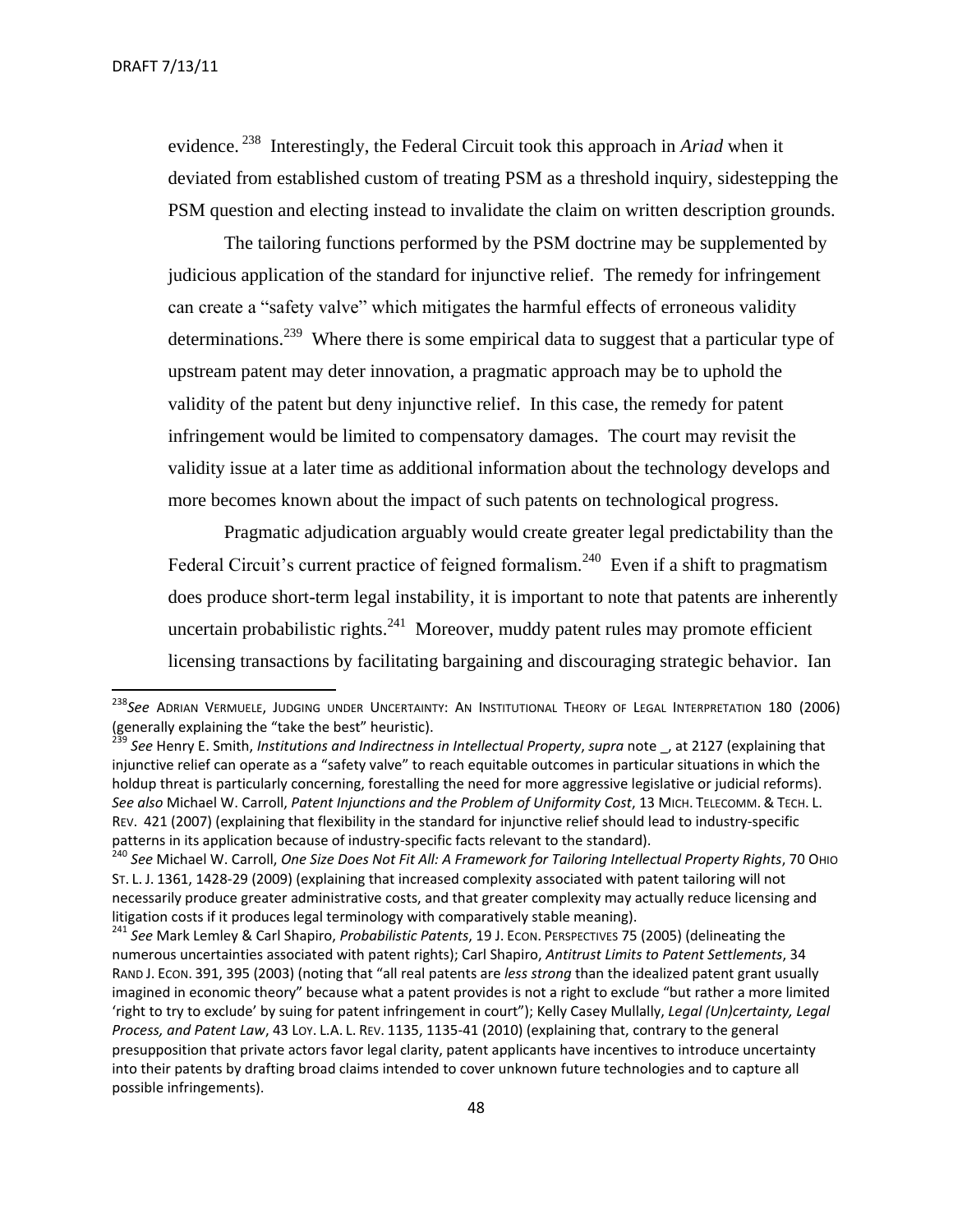l

Ayres and Eric Talley have demonstrated using game theory that muddy rules, in which each party has a probabilistic claim, make parties more willing to negotiate and force parties to reveal information during negotiations.<sup>242</sup> This insight suggests that a certain degree of legal uncertainty about the scope of patent claims is not unduly troubling, as it conforms to inventors' and developers' expectations and may actually increase social welfare.

#### <span id="page-48-0"></span>*B. Institutional Considerations*

Envisioning a pragmatic approach to patent adjudication raises questions of political economy and relative institutional competence. If we are to develop evidencebased patent law, why should the Federal Circuit, rather than the PTO or Congress, be the entity to do so?<sup>243</sup> Patent reform proposals must be mindful of the "nirvana fallacy," the phenomenon whereby "an excessively optimistic account of one institution is compared with an excessively pessimistic account of another. $1244$  The institutional decision necessarily involves a choice among highly imperfect alternatives.<sup>245</sup> Key factors to consider include relative expertise; responsiveness to public opinion; procedural differences; and political insulation and susceptibility to capture.<sup>246</sup>

<sup>&</sup>lt;sup>242</sup> Ian Ayres & Eric Talley, *Solomonic Bargaining: Dividing a Legal Entitlement to Facilitate Coasean Trade, 104 YALE* L.J. 1027 (1995) (characterizing muddy rules as an example of divided entitlements).

<sup>243</sup> *See* Michael W. Carroll, *One Size Does Not Fit All: A Framework for Tailoring Intellectual Property Rights*, *supra* note , at 1400 (noting that intellectual property can be tailored by judicial adjudication, administrative rules and adjudication, or by legislation); ADRIAN VERMUELE, JUDGING UNDER UNCERTAINTY: AN INSTITUTIONAL THEORY OF LEGAL INTERPRETATION 64 (2006) (explaining that "specifying a criterion for a successful interpretive outcome…says nothing at all about which institution is best situated to implement the chosen aim").

<sup>244</sup> ADRIAN VERMUELE, JUDGING UNDER UNCERTAINTY, *supra* note \_, at 40. *See also* Harold Demsetz, *Information and Efficiency: Another Viewpoint*, 12 J.L. & ECON. 1 (1969) (identifying the "nirvana" fallacy and arguing in favor of a comparative institutional approach).

<sup>245</sup> *See* Arti K. Rai, *Engaging Facts and Policy: A Multi-institutional Approach to Patent System Reform*, 103 COLUM. L. REV. 1035, 1039 (2003) ("Only by evaluating the relative competence of the various institutions in performing the tasks required by the patent process can we hope to design a system that works reasonably well – or, at a minimum, less imperfectly than the alternatives."). *See generally,* Neil K. Komesar, IMPERFECT ALTERNATIVES: CHOOSING INSTITUTIONS IN LAW, ECONOMICS, AND PUBLIC POLICY 4-6 (1994) (asserting that comparative institutional analysis is essential to addressing public policy questions and that "tasks that strain the abilities of an institution may wisely be assigned to it anyway if the alternatives are even worse").

<sup>246</sup> Jonathan S. Masur, *Regulating Patents*, SUP. CT. REV. 31-32 (forthcoming 2011), *available at* [http://ssrn.com/abstract=1709222.](http://ssrn.com/abstract=1709222) Public choice theory assumes that government actors are influenced by their own personal motives when making decisions that impact social welfare, and thus are subject to capture by powerful special interests. *See, e.g.*, Roger G. Noll, *Economic Perspectives on the Politics of Regulation*, in 2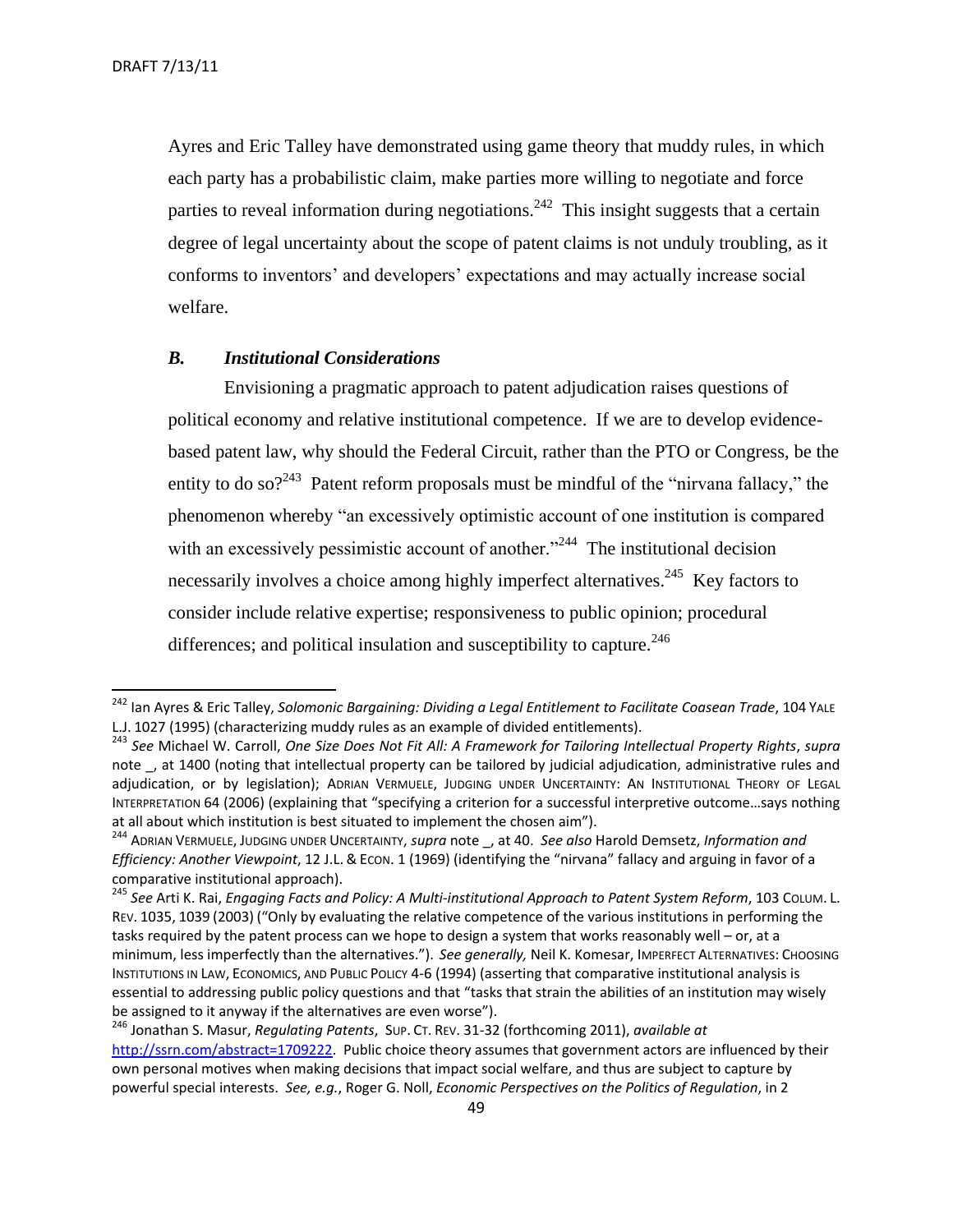$\overline{a}$ 

The PTO is not the best institution to formulate evidence-based patent law, because it lacks substantive rulemaking authority and economic expertise.<sup>247</sup> Absent rulemaking authority, it is not capable of fine-tuning the patent law to keep it abreast with evolving needs. Even if Congress were to grant the agency rulemaking authority, the PTO's capability to competently exercise such authority is questionable.<sup>248</sup> Patent examiners are not lawyers – they merely perform the ministerial function of administering the law created by Congress and the courts.<sup>249</sup> Admittedly, the PTO's policymaking capability would be strengthened if it were granted the authority and resources to tackle the complex economics of patent scope.<sup>250</sup> But a better funded agency would still be hampered by the inherent limitations of ex ante rules as applied to heterogeneous and constantly evolving technologies. It also may be unduly costly to center the focus of patent tailoring on the PTO. Very few patents have real marketplace value – the overwhelming majority are neither licensed nor litigated<sup>251</sup> – so it would be wasteful for the PTO to expend substantial resources performing detailed examinations.<sup>252</sup>

HANDBOOK OF INDUSTRIAL ORGANIZATION 1253, 1262-63 (Richard Schmalensee & Robert D. Willig eds., 1989) (arguing that public actors will effectuate policies that do not reflect the interests of citizens if adequate monitoring and enforcement mechanisms are not instituted).

<sup>247</sup> Stuart Minor Benjamin & Arti K. Rai, *Fixing Innovation Policy: A Structural Perspective*, 77 GEO. WASH. L. REV. 1, 47(2008) (explaining that the PTO does not engage in substantive rulemaking and currently lacks the expertise to formulate innovation policy).

<sup>248</sup> *See, e.g.*, Arti K. Rai, *Engaging Facts and Policy: A Multi-Institutional Approach to Patent System Reform*, 103 COLUM. L. REV. 1035, 1132-33 (2003); John R. Thomas, *The Responsibility of the Rulemaker: Comparative Approaches to Patent Administration Reform*, 17 BERKELEY TECH. L. J. 727, 742-43 (2002). *But see* Jonathan S. Masur, *Regulating Patents*, SUP. CT. REV. 46 (forthcoming 2011), *available at* <http://ssrn.com/abstract=1709222> (arguing that the PTO would do a better job than the Federal Circuit at setting patent policy if given substantive rulemaking authority).

<sup>249</sup> Orin S. Kerr, *Rethinking Patent Law in the Administrative State*, 42 WM. & MARY L. REV. 127, 138-140 (2000) (noting that "The PTO and its over three thousand patent examiners serve a narrowly circumscribed role in the private law patent system. The PTO has a ministerial task: to apply a legal standard determined by Congress and the courts to the facts presented to it by the patent applicant.").

<sup>250</sup> *See* Jonathan Masur, *Regulating Patents*, *supra* note \_ (arguing that the PTO should be granted substantive rulemaking authority).

<sup>251</sup> Gideon Parchomovsky & R. Polk Wagner, *Patent Portfolios*, 154 U. PA. L. REV. 1, 18-19 (2005).

<sup>252</sup> *See* Mark A. Lemley, *Rational Ignorance at the Patent Office*, 95 NW. U. L. REV. 1495, 1497 (2001) ("In short, the PTO doesn't do a very detailed job of examining patents, but we probably don't want it to. It is 'rationally ignorant' of the objective validity of patents, in economics lingo, because it is too costly for the PTO to discover those facts.").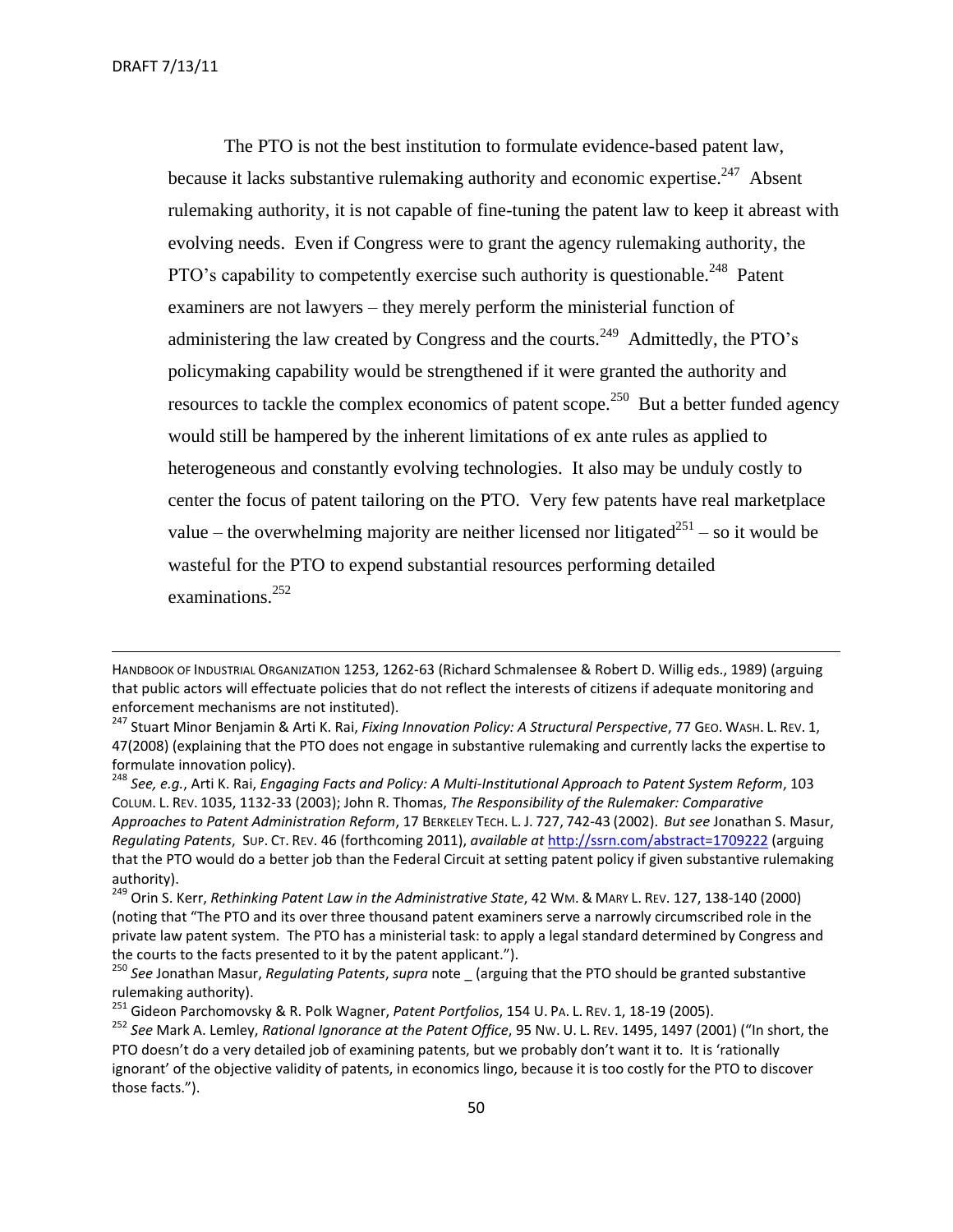Moreover, the scope of patent protection for the small fraction of patented inventions that are commercially valuable is best assessed through ex post litigation than through ex ante agency examination.<sup>253</sup> The Federal Circuit is a better venue than the PTO to elicit the information required to answer empirical questions about patents' practical effects. The court has the advantage of the opportunity to take into account scientific and market developments that occur after a patent has been issued. It may only become apparent with the benefit of time that an upstream inventor has been granted a disproportionately broad patent that threatens to stifle follow-on development.<sup>254</sup> In addition, the court can assess the scope of an upstream invention by reference to a concrete situation involving a specific after-arising technology. Our adversarial judicial system is founded on the premise that those who have the most at stake in the outcome will produce the best research and make the best arguments. "On this view...accused infringers…will do a better job of proving a patent invalid than an examiner ever could."<sup>255</sup> The Federal Circuit may also be less susceptible to capture than the PTO. Agency officials may be influenced by the narrow interests of the patent applicants who supply the bulk of the information used to make patentability determinations.<sup>256</sup> Tenured judges tend to have more secure salaries and budgets than agency officials, and may have

<sup>253</sup> Dan L. Burk and Mark A. Lemley, *Fence Posts or Sign Posts?: Rethinking Claim Construction*, 157 U. PA. L. REV. 1743, 1782 (2009) (arguing that the "innovations that are worth fighting for sort themselves out over time and [can be] vetted by the institution best able to make an ex post determination regarding patent value and scope: the courts."). *See also* DAN L. BURK & MARK A. LEMLEY, THE PATENT CRISIS AND HOW THE COURTS CAN SOLVE IT 95 (2009)(arguing that the courts are the best institutions for patentability analysis).

<sup>254</sup> *See* Robert P. Merges & Richard R. Nelson, *On the Complex Economics of Patent Scope*, 90 COLUM. L. REV. 839, 845-48 (1990) (noting that it is difficult to resolve issues like the "undue experimentation" facet of the enablement requirement when a patent is filed, because at that point no one knows how the technology will evolve or how much work will be required to develop follow-on innovations); T.J. Chiang, *The Levels of Abstraction Problem in Patent Law, supra* note , at 40-41 ("If – as is almost certainly the case – judges have a difficult time determining optimal scope *after*-the-fact because of the complexity of the inquiry; then it is almost impossible to imagine how Congress or the PTO will have the capability to determine a method of computing optimal scope *before*-the-fact, when less information is available.").

<sup>255</sup> Mark A. Lemley, *Rational Ignorance at the Patent Office*, *supra* note \_, at 1522.

<sup>256</sup> *See* Stuart Minor Benjamin & Arti K. Rai, *Fixing Innovation Policy: A Structural Perspective*, *supra* note \_, at 36-37 (noting that agency officials are most susceptible to capture by those interests who disproportionately supply the information upon which agency decisions are made).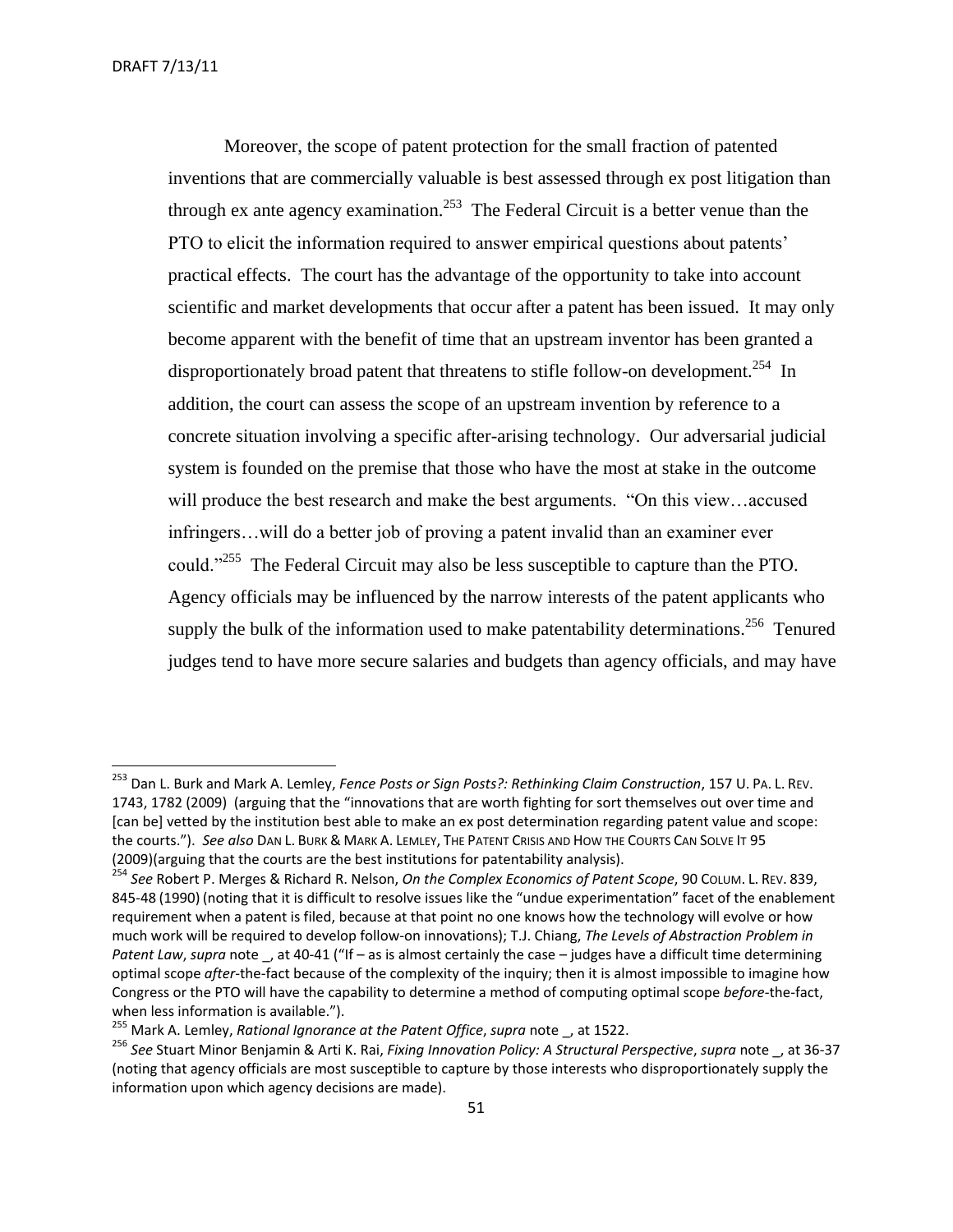a greater desire for prestige than anything else that powerful interest groups may readily provide.<sup>257</sup>

The Federal Circuit is also better equipped than Congress to engage in comprehensive patent tailoring. Legislative discretion is constrained by the Agreement on Trade-Related Aspects of Intellectual Property ("TRIPs"), which prohibits member states from discriminating based on technology in their grant of patent rights.<sup>258</sup> Even if legislative tailoring is legally permissible, it may not be desirable. A statute is too blunt an instrument to capture the context-dependent predictions of patent theory.<sup>259</sup> Because the legislative process is slow, legislatures tend to make substantial changes to the law when they garner the momentum to act. In contrast, judicial lawmaking tends to be more precise because it develops incrementally on a case-by-case basis.<sup>260</sup> Congress may be too sluggish and inflexible to keep pace with fast moving technological change.<sup>261</sup> It also may be more susceptible than the Federal Circuit to capture by rent-seeking special interests. $^{262}$ 

<sup>&</sup>lt;sup>257</sup> *Id*. at 38 (noting that the prevailing view among commentators is that courts are less likely than agencies to be captured). *But see* Jonathan S. Masur, *Regulating Patents*, *supra* note \_, at 28 (arguing that there is no reason to believe that the PTO is particularly susceptible to capture, and suggesting that the Federal Circuit may have been captured by private interests).

<sup>258</sup> Dan L. Burk & Mark A. Lemley, *Policy Levers in Patent Law*, *supra* note \_, at 1634.

<sup>&</sup>lt;sup>259</sup> *Id*. at 1635 ("Many of the predictions of economic theory are fact-specific – they suggest different factors that should bear on the outcome of particular cases, but that require case-by-case-adjudication that cannot be easily captured in a statute.").

<sup>&</sup>lt;sup>260</sup> Shyamkrishna Balganesh, "The Pragmatic Incrementalism of Common Law Intellectual Property" 44 (2010). *Scholarship at Penn Law*. Paper 314, *available at* [http://lsr.nellco.org/upenn\\_wps/314.](http://lsr.nellco.org/upenn_wps/314)

<sup>261</sup> *See* Rochelle Cooper Dreyfuss, *In Search of Institutional Identity: The Federal Circuit Comes of Age*, 23 BERKELEY TECH. L.J. 787, 800-01 (2008) (arguing that Congress is ill-suited to the task of tailoring patent law, because "[t]he complexity, frequency, and pace of [scientific and market] changes far outstrip Congress's capacity to legislate"; Robert P. Merges, *One Hundred Years of Solicitude: Intellectual Property Law, 1900-2000*, 88 CAL. L. REV. 2187, 2190 (2000) (arguing that the intellectual property system works best when the courts have "legislative slack" to adapt the law to new technologies); Dan L. Burk & Mark A. Lemley, *Policy Levers in Patent Law*, *supra* note \_, at 1636-37 (offering as an example the Semiconductor Chip Protection Act designed to protect semiconductor mask works, which has virtually never been used because changes in the way chips are made quickly rendered it obsolete).

<sup>262</sup> *See* NEIL K. KOMESAR, IMPERFECT ALTERNATIVES,*supra* note \_, at 124 (explaining that federal judges' job security, their general disinterest in alternative employment opportunities, and steep penalties associated with financial inducement of judges make judges less susceptible than elected officials to influence peddling); Stuart Minor Benjamin & Arti K. Rai, *Fixing Innovation Policy: A Structural Perspective*, *supra* note \_, at 40-42 (arguing that recent attempts at legislative patent reform reflect the problem of congressional capture, because long-term considerations of social welfare tend to be overshadowed by competing short-term interests of patent-dependent life sciences firms and comparatively patent-independent information technology firms); RICHARD A. POSNER, HOW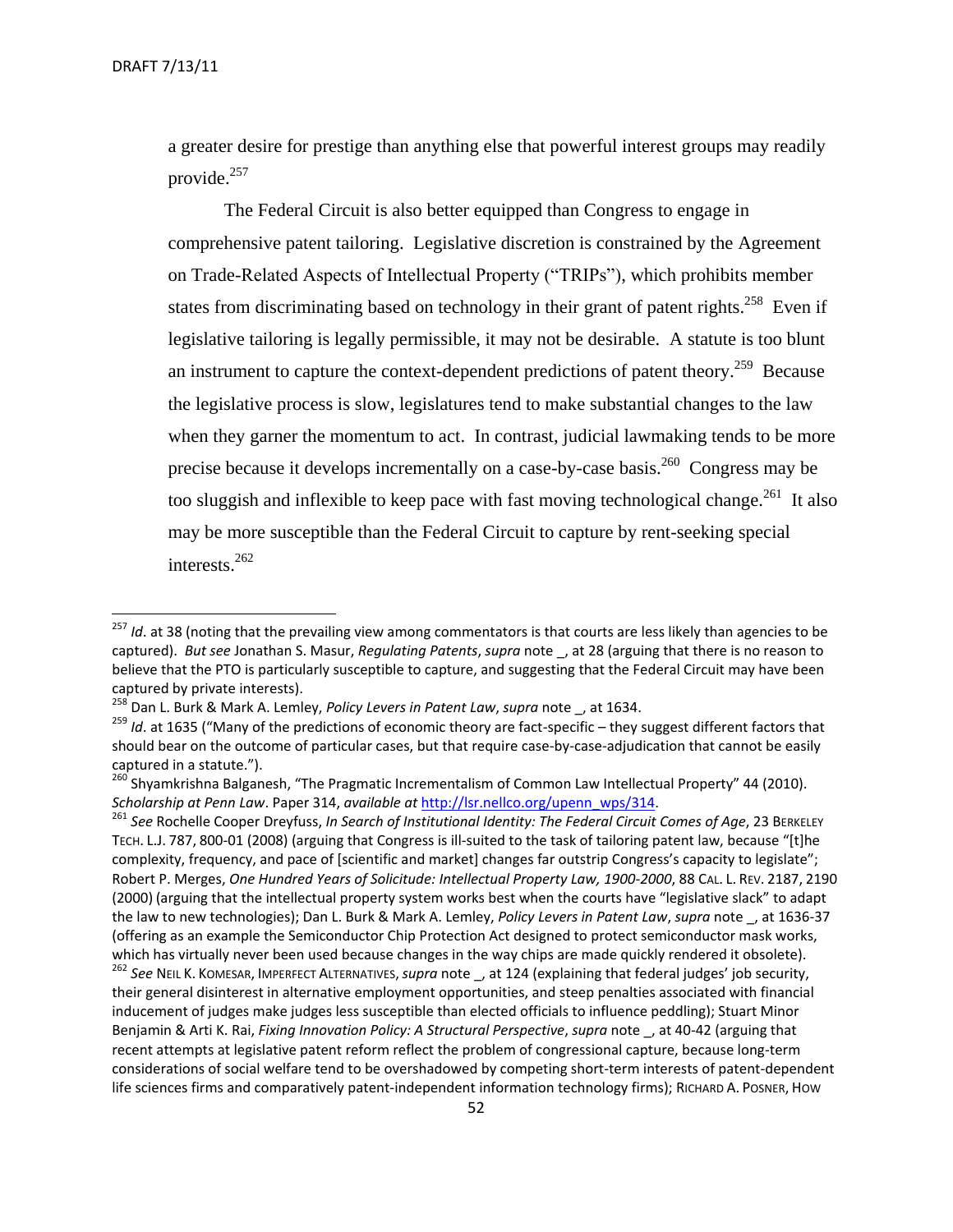Congress has displayed neither the inclination nor the capacity to tackle difficult questions of patent scope. The language and legislative history of the Patent Act strongly suggest that Congress intended to delegate policymaking authority to the courts.<sup>263</sup> Legislators passed the Patent Act of 1952 with shockingly little idea of the statute's content and meaning.<sup>264</sup> The legislative decision to rely primarily on statutory standards rather than rules reflects an expectation that courts would exercise judicial discretion when determining patentability.<sup>265</sup> Moreover, Congress arguably intended to specifically delegate policymaking authority to the Federal Circuit when it created the court in 1982. By historical standards, a new version of the Patent Act was due when Congress created the Federal Circuit in 1982, and thus Congress's decision to establish the court rather than enact new patent legislation could be seen as a delegation of lawmaking authority to the Federal Circuit.<sup>266</sup> Congress has intervened in patent matters since the Federal Circuit's inception – it has altered the patent term for pharmaceutical patents<sup>267</sup>, carved out experimental use defenses for generic pharmaceutical manufacturers<sup>268</sup>, prohibited enforcing patents on medical procedures against doctors<sup>269</sup>, and created a prior user

JUDGES THINK,*supra* note \_, at 253 (noting that, in contrast to legislators who rely on campaign contributions from powerful interest groups, judges' compensation is not tied to their decisions in particular cases).

<sup>263</sup> *See* Peter S. Menell*, Forty Years of Wandering in the Wilderness and No Closer to the Promised Land: Bilski's Superficial Textualism and the Missed Opportunity to Ground Patent Law Interpretation and Return Patent Law to its Technology Mooring*, Stanford Law Review 21(forthcoming 2011), *available at*

<http://ssrn.com/abstract=1722422> (arguing that when Congress enacted the Patent Act of 1952, it intended for courts to continue the jurisprudential tradition of "drawing upon statutory, constitutional, common sense, and experiential sources and insights [so as to ensure that the patent system evolved] into a workable, dynamic system").

<sup>264</sup> *See* WILLIAM KINGSTON, BEYOND INTELLECTUAL PROPERTY: MATCHING INFORMATION PROTECTION TO INNOVATION 87 (2010) (noting that Federal Circuit Judge Rich, who was a patent attorney at the time and a main drafter of the act, later explained: "The [1952] Patent Act was written basically by patent lawyers...A good 95% of the members [of Congress] never knew that the legislation was under consideration, or that it had passed, let alone what it contained").

<sup>265</sup> Michael W. Carroll, *A Review of Recent Decisions of the United States Court of Appeals for the Federal Circuit: One for All: The Problem of Uniformity Cost in Intellectual Property*, 55 AM. U. L. REV. 845, 895 (2006). *See also*  Jonathan S. Masur, *Regulating Patents*, *supra* note \_, at 13 ("It makes no sense to pretend that Congress somehow managed to embed the proper [patent] rules into the [Patent] Act's terse language in 1952 (and before), and that the courts need merely divine Congress's intent.").

<sup>266</sup> Rochelle Cooper Dreyfuss, *The Federal Circuit as an Institution: What Ought We Expect?*, *supra* note \_, at 837 (making this argument).

<sup>&</sup>lt;sup>267</sup> See 35 U.S.C.155-156 (2000).

<sup>268</sup> *See id.* §271(e) (2000).

<sup>269</sup> *See id.* §287(2000).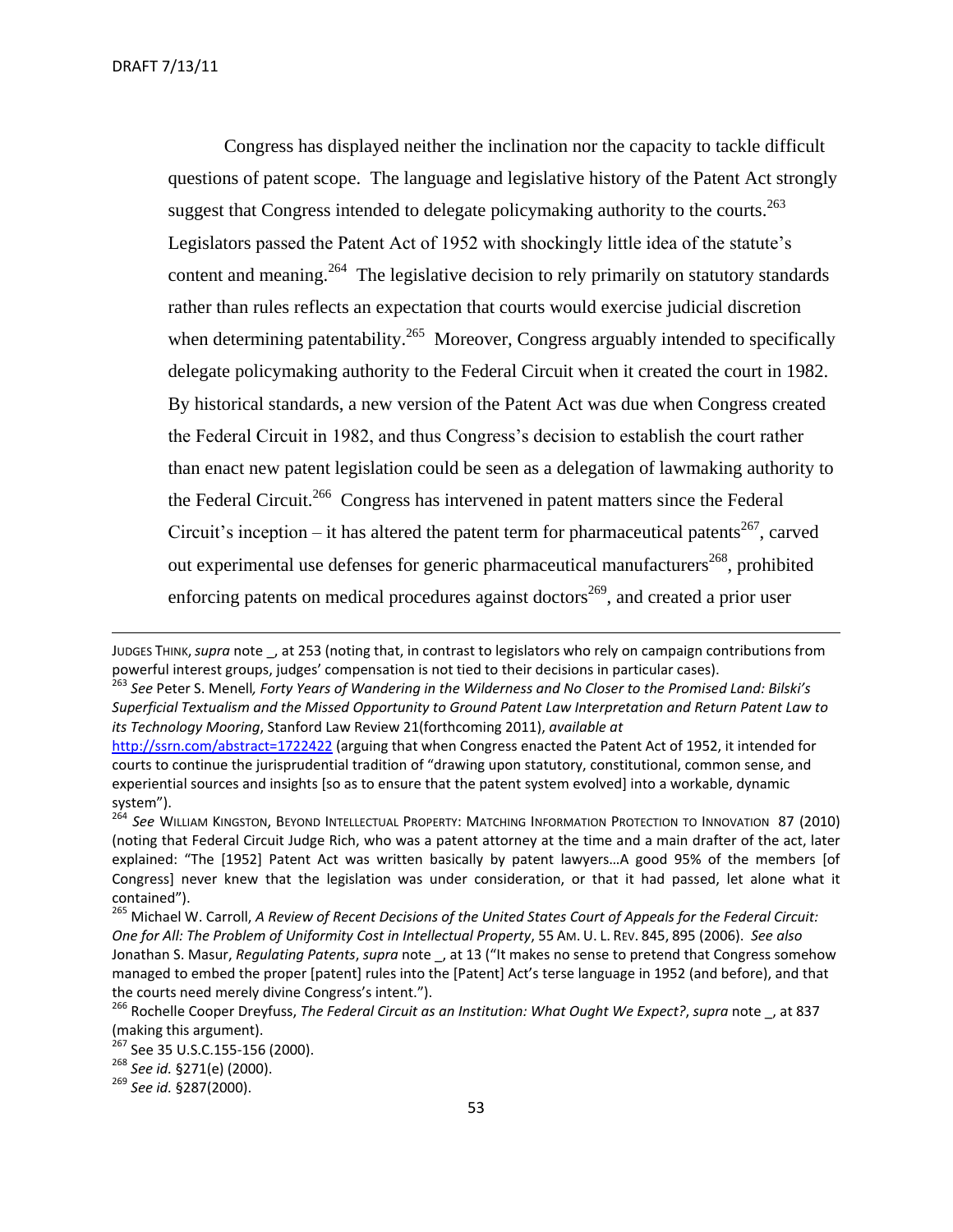defense against business method patents.<sup>270</sup> Yet sporadic legislative efforts to comprehensively overhaul the patent system have yet to lead anywhere. $271$ 

Admittedly, the Federal Circuit faces practical limitations in its ability to evaluate complex economic data. Yet Congress may be even less suited to this task.<sup>272</sup> The nature of the litigation process provides courts with a comparative advantage over legislatures to contextualize the patent law. Judges, unlike legislators, create the law by reference to concrete sets of facts and need not imagine all of the possible ramifications of their decisions ex ante.<sup>273</sup> The Federal Circuit routinely confronts highly technical expert testimony in drawing conclusions about patent validity and infringement, thus empirical data regarding the balance of incentives in industries characterized by cumulative innovation should not pose a unique challenge. Congress may generally be better able than the courts to ascertain public norms and interest group preferences.<sup>274</sup> However, as a specialist court the Federal Circuit has greater capability than generalist courts to appreciate "legislative intentions, interest-group deals, statutory policies, and social and economic consequences" of its decisions.<sup>275</sup> The Federal Circuit will not be unduly burdened if it adopts an incremental approach in which it asks relevant empirical questions, creates incentives for the affected parties to seek answers, and proceeds cautiously as the fund of information accumulates over time.

<sup>270</sup> *See id.* §273(a)(3) (2000).

<sup>271</sup> Proposed reform bills include the Patent Reform Act of 2005, H.R. 2795, 109<sup>th</sup> Cong. (2005); the Patents Depend on Quality Act of 2006, H.R. 5096, 109<sup>th</sup> Cong. (2006); H.R. 5418, 109<sup>th</sup> Cong. (2006); S. 1145, 110<sup>th</sup> Cong. (2007); S. 3923, 110<sup>th</sup> Cong. (2007); H.R. 1908, 110<sup>th</sup> Cong. (2007); H.R. 1260, 111<sup>th</sup> Cong. (2009), and the Patent Reform Act of 2009, 111<sup>th</sup> Cong. (2009).

<sup>272</sup> *See* James J. White, *Phoebe's Lament*, 98 MICH. L. REV. 2773 (2000) (discussing the lack of influence empirical work has on legislators). Although the Federal Circuit tends to ignore the uncomfortable problem of imperfect information, other courts have freely acknowledged a similar problem in the copyright context. *See, e.g*., Nash v. CBS, Inc., 899 F.2d 1537, 1541 (7th Cir. 1990) ("Neither Congress nor the courts has the information that would allow it to determine (optimal copyright scope). Both institutions must muddle through.").

<sup>273</sup> Louis Kaplow, *Rules versus Standards: An Economic Analysis*, *supra* note \_, at 609 (making this observation).

<sup>274</sup> *See* ADRIAN VERMUELE, JUDGING UNDER UNCERTAINTY,*supra* note \_, at 65 (explaining that Congress's greater susceptibility to capture must be weighed against judges' comparative informational deficits stemming from their insularity).

<sup>&</sup>lt;sup>275</sup> *Id*. at 74-75 (explaining why a specialist court is generally better able than a generalist court to adopt an antiformalist adjudicative approach). *See also* Cass R. Sunstein & Adrian Vermeule, *Interpretation and Institutions*, 101 MICH. L. REV. 885, 888 & 922-23 (2003) (noting that anti-formalism may be better suited to specialist judges than to generalist judges).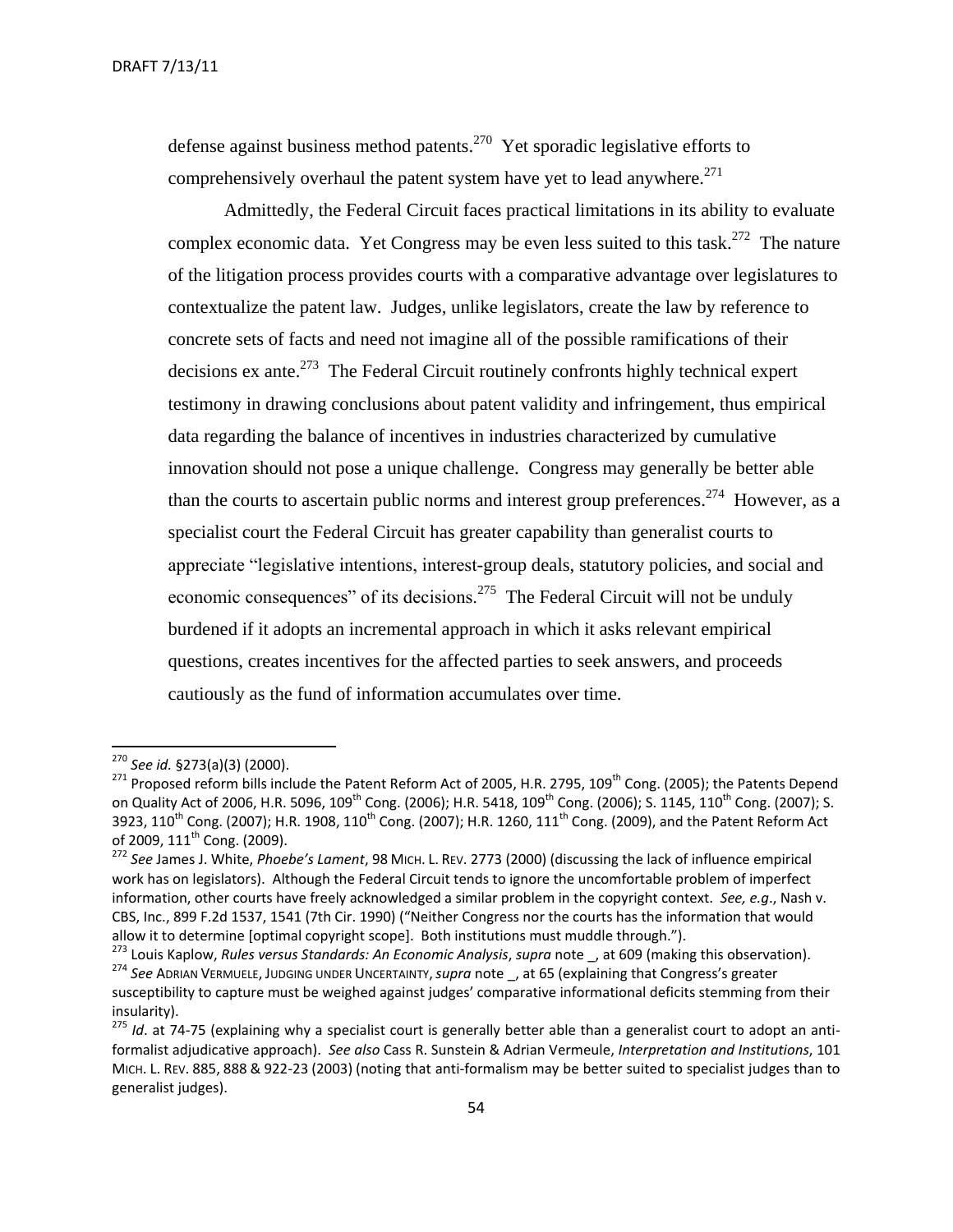The Delaware Chancery Court's corporate law jurisprudence offers an adjudicative model for the Federal Circuit. Like the patent law, corporate law grapples with the challenge of formulating a regulatory scheme that applies to a wide range of private actors amidst constantly evolving economic and market conditions.<sup>276</sup> By wide margins, Delaware is the favored state for incorporation.<sup>277</sup> Several commentators have attributed Delaware's corporate law preeminence to the excellence of its judiciary.<sup>278</sup> Recognized benefits of Delaware courts' adjudicative approach include "flexibility, responsiveness, insulation from undue influence, and transparency.<sup>279</sup> The shared expertise of the specialized court and bar generates a body of corporate law that is attuned to empirical uncertainty<sup>280</sup> and quickly updates to incorporate new information. Delaware courts do not employ an exclusively rules-based or standards-based approach, but rather blend the two strategies together to balance predictability and adaptability.<sup>281</sup>

<sup>276</sup> *See* Jill E. Fisch, *The Peculiar Role of the Delaware Courts in the Competition for Corporate Charters*, 68 U. CIN. L. REV. 1061, 1099 (2000) (identifying these challenges with respect to corporate law). The Federal Circuit's task may be easier than that of the Delaware chancery courts, because, in contrast to the corporate law, there is widespread consensus on the patent law's ends. *See, e.g.*, William Klein, *Criteria for Good Laws of Business Associations*, 2 BERKELEY BUS. L.J. 13 (2005) (identifying fairness, economic goals, political control and reducing administrative costs as possible goals of the corporate law); Andrew S. Gold, *A Decision Theory Approach to the Business Judgment Rule: Reflections on* Disney*, Good Faith, and Judicial Uncertainty*, *supra* note \_, at 437-40 (noting that there is a wide range of theoretical disagreement over the ends of corporate law).

<sup>277</sup> William J. Carney & George B. Shepherd, *The Mystery of Delaware Law's Continuing Success*, 2009 U. ILL. L. REV. 1, 3 (2009) ("During the period 1996-2000, 58% of all publicly held firms and 59% of the Fortune 500 Industrial firms were incorporated in Delaware. During the period 1978-2000, 56% of all initial public offerings ("IPOs") involved Delaware corporations.").

<sup>278</sup> *See, e.g.*, Bernard S. Black, *Is Corporate Law Trivial?: A Political and Economic Analysis*, 84 NW. U. L. REV. 542, 589-90 (1990) (concluding that judicial expertise is the main reason for Delaware's dominance in the state competition for corporate charters). *See also* ROBERTA ROMANO, THE GENIUS OF AMERICAN CORPORATE LAW 39-40 (1993); Marcel Kahan & Ehud Kamar, *The Myth of State Competition in Corporate Law*, 55 STAN. L. REV. 679, 708 (2002). *But see* William J. Carney & George B. Shepherd, *The Mystery of Delaware Law's Continuing Success*, 2009 U. ILL. L. REV. 1 (2009) (arguing that Delaware corporate law has become increasingly indeterminate because the Delaware Chancery Court has transformed the standards of care, good faith, and loyalty into a convoluted series of minirules).

<sup>279</sup> Bernard S. Black, *Is Corporate Law Trivial?: A Political and Economic Analysis*, *supra* note \_, at 1064.

<sup>280</sup> *See* Andrew S. Gold, *A Decision Theory Approach to the Business Judgment Rule: Reflections on* Disney*, Good Faith, and Judicial Uncertainty*, 66 MD. L. REV. 398 (2007) (arguing that the empirical uncertainty that surrounds debates over the duty of good faith suggests that a rational basis test is appropriate to assess claims of subjective failings or improper motivations).

<sup>281</sup> Lawrence A. Cunningham, *A Prescription to Retire the Rhetoric of "Principles-Based Systems" in Corporate Law, Securities Regulation, and Accounting*, 60 VAND. L. REV. 1409, 1436 (2007) ("Corporate law is a mixture of rules and principles whose application and interaction generates a rich, complex tapestry that diminishes the utility of any such tidy classifications."); William T. Quillen & Michael Hanrahan, *A Short History of the Delaware Court of*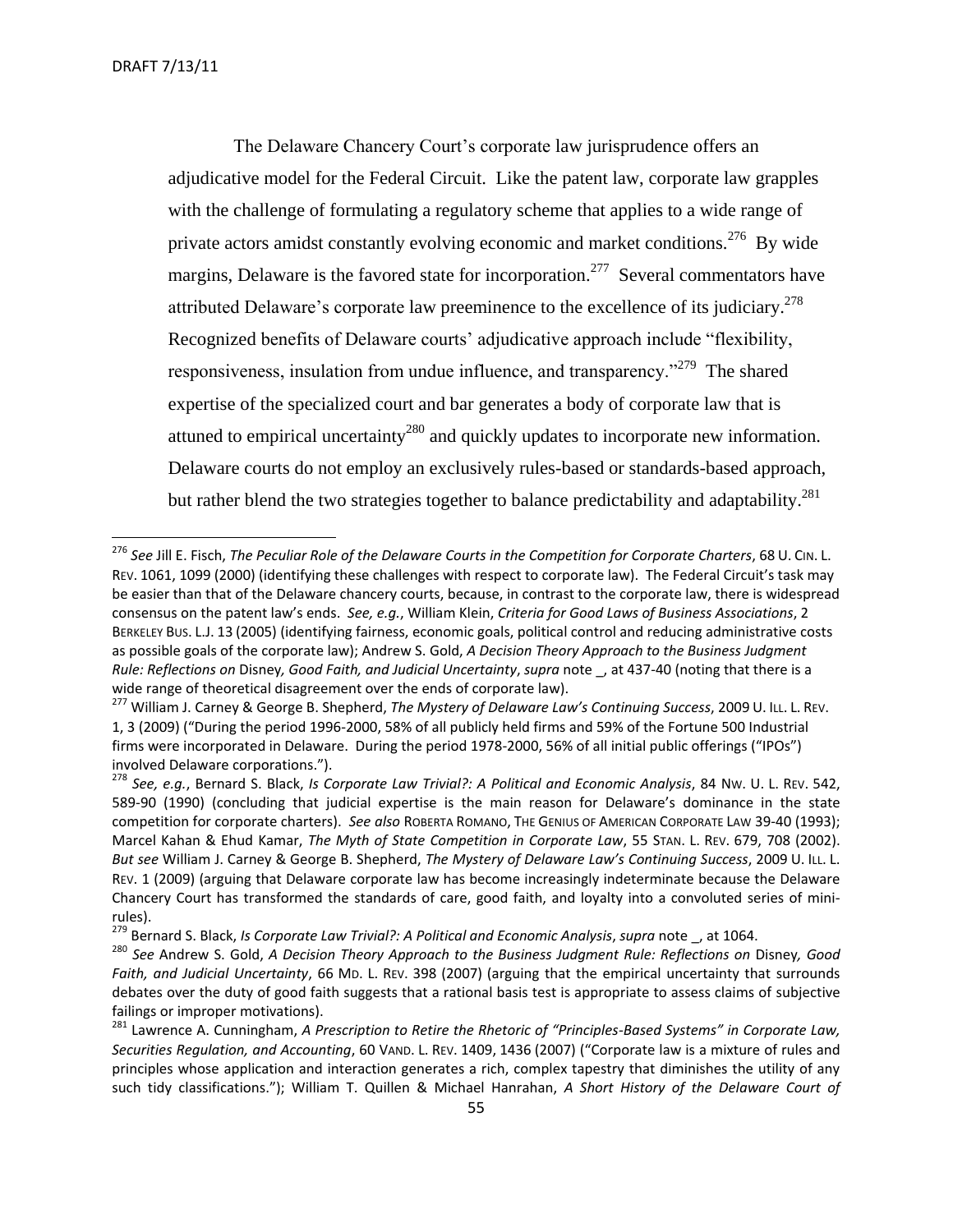Although fiduciary duty law rests upon vague concepts such as the "duty of care" and the "duty of loyalty", several cognizable rules have emerged through the adjudication process.<sup>282</sup> Delaware corporate law is reasonably determinate because it has been developed through a series of richly detailed opinions, or "corporate law sermons."<sup>283</sup> Delaware judges actively engage with the academic corporate law literature<sup>284</sup> and liberally impart "extrajudicial utterances [that] can be read as attempts to be heard on a critical matter in the absence of a case raising just the right issue and in the absence of the articulation (or articulability) of a governing rule."<sup>285</sup>

Like the Delaware Chancery Court, the Federal Circuit should transparently engage in policy engineering but tie its decisions to clearly articulated instrumental objectives. It should acknowledge empirical uncertainty and create incentives for litigants to fill in those information gaps. When empirical questions cannot be adequately answered for want of decisive information, the court should pragmatically refrain from upsetting settled expectations and adhere to the presumption of patent validity while signaling a willingness to revisit contested issues in response to future developments.

*Chancery – 1792-1992*, 18 DEL. J. CORP. L. 819, 820 (1993) ("Delaware's Court of Chancery has never become so bound by procedural technicalities and restrictive legal doctrines that it has failed the fundamental purpose of an equity court – to provide relief suited to the circumstances when no adequate remedy is available at law."); Jill E. Fisch, *The Peculiar Role of the Delaware Courts in the Competition for Corporate Charters*, *supra* note (explaining that Delaware chancery courts employ a distinctive process for developing corporate law that in some respects resembles legislation and in other respects resembles the work of an administrative agency).

<sup>282</sup> Lawrence A. Cunningham, *A Prescription to Retire the Rhetoric of "Principles-Based Systems" in Corporate Law, Securities Regulation, and Accounting*, 60 VAND. L. REV. 1409, 1442-44 (2007) (citing as examples the business judgment rule and rules that have emerged from cases involving alleged breaches of the duty of loyalty that do not involve self-interested transactions). *See also* Timothy P. Glynn, *Delaware's Vantagepoint: The Empire Strikes Back in the Post-Post-Enron Era*, 102 NW. U. L. REV. 91, 97-101 (2008) ("Hence, the Delaware courts are the primary source of both the substance and enforcement of Delaware corporate law. By developing standards through a careful, contextual approach, rather than via broad pronouncements of unbending general rules, the courts assure further litigation over corporate legal norms and their application.").

<sup>&</sup>lt;sup>283</sup> Edward B. Rock, *Saints and Sinners: How Does Delaware Corporate Law Work?*, 44 UCLA L. REV. 1009, 1016 (1997).

<sup>284</sup> William J. Carney & George B. Shepherd, *The Mystery of Delaware Law's Continuing Success*, 2009 U. ILL. L. REV. 1, 43-44 (2009).

<sup>285</sup> Edward B. Rock, *Saints and Sinners: How Does Delaware Corporate Law Work?*, *supra* note \_, at 1095.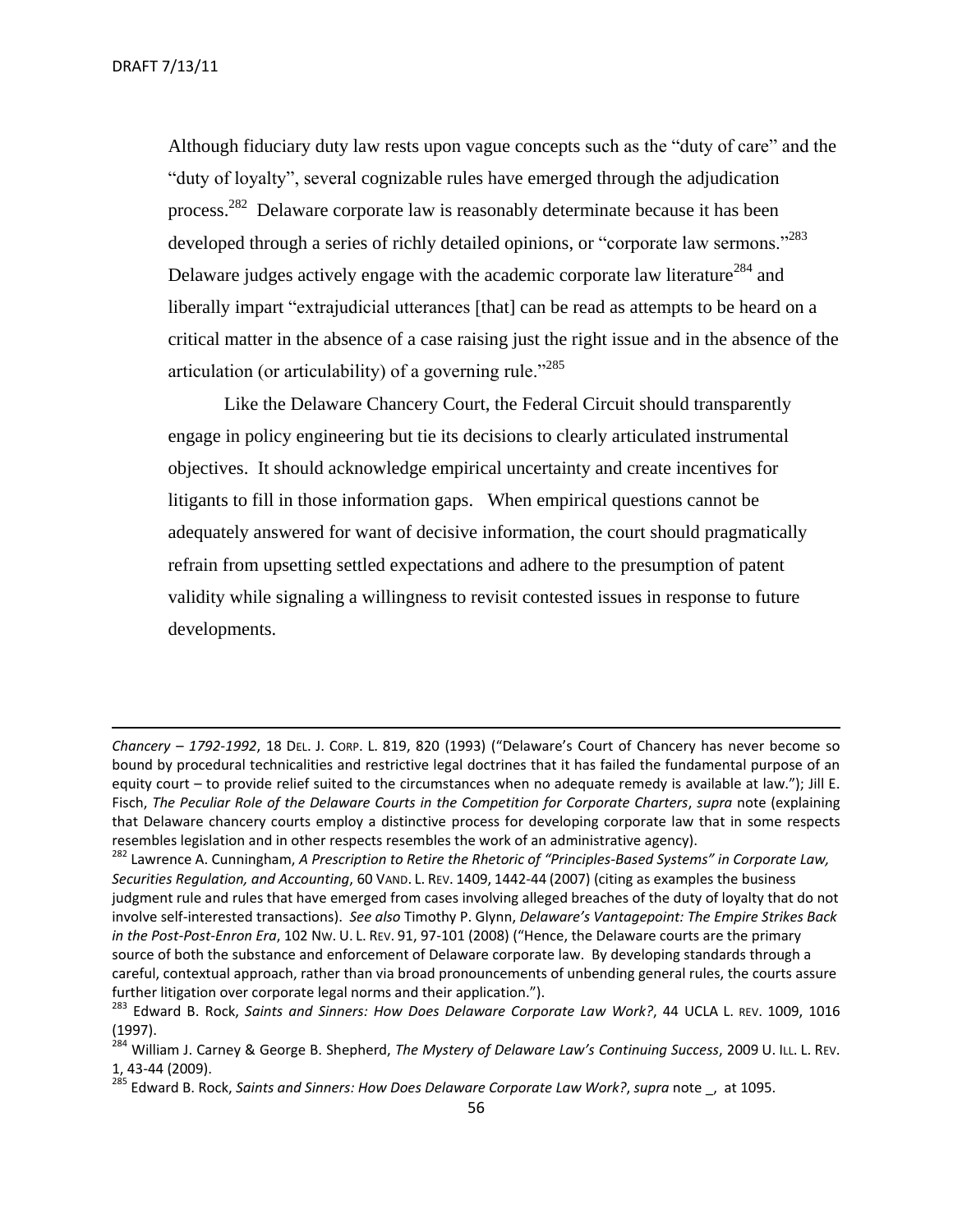The Federal Circuit should function as the locus of empirically-driven patent tailoring while promoting a multi-institutional approach to innovation policy.<sup>286</sup> The Supreme Court lacks the time and expertise to tackle the intricacies of patent law, but the Court is well suited to demarcate the relationships between patent law and other substantive areas.<sup>287</sup> Contextual information elicited through the litigation process should also prompt extra-judicial measures (i.e., statutory changes or modifications of PTO regulations) that work in concert with pragmatic patent adjudication to better align the patent law with the patent system's utilitarian purpose. Additionally, technological advances may raise ethical, social and moral issues that may not be conducive to judicial resolution.<sup>288</sup> The Federal Circuit should focus on calibrating incentives to promote technological innovation, leaving it to the legislative and executive branches to further broader social goals. Part IVC, *infra*, illustrates how the proposed approach may be applied to recent and ongoing disputes involving diagnostic and therapeutic method claims.

# <span id="page-56-0"></span>*C. Application to Medical Methods*

Patent law shapes biomedical innovation in concert with, *inter alia*, federal research funding policies, food and drug law, and regulation of the health insurance industry.<sup>289</sup> The Federal Circuit should acknowledge these complexities when

<sup>&</sup>lt;sup>286</sup>Arti K. Rai, *Patent Law in Perspective: Institute for Intellectual Property & Information Law Symposium: Article: Building a Better Innovation System: Combining Facially Neutral Patent Standards with Therapeutics Regulation*, 45 HOUS. L. REV. 1037, 1040 (2008) (arguing that we need to avoid "tunnel vision" in thinking about regulatory systems that promote innovation and recognize that a multi-system approach may be optimal for resolving questions of innovation policy).

<sup>287</sup> Rochelle Cooper Dreyfuss, *The Federal Circuit as an Institution: What Ought We Expect?*, *supra* note \_, at 839 (arguing that the Federal Circuit is better able than the Supreme Court to hone the contours of patent scope and strength, but that the Supreme Court is well suited to address overarching issues such as the relationship between patent and antitrust). *See also* Illinois Tool Works Inc. v. Independent Ink, Inc., 547 U.S. 28, 34 & 43-44 (2006) (eliminating a per se presumption of market power in tying arrangements involving patented products and replacing it with a flexible rule-of-reason analysis).

<sup>288</sup> *See* Dana Remus Irwin, *Paradise Lost in the Patent Law? Changing Visions of Technology in the Subject Matter Inquiry*, 60 FLA. L. REV. 775, 819-21 (2008) (making this observation).

<sup>289</sup> *See* Arti K. Rai, *Patent Law in Perspective: Institute for Intellectual Property & Information Law Symposium: Article: Building a Better Innovation System: Combining Facially Neutral Patent Standards with Therapeutics Regulation*, 45 HOUS. L. REV. 1037, 1039 (2008) (noting that the FDA and the health insurance industry operate outside the patent system and heavily influence the pharmaceuticals market); Stuart Minor Benjamin & Arti K. Rai, *Fixing Innovation Policy: A Structural Perspective*, *supra* note \_, at 19-21 (explaining how the FDA and NIH work in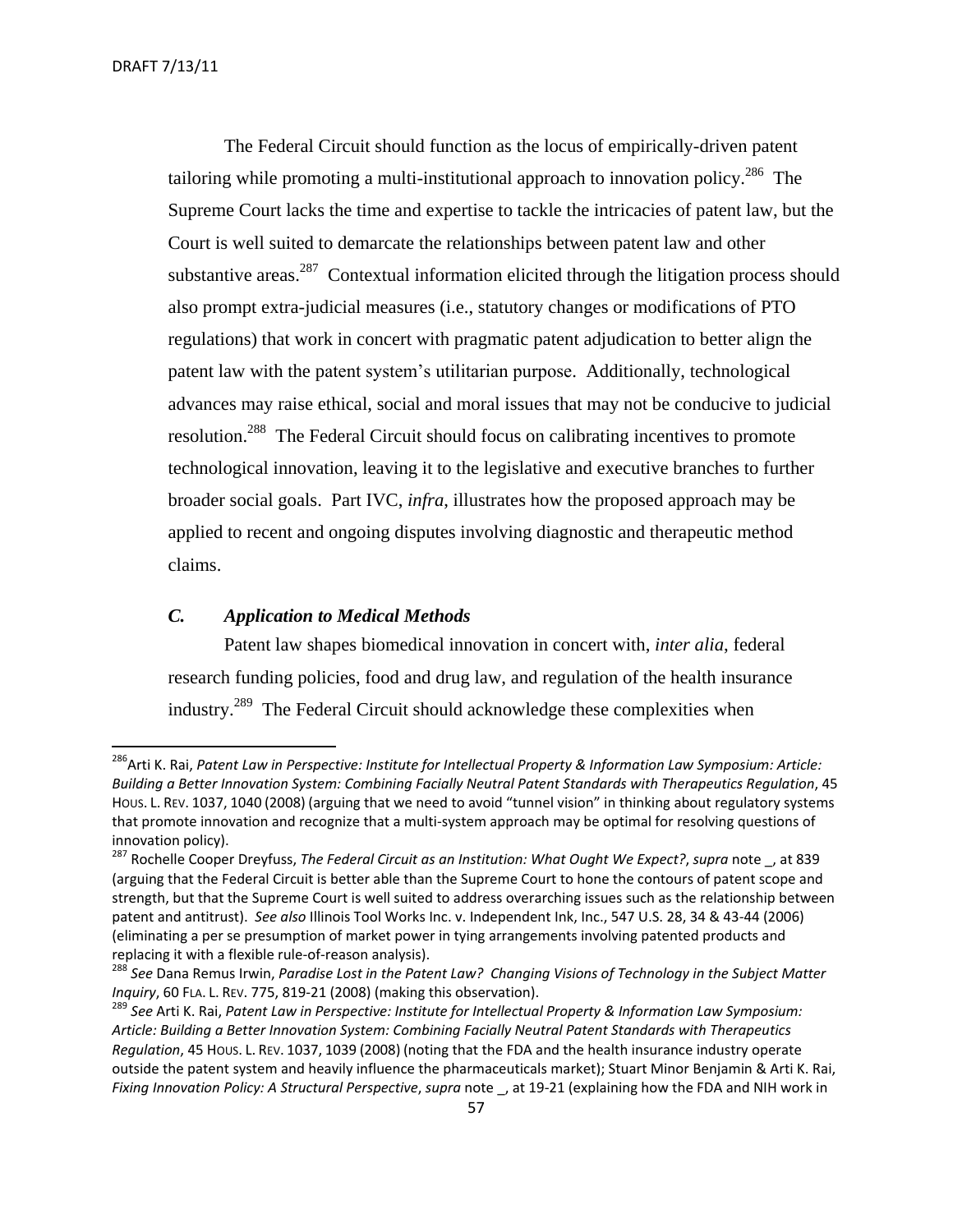determining the proper scope of patent protection for diagnostic and therapeutic methods. Objective factors to consider when making claim scope determinations should include financing needs, sources of funding, and regulatory barriers to entry at each stage of the relevant product development life cycle. A related consideration should be the extent to which patent protection on an upstream discovery is perceived by investors to be required for downstream development. For example, surveys of venture capital firms may be utilized to ascertain the effect of upstream patents on the decision to invest in early stage life sciences companies. Such evidence could be used to discern material differences across diagnostic and therapeutic sectors.

Surveys demonstrate that biopharmaceutical companies and investors rely heavily on patent exclusivity.<sup>290</sup> However, there is an important distinction between patents on therapeutic end products and patents on the upstream scientific discoveries that lead to new products. It is uncontroversial that the former are necessary to incentivize development, but it is less clear that the latter promote innovation. Patents on pre-market inventions that explain disease pathways and identify drug targets may actually deter progress by driving up the costs of drug development. Upstream discoveries are often made in university laboratories, who then license the technology to the biopharmaceutical firms who develop and commercialize end products.<sup>291</sup> "These discoveries are like so many siphons at the feeding trough of new drugs, draining away profits in many different directions."<sup>292</sup> Empirical data comparing the development and commercialization of pharmaceutical products targeting proprietary targets with that of products targeting

parallel with the PTO and the Federal Circuit to set innovation policy with respect to drugs and biologics); Arti K. Rai & Rebecca S. Eisenberg, *Bayh-Dole Reform and the Progress of Biomedicine*, 66 L. & CONTEMP. PROBS. 289, 290- 91 (2003) (arguing that the level of patent protection available for biomedical research should take into account the incentive effects of direct and indirect government financing); John M. Golden, *Biotechnology, Technology Policy, and Patentability: Natural Products and Invention in the American System*, 50 EMORY L. J. 101, 109 (2001) (arguing that patent commentary often overlooks the role of multi-billion dollar public financing of biomedical research).

<sup>290</sup> *See, e.g.,* JAMES BESSEN & MICHAEL J. MEURER, PATENT FAILURE: HOW JUDGES, BUREAUCRATS, AND LAWYERS PUT INNOVATION AT RISK 89 (2008).

<sup>291</sup> Rebecca S. Eisenberg, *Patents, Product Exclusivity, and Information Dissemination: How Law Directs Biopharmaceutical Research and Development*, 72 FORDHAM L. REV. 477, 480-81 (2003-2004).

<sup>292</sup> *Id*. at 481.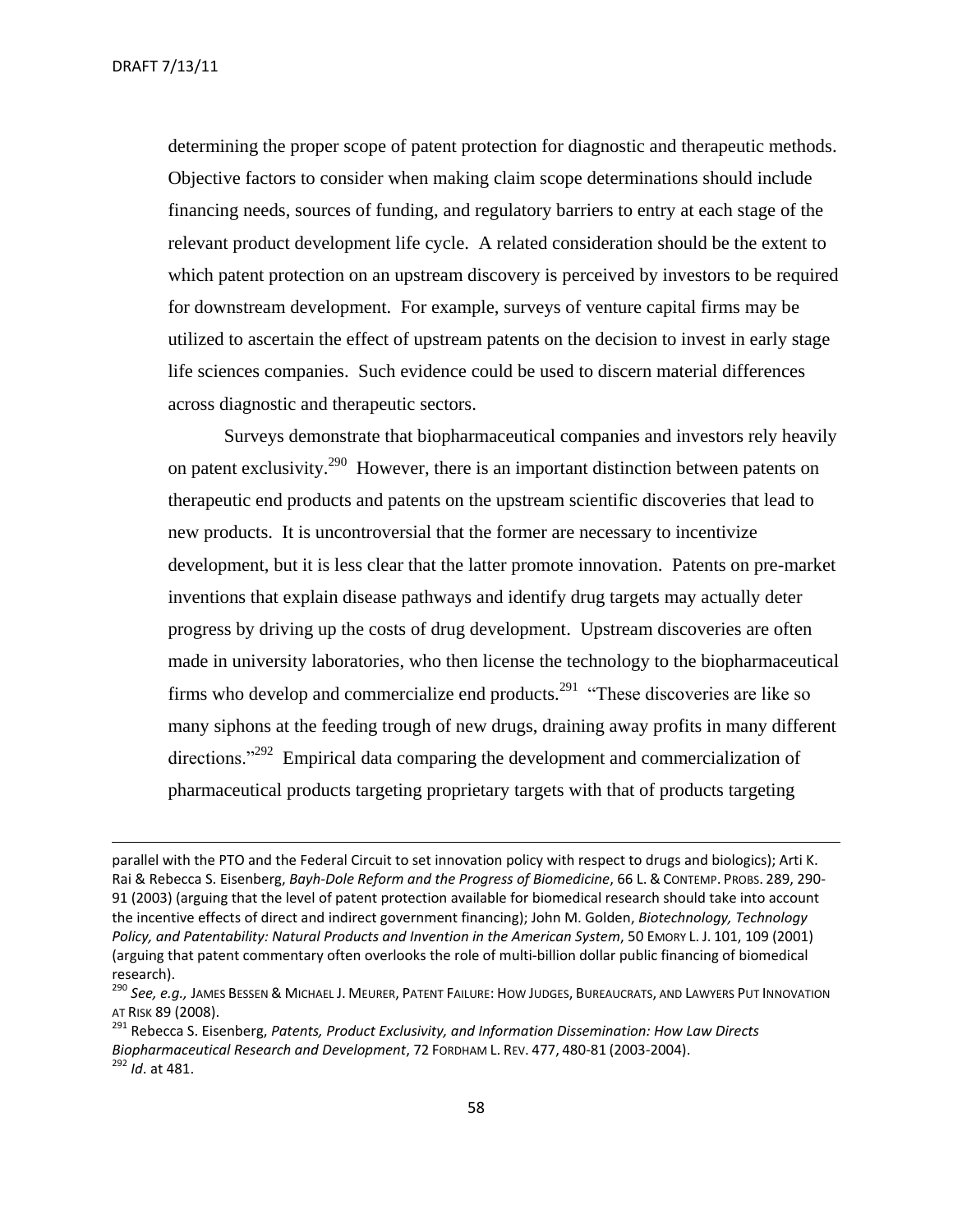public domain targets would be highly useful in the analysis of the proper scope of patent protection for therapeutic methods.

It is also important to distinguish between therapeutics and diagnostics. The cost of developing a diagnostic test based on a correlation between a biomarker and a clinical condition is much lower than the cost of bringing a new therapeutic to market. Whereas the developers of therapeutics must undergo the arduous FDA approval process, including expensive clinical trials to assess safety and efficacy, the developers of diagnostic tests typically face minimal regulatory hurdles.<sup>293</sup> Many diagnostic tests are developed in-house by clinical laboratories ("home brews") and need not undergo regulatory review.<sup>294</sup> Empirical data comparing the development and commercialization of diagnostic products incorporating proprietary biomarkers with that of diagnostic products incorporating public domain biomarkers would be useful in the analysis of the proper scope of patent protection for methods of drawing clinical correlations. Pronouncements by the Federal Circuit that such contextual information is directly relevant to patentability will create incentives for litigants to generate these data.<sup>295</sup>

 $\overline{\phantom{a}}$ <sup>293</sup> *See* SECRETARY'S ADVISORY COMM. ON GENETICS, HEALTH, AND SOCIETY, U.S. DEP'T OF HEALTH & HUM. SERVS., GENE PATENTS AND LICENSING PRACTICES AND THEIR IMPACT ON PATIENT ACCESS TO GENETIC TESTS (2010), *available at* [http://oba.od.nih.gov/oba/sacghs/reports/SACGHS\\_patents\\_report\\_2010.pdf](http://oba.od.nih.gov/oba/sacghs/reports/SACGHS_patents_report_2010.pdf) [hereinafter SACGHS Report], at lines 1327-29 (noting that the costs to develop a diagnostic test are under \$10,000). While patents may not be necessary to incentivize development of simple diagnostic tests, they may be needed to promote development of more complicated diagnostic products involving complex associations among numerous biological and environmental phenomena. In his opinion in *Bilski,* Justice Kennedy suggested that the patent law draw a distinction between simple correlations and more complex diagnostics. *See* 130 S. Ct. 3218, 3227. <sup>294</sup> *See* Matthew Herder, *Patents & The Progress of Personalized Medicine: Biomarkers Research as Lens*, 18 ANN.

HEALTH L. 187, 200-01 (2009) (explaining that diagnostic tests sold as "test kits" are subject to FDA review and safety, but that all commercially available genetic tests are marketed as "home brews" and thus are not subject to regulatory scrutiny). *See also* Eileen Kane, *Patent-mediated Standards in Genetic Testing*, 2008 UTAH L. REV. 835, 874 (2008) (explaining that if genetic diagnostic tests become subject to FDA review, researchers engaged in genetic testing may be able to evade infringement liability by invoking the protection of 35 U.S.C. § 271(e), which creates a safe harbor for activities that are "reasonably related" to FDA approval, and noting this fact as an example of the complicated nexus between patent law and food and drug law).

<sup>295</sup> Although information gaps persist, some empirical data and analyses are available. *See, e.g.*, SACGHS Report, *supra* note (drawing the following conclusions about the effects of patents on genetic testing: (1) patents do not accelerate inventive activity; (2) the availability of patents is not necessary to promote disclosure of genetic discoveries; (3) patents have some positive effects on investment in commercial test kits which must be approved by the FDA; but (4) the development of in-house laboratory tests which do not require FDA approval does not hinge on patent rights); Heidi Williams, *Intellectual property rights and innovation: Evidence from the human genome*, NBER Working Paper, 2010 (comparing product development stemming from gene sequences temporarily subject to proprietary rights held by the private firm Celera with gene sequences discovered by the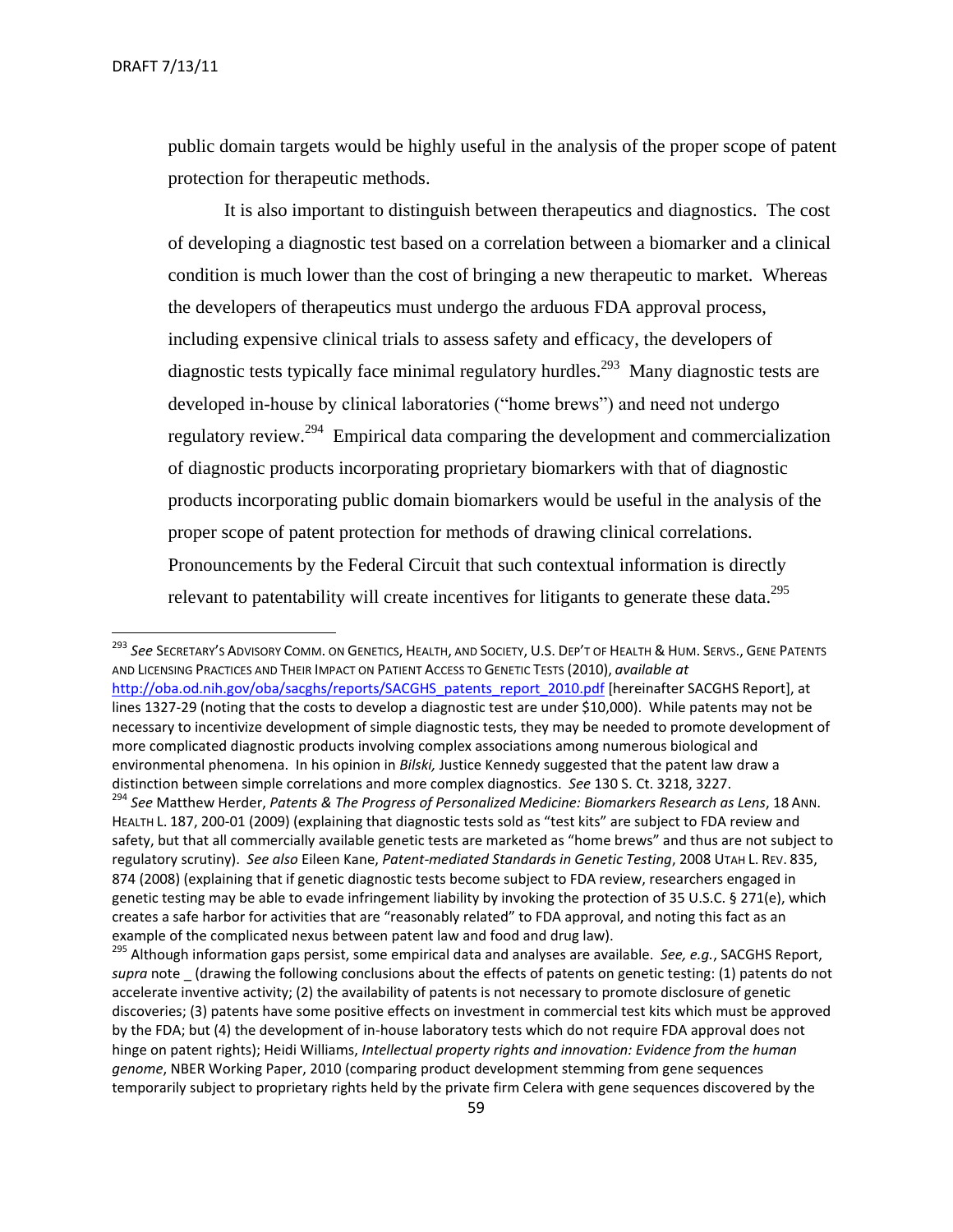The result in *Ariad v. Lilly*<sup>296</sup> would not change were the Federal Circuit to redecide the case under the proposed framework. Since the patentee did not specifically describe a compound capable of inhibiting NF-κB activity, the court would invalidate the claims for lack of adequate disclosure without need to resort to the PSM doctrine. However, under the proposed approach the court would explicitly acknowledge the levels of abstraction problem and signal its willingness to consider contextual factors when deciding future cases involving slightly different fact patterns. The court's opinion might explain that the PSM doctrine would come into play were a patentee in Ariad's position to disclose one or more specific compounds capable of performing the claimed function. It would further acknowledge that the MOT test, while a useful rule of thumb when determining PSM in other contexts, offer little practical guidance with respect to medical method claims. Finally, the opinion would note that there is no indication that the discovery of the NF-κB pathway in any way spurred the development of the allegedly infringing drugs, $297$  and flag for future litigants empirical uncertainty as to whether patents on disease pathways promote or impede biopharmaceutical innovation.

The Federal Circuit should take a similar approach to the therapeutic method claims at issue in *Classen v. Biogen Idec*. 298 The court should base its opinion not on an awkward application of the MOT test, but rather on an analysis of the need for patents to incentivize the discovery and implementation of safer immunization schedules. In its review of *Prometheus v. Mayo*,<sup>299</sup> the Supreme Court should instruct the Federal Circuit to discard its formalist conclusion that the claims are therapeutic and thus per se constitute PSM. Similarly, the Federal Circuit should directly confront the limitations of

Human Genome Project and immediately transferred into the public domain and offering an empirical analysis which suggests that Celera's proprietary rights led to reductions in product development outcomes on the order of 30 percent).

<sup>&</sup>lt;sup>296</sup> 598 F.3d 1336 (Fed. Cir. 2010) (en banc).

<sup>297</sup> 529 F. Supp. 2d 106, 114 (D. Mass. 2007). The facts of this case are notably similar to those in *University of Rochester v. G.D. Searle & Co.*, 358 F.3d 916 (Fed. Cir. 2004), where the alleged infringers brought drugs to market even though they did not have patents on the target itself or methods of inhibiting the targeted enzyme.

<sup>298</sup> *See* 130 S. Ct. 3541 (2010) (vacating the Federal Circuit's decision and remanding the case in light of its holding in *Bilski* that the MOT is a useful, but not exclusive, test for PSM).

<sup>299</sup> 628 F.3d 1347 (Fed. Cir. 2010), *cert. granted*, 79 U.S.L.W. 3710 (U.S., June 20, 2011) (No. 10-1150).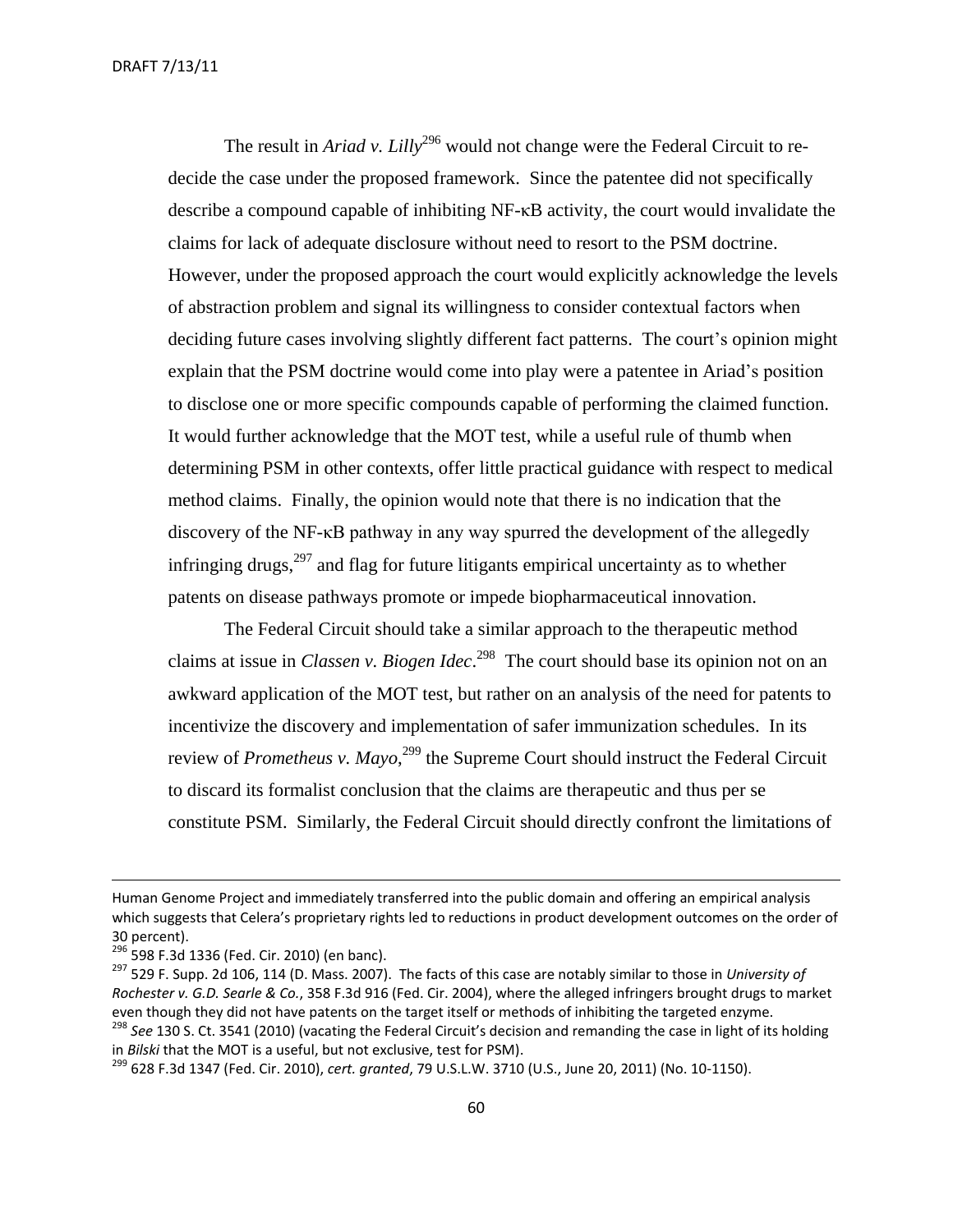DRAFT 7/13/11

its MOT test in its review of the district court decision in *AMP v. PTO.*<sup>300</sup> Patentability should turn on whether broad proprietary rights are necessary to encourage the discovery of gene/disease correlations and the development of commercial diagnostic tests. If there is insufficient data to overcome the presumption of patent validity, the court should uphold the patent but encourage litigants to revisit the issue in future cases.

Pragmatic patent adjudication should work in tandem with other institutional efforts to calibrate the scope and strength of proprietary rights in biological discoveries. Non-judicial interventions to address public health needs may include legislative initiatives, such as research exemptions or general exemptions to infringement of certain patents; targeted administrative actions such as compulsory licensing; or the use of march-in rights by the NIH for patents arising from federal funding.<sup>301</sup> As an illustration, in 1996 Congress granted medical practitioners statutory immunity from liability for infringing patents on medical methods while performing any "medical activity."<sup>302</sup> Importantly, the statute merely shields a class of potential defendants from liability and does not in any way restrict PSM. This example demonstrates the benefits of a multiinstitutional approach to tailoring. Congress was able to address the concerns of a narrow interest group (doctors seeking protection from infringement liability) without radically transforming the patent doctrine and creating far-reaching unintended consequences for the biomedical industry.

The Federal Circuit should apply the proposed model to all claims which raise normative questions of patent scope. Medical and surgical procedures arguably best track cumulative innovation theory, since the pioneering procedure typically is refined with follow-on improvements as physicians gain experience with the technique in the course of treating patients. This argues against broad upstream patents and perhaps

<sup>300</sup> 2010 U.S. Dist. LEXIS 35418 (S.D.N.Y. 2010).

<sup>301</sup> Eileen Kane, *Patent-mediated Standards in Genetic Testing*, 2008 UTAH L. REV. 835 (2008) (noting possible fieldwide solutions). See also SACGHS Report, *supra* note \_, at lines 2495-3504 (recommending the following statutory changes: A. The creation of an exemption from liability for infringement of patent claims on genes for anyone making, using, ordering, offering for sale, or selling a test developed under the patent for patient care purposes; and B. The creation of an exemption from patent infringement liability for those who use patent-protected genes in the pursuit of research).

<sup>302</sup>35 U.S.C. §287(c) (2006).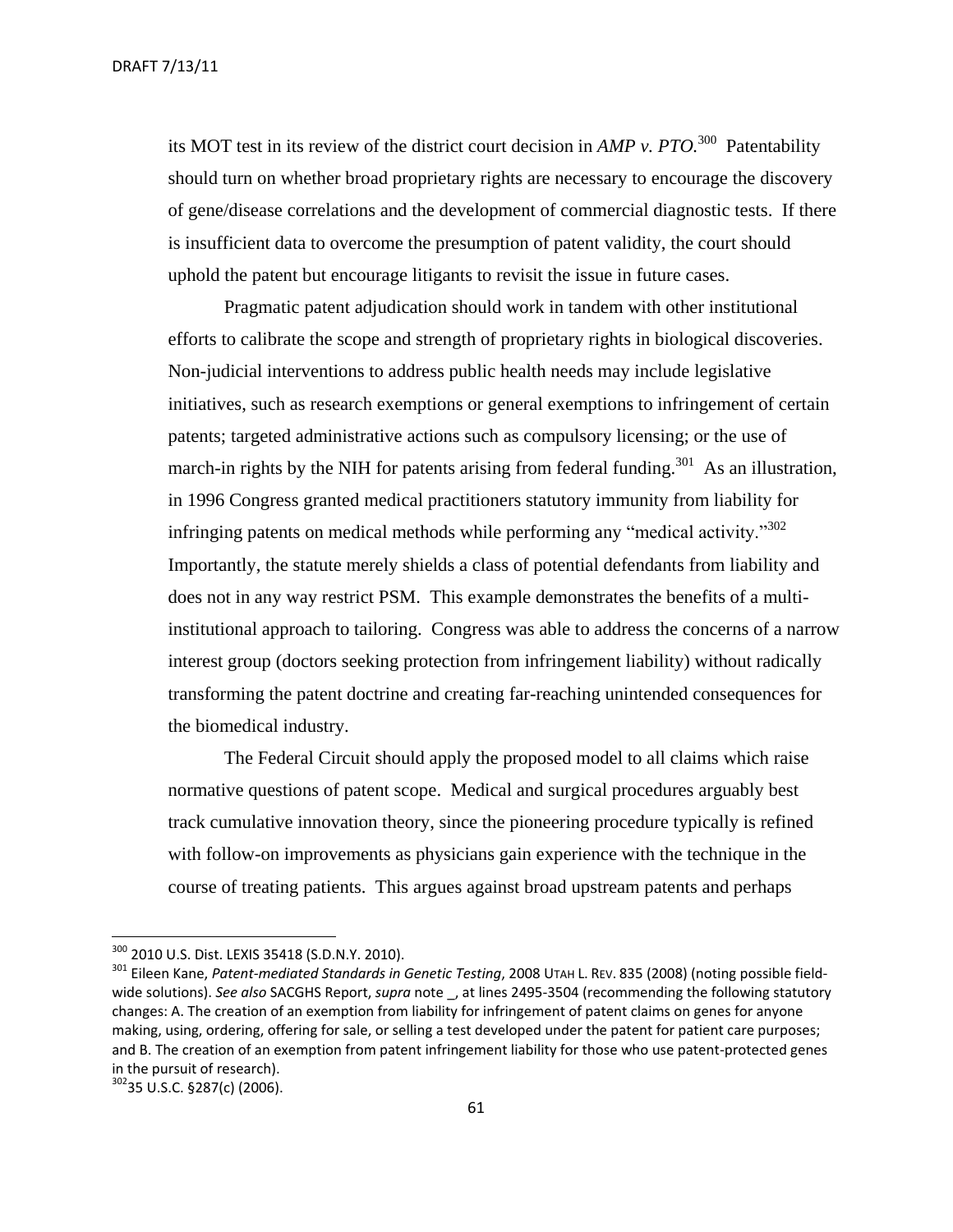DRAFT 7/13/11

against patents at all. Possible cases in which patents on medical and surgical procedures may be desirable are those involving breakthrough techniques that require a substantial investment of time and money to develop. Nuanced contextual analysis could elicit the data necessary to confirm these empirical intuitions. An analogous approach could be taken to the patentability of inventions in other technological fields, such as those involving software or business methods. Software research, like medical research, is characterized by substantial government funding and cumulative innovation. The software industry also manifests network effects and possesses a wide range of nonpatent means of appropriating value.<sup>303</sup> In many cases, inventors of novel business methods may be able to rely on trade secret protection and/or first mover advantages to profit from their innovations.<sup>304</sup> The Federal Circuit should explicitly incorporate such practical considerations into its patentability determinations.

#### <span id="page-61-0"></span>**V. Conclusion**

 $\overline{a}$ 

Heightened Supreme Court scrutiny compels the Federal Circuit to rethink its patent jurisprudence. Yet commentators express skepticism that the court will heed the call for a more expansive, contextual adjudicative approach.<sup>305</sup> The National Academies' 2004 study on patent reform recommended that the Federal Circuit guard against the hazards of insularity by staying informed about relevant legal and economic scholarship, encouraging the submission of amicus briefs, and fostering dialogue with other courts.<sup>306</sup> Yet given Federal Circuit judges' stated reluctance to change course,<sup>307</sup> perhaps a

<sup>303</sup> Peter S. Menell, *A Method for Reforming the Patent System*, *supra* note \_, at 495.

<sup>304</sup> *See, e.g.*, R. Levin et al., Appropriating the Returns from Industrial Research and Development, in 3 Brookings Papers on Econ. Activity 794-95 (1987); Burk & Lemley, *Policy Levers in Patent Law*, *supra* note \_, at 1618 (discussing various first mover advantages, such as branding and network effects).

<sup>305</sup> *See, e.g.*, Rebecca S. Eisenberg, Commentary, *The Supreme Court and the Federal Circuit: Visitation and Custody of Patent Law*, 106 MICH. L. REV. FIRST IMPRESSIONS 28, 33 (2007),

<http://www.michiganlawreview.org/firstimpressions/vol106/eisenberg.pdf> (expressing skepticism that the Federal Circuit will do more than pay lip service to Supreme Court admonitions to adopt a more expansive and flexible approach).

<sup>306</sup> COMM. ON INTELLECTUAL PROP. RIGHTS IN THE KNOWLEDGE-BASED ECON., THE NAT'L ACADS., A PATENT SYSTEM FOR THE 21<sup>ST</sup> CENTURY 6, 81 (Stephen A. Merrill, Richard C. Levin & Mark B. Myers eds., 2004).

<sup>307</sup> *See* Craig Allen Nard & John F. Duffy, *Rethinking Patent Law's Uniformity Principle*, *supra* note \_, at 1648, fn. 102 (citing several statements by Federal Circuit judges which reject the notion that the court should engage in questions of policy or refer to external sources such as legal scholarship or amicus briefs).